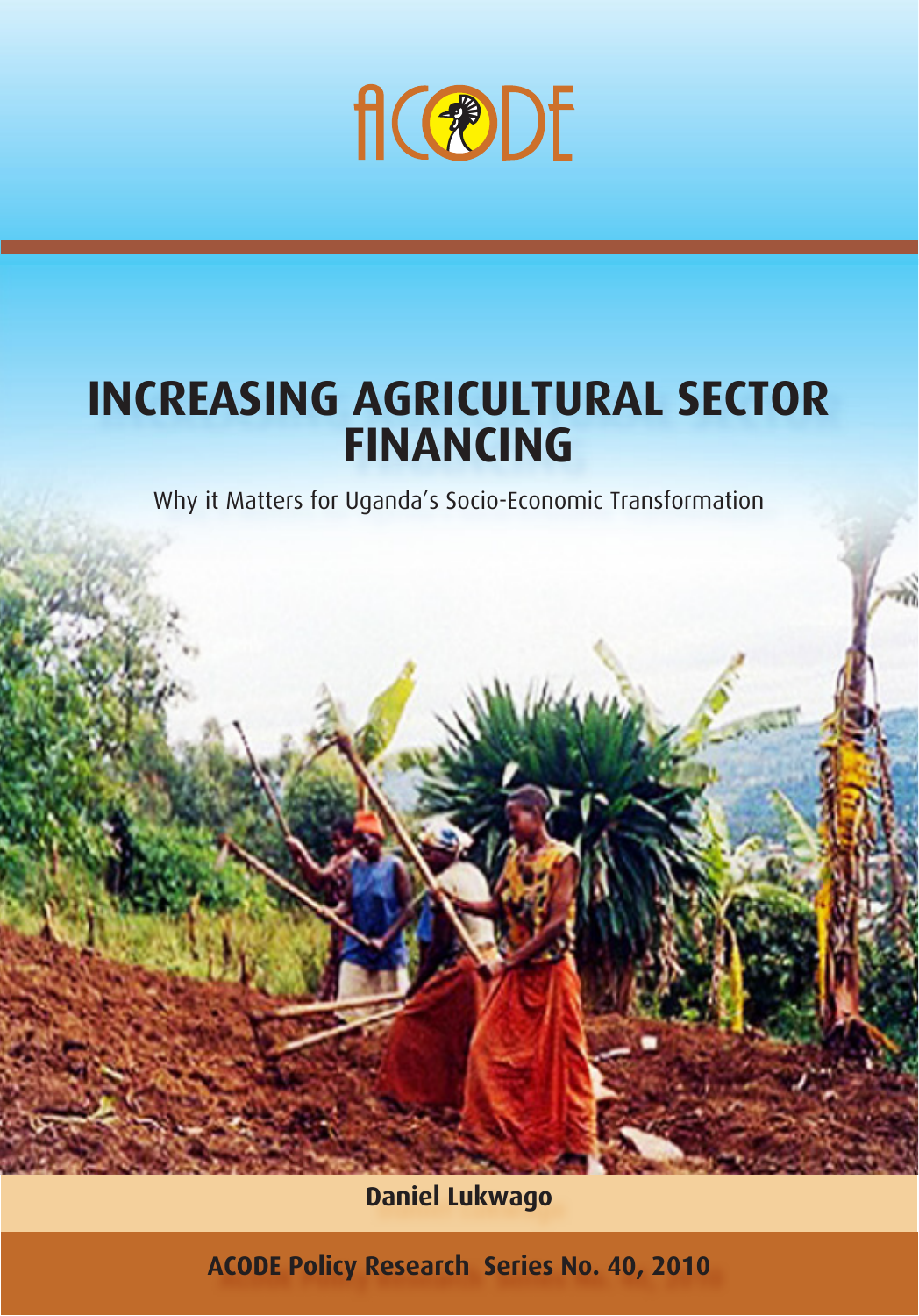Published by ACODE P.O Box 29836, Kampala Email: library @acode-u.org, acode@acode-u.org Website: http://www.acode-u.org

Citation:

Lukwago, D. (2010). Increasing Agricultural Sector Financing: Why it Matters for Uganda's Socio-Economic Transformation. ACODE Policy Research Series, No.40, 2010. Kampala.

© ACODE 2010

All rights reserved. No part of this publication may be reproduced, stored in a retrieval system or transmitted in any form or by any means electronic, mechanical, photocopying, recording or otherwise without the prior written permission of the publisher. ACODE policy work is supported by generous donations and grants from bilateral donors and charitable foundations. The reproduction or use of this publication for academic or charitable purpose or for purposes of informing public policy is excluded from this general exemption.

**ISBN 978-9970-07-001-5**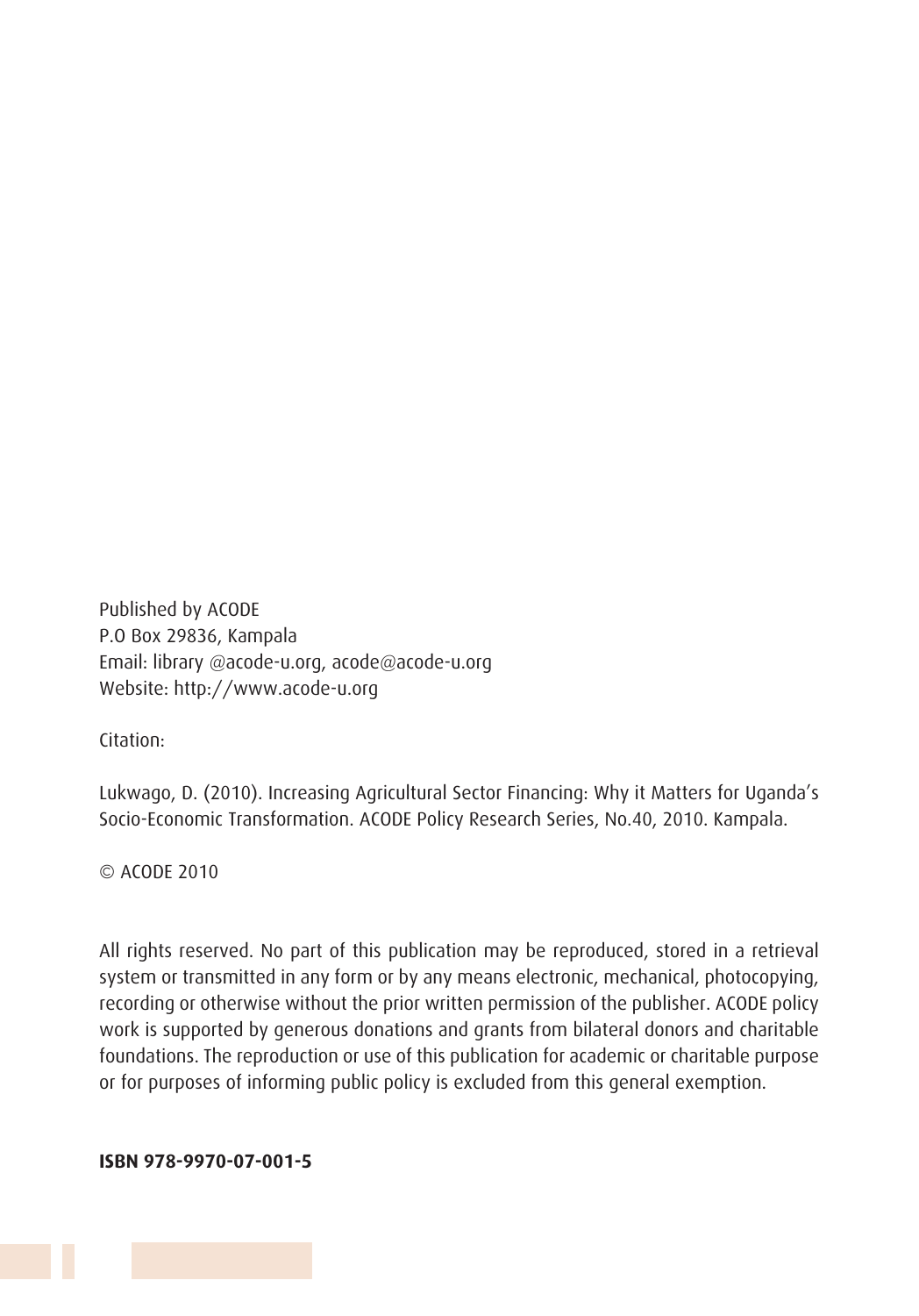## **INCREASING AGRICULTURAL SECTOR FINANCING**

## **Why it Matters for Uganda's Socio-Economic Transformation**

**Daniel Lukwago**

**ACODE Policy Research Series No. 40, 2010**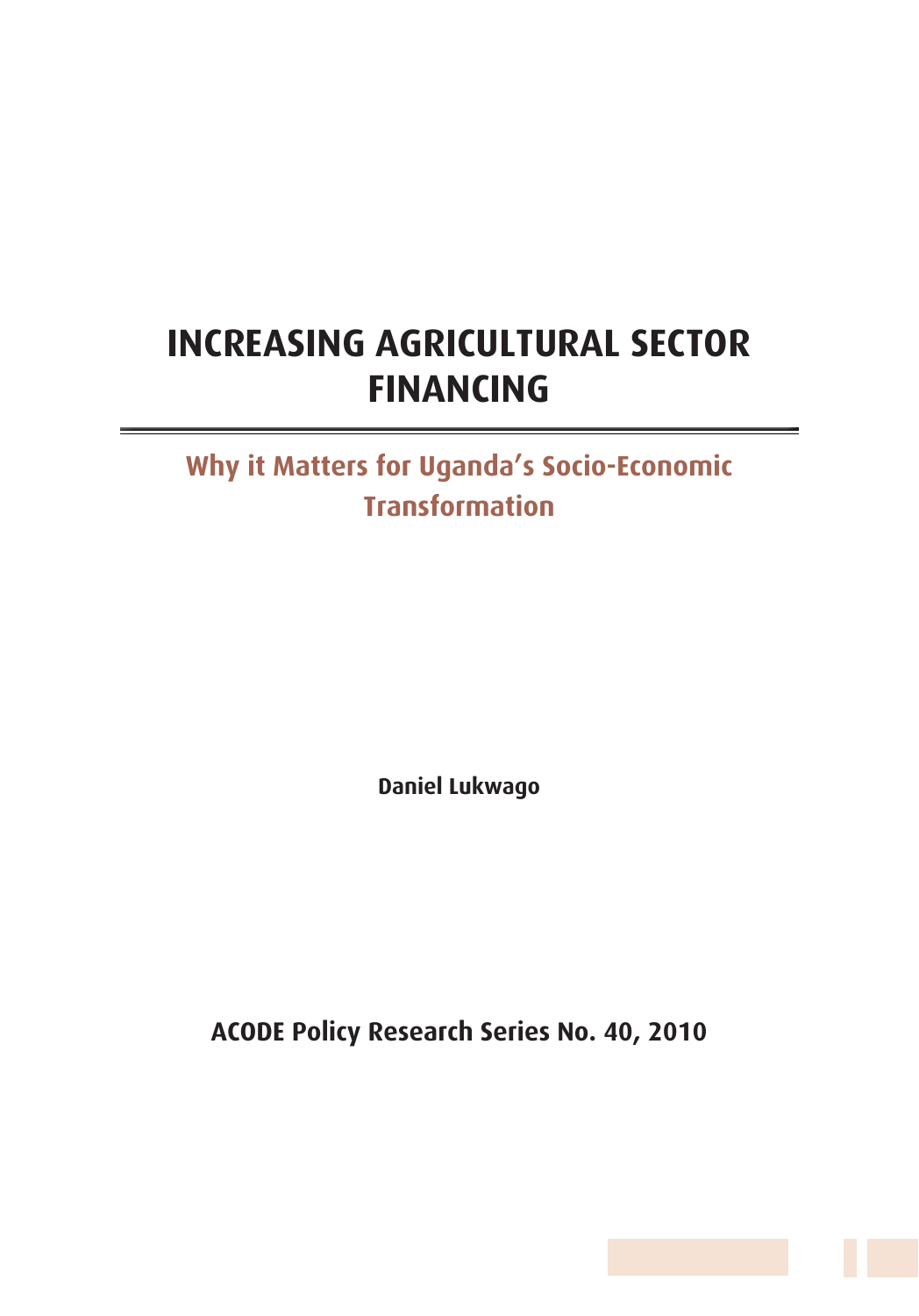# **Table of Contents**

| 1.               |                                                                             |  |
|------------------|-----------------------------------------------------------------------------|--|
| 2.               |                                                                             |  |
| 3.               |                                                                             |  |
|                  |                                                                             |  |
|                  |                                                                             |  |
|                  |                                                                             |  |
|                  |                                                                             |  |
|                  |                                                                             |  |
|                  |                                                                             |  |
|                  | 3.3 Budget Allocations through the Plan for Modernization of Agriculture 22 |  |
|                  |                                                                             |  |
| $\overline{4}$ . | Why the Agricultural Sector Receives Minimal Funding? 26                    |  |
|                  |                                                                             |  |
|                  |                                                                             |  |
|                  |                                                                             |  |
|                  |                                                                             |  |
|                  |                                                                             |  |
|                  | 4.2.2 Ministry of Finance, Planning and Economic Development (MFPED)        |  |
|                  |                                                                             |  |
|                  |                                                                             |  |
|                  |                                                                             |  |
| 5.               |                                                                             |  |
|                  |                                                                             |  |
|                  |                                                                             |  |
|                  |                                                                             |  |
|                  |                                                                             |  |
|                  |                                                                             |  |
|                  |                                                                             |  |
|                  |                                                                             |  |
|                  |                                                                             |  |
|                  |                                                                             |  |
|                  |                                                                             |  |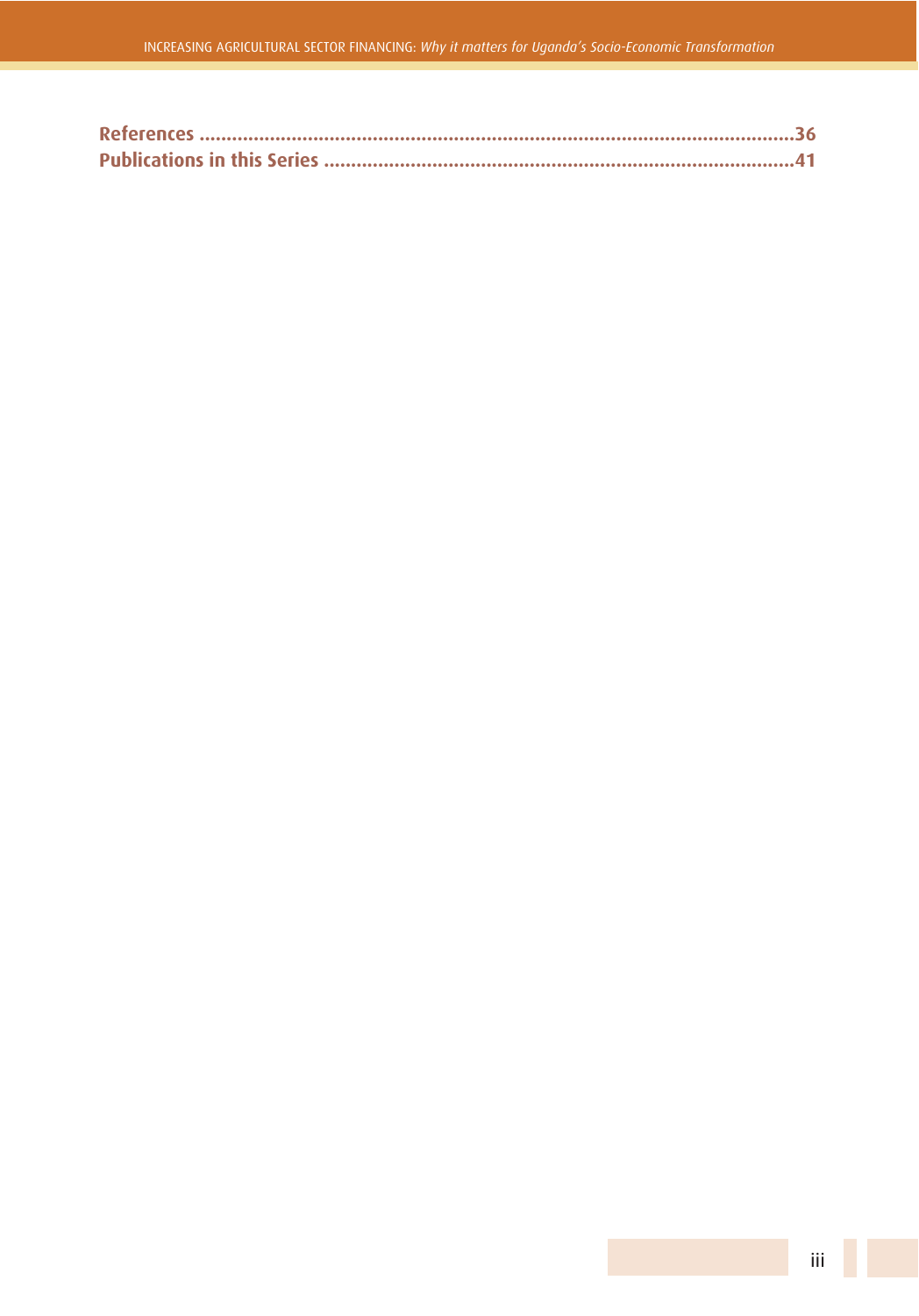# **List of Figures**

| Figure 2: Economic Composition of the Agricultural Sector Budget,     |  |
|-----------------------------------------------------------------------|--|
|                                                                       |  |
| Figure 3: Intra-sectoral Allocation of the NARO Budget, FY 2009/10 15 |  |
| Figure 4: PMA PIP Project Relevant Budget by Ministry, FY 2007/08 23  |  |
|                                                                       |  |
| Figure 6: Trends in Sector Share of Donor Projects in National Budget |  |
|                                                                       |  |

# **List of Tables**

| Table 1: Sector Contributions to GDP and GDP growth (at basic prices)                |     |
|--------------------------------------------------------------------------------------|-----|
| Table 2: Comparison of budgets for agriculture, average for 2002-2004 3              |     |
| Table 3: National Budget Allocations (including donor projects)-UShs Bn 7            |     |
| Table 4: Agriculture's share of the national budget (excl. donor projects)           |     |
|                                                                                      |     |
| Table 5: Agriculture's share of the national budget (incl. donor projects)           |     |
|                                                                                      |     |
| Table 6: Proportion of agriculture budget allocated to DSIP priority areas, compared |     |
|                                                                                      |     |
| Table 7: Trends in intra-sectoral allocation in the agriculture budget               |     |
|                                                                                      |     |
|                                                                                      |     |
| Table 9: Agricultural sector Recurrent and Development Spending (Ug.Shs Billion),    |     |
|                                                                                      | .20 |
|                                                                                      |     |
|                                                                                      |     |

# **List of Abbreviations**

| <b>ACODE</b> | Advocates Coalition for Development and Environment    |
|--------------|--------------------------------------------------------|
| AU           | African Union                                          |
| <b>BFP</b>   | <b>Budget Framework Paper</b>                          |
| CAADP        | Comprehensive Africa Agriculture Development Programme |
| COFOG        | Classification of Functions of Government              |
| <b>CPRC</b>  | Chronic Poverty Research Centre                        |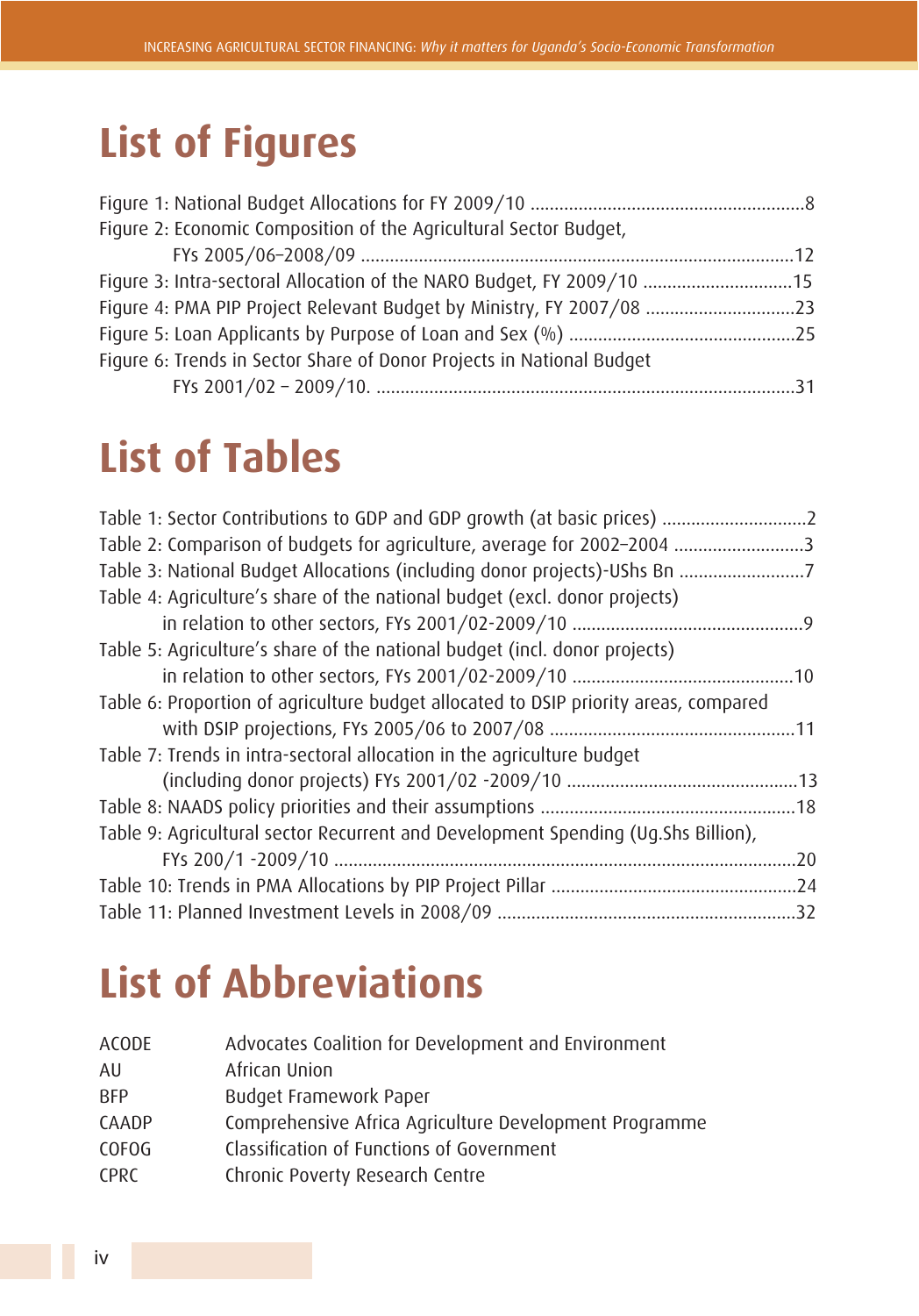| CS BAG          | Civil Society Budget Advocacy Group                    |
|-----------------|--------------------------------------------------------|
| CS <sub>0</sub> | Civil Society Organization                             |
| <b>DFID</b>     | Department for International Development               |
| <b>DSIP</b>     | Development Strategy and Investment Plan               |
| EAC             | East African Community                                 |
| <b>EPRC</b>     | Economic Policy Research Centre                        |
| <b>FIEP</b>     | Farm Income Enhancement Project                        |
| <b>FOWODE</b>   | Forum for Women in Democracy                           |
| <b>FY</b>       | <b>Financial Year</b>                                  |
| GDP             | <b>Gross Domestic Product</b>                          |
| GoU             | Government of Uganda                                   |
| <b>IFPRI</b>    | International Food Policy Research Institute           |
| <b>ISFG</b>     | Integrated Support to Farmer Groups                    |
| <b>ITAD</b>     | International Training and Development                 |
| LG              | Local Government                                       |
| <b>MAAIF</b>    | Ministry of Agriculture, Animal Industry and Fisheries |
| <b>MEMD</b>     | Ministry of Energy and Mineral Development             |
| <b>MFPED</b>    | Ministry of Finance, Planning and Economic Development |
| <b>MGLSD</b>    | Ministry of Gender, Labour and Social Development      |
| <b>MJCA</b>     | Ministry of Justice and Constitutional Affairs         |
| <b>MLUD</b>     | Ministry of Lands and Urban Development                |
| MoES            | Ministry of Education and Sports                       |
| MoFA            | Ministry of Foreign Affairs                            |
| MoH             | Ministry of Health                                     |
| MoLG            | Ministry of Local Government                           |
| <b>MoPS</b>     | Ministry of Public Service                             |
| <b>MTEF</b>     | Medium Term Expenditure Framework                      |
| <b>MTTI</b>     | Ministry of Trade, Tourism and Industry                |
| <b>MWE</b>      | Ministry of Water and Environment                      |
| <b>NAADS</b>    | National Agricultural Advisory Services                |
| <b>NARO</b>     | National Agricultural Research Organization            |
| <b>NDP</b>      | National Development Plan                              |
| <b>NEPAD</b>    | New Partnership for Africa's Development               |
| NG <sub>O</sub> | Non-Governmental Organization                          |
| <b>NPA</b>      | National Planning Authority                            |
| <b>NRM</b>      | National Resistance Movement                           |
| <b>OPM</b>      | Office of the Prime Minister                           |
| PEAP            | Poverty Eradication Action Plan                        |
| PFA             | Prosperity for All                                     |
| PIP             | Public Investment Plan                                 |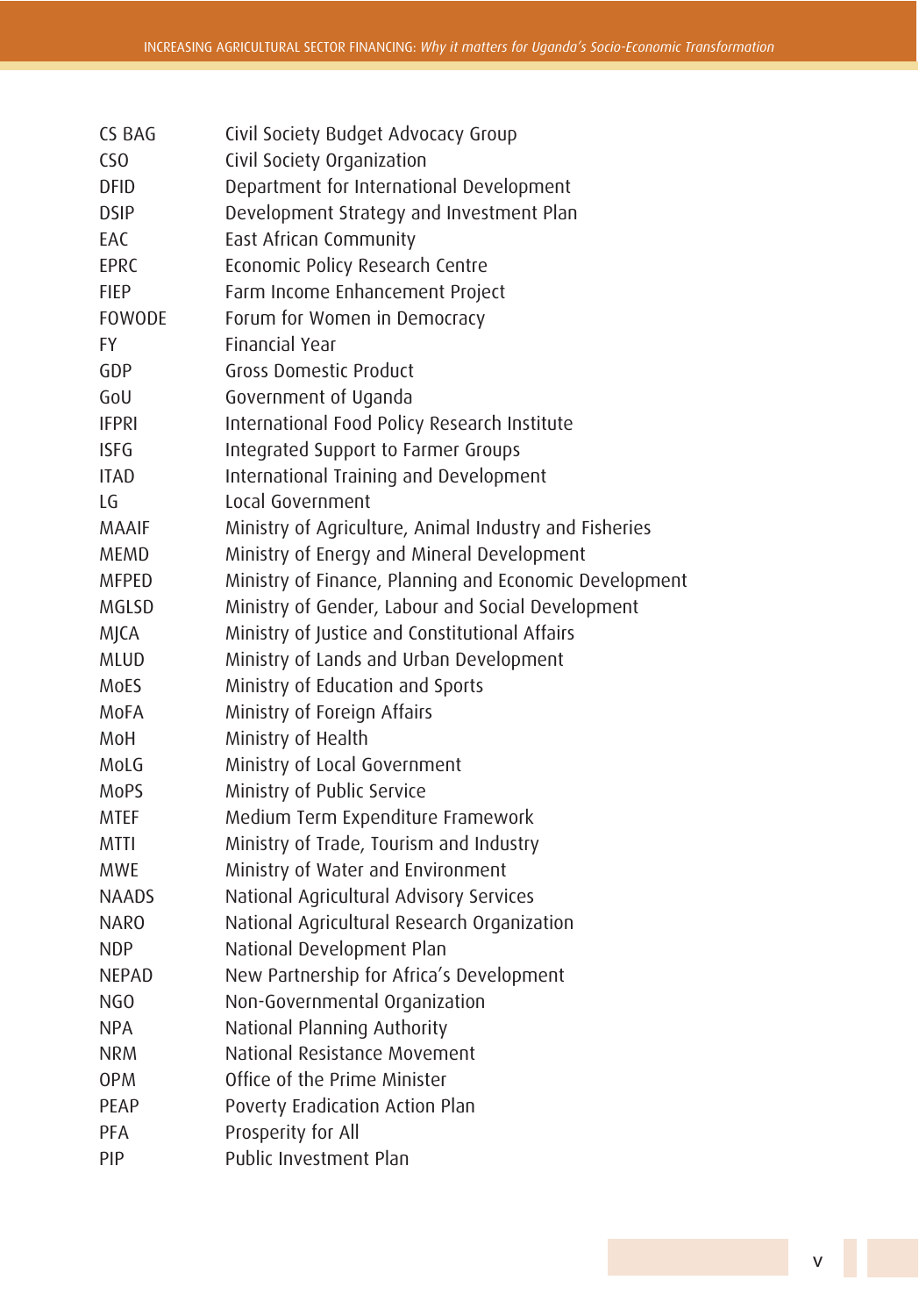- PMA Programme for Modernization of Agriculture
- PSC Public Service Commission
- RDS Rural Development Strategy
- SWAPs Sector Wide Approaches
- UBOS Uganda Bureau of Statistics
- UCDA Uganda Coffee Development Authority
- UCDO Uganda Cotton Development Organization
- UNFEE Uganda National Farmers Federation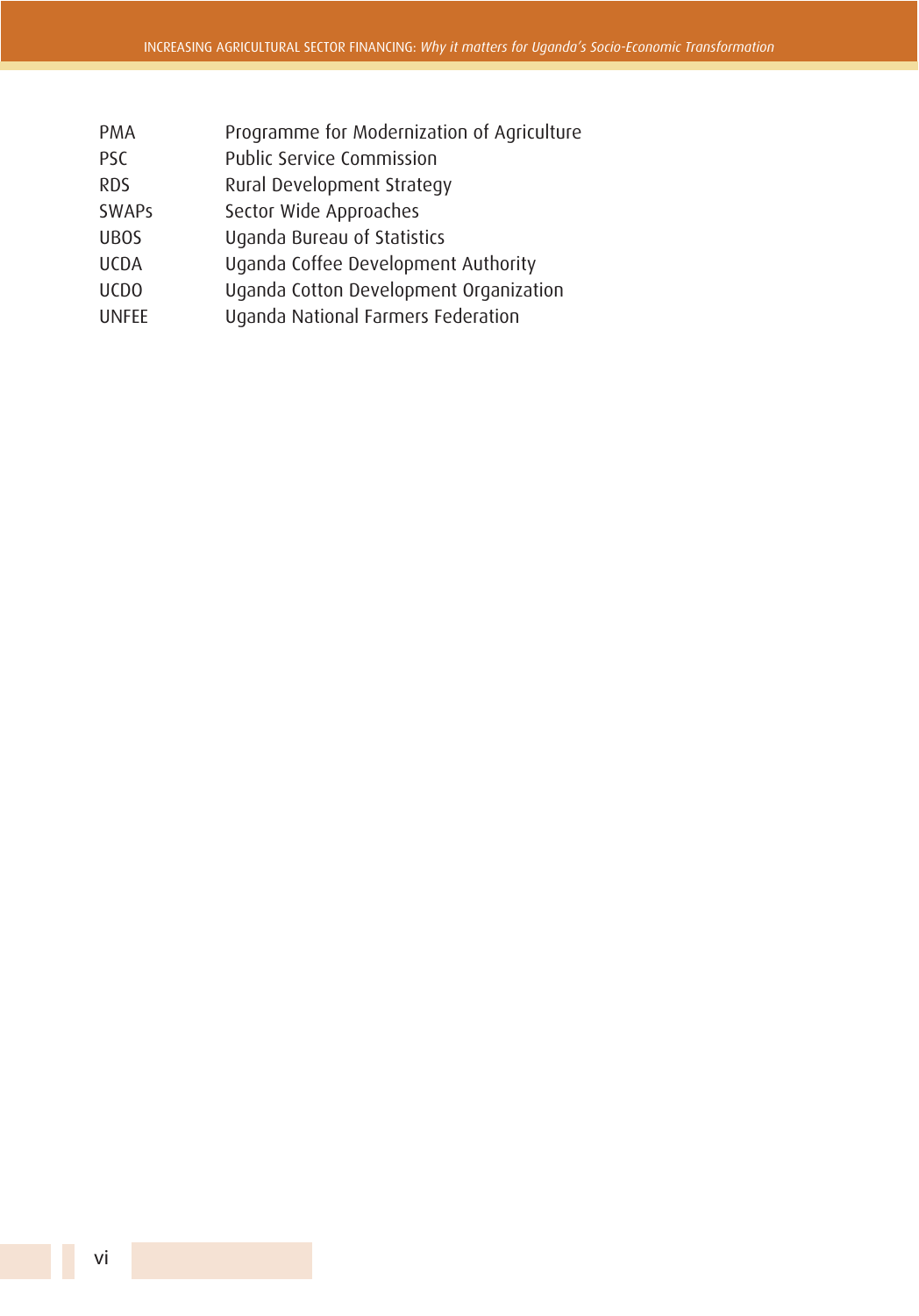## **Acknowledgements**

This paper is part of ACODE's overarching effort to promote evidence-based policy debate on increasing public expenditure in critical sectors of economic development and socioeconomic transformation in Uganda. Similar studies have been conducted in the area of budget policy and public administration expenditure. This study is among the products of the Citizens' Budget Tracking and Information Centre (CBTIC) project, being supported by the Netherlands Embassy in Uganda and the International Budget Partnership (IBP). The overall goal of the CBTIC is to increase accountability and transparency in the allocation and utilization of both local revenue and donor funds by raising citizens' awareness. We highly appreciate the financial support from the Netherlands Embassy in Uganda and the International Budget Partnership (IBP).

During the course of the research, I received significant help from a number of people whose input was helpful in accomplishing this study. I am particularly grateful to all ACODE staff who provided useful comments and thoughts during the research seminars that were organized to review the paper. Special thanks go to Godber Tumushabe and Ronald Naluwairo for their strategic and intellectual support that shaped the analysis presented in this paper.

Finally, I extend special thanks to Boaz Blackie Keizire of the African Union Commission in Addis Ababa, Ethiopia, for conscientiously peer-reviewing the paper and providing insightful comments and additions to it, and Blythe Austin for providing technical editing support.

I have taken care and due diligence to ensure the accuracy of information and data provided in this paper. Any errors or omissions are my responsibility as the author.

Advocates Coalition for Development and Environment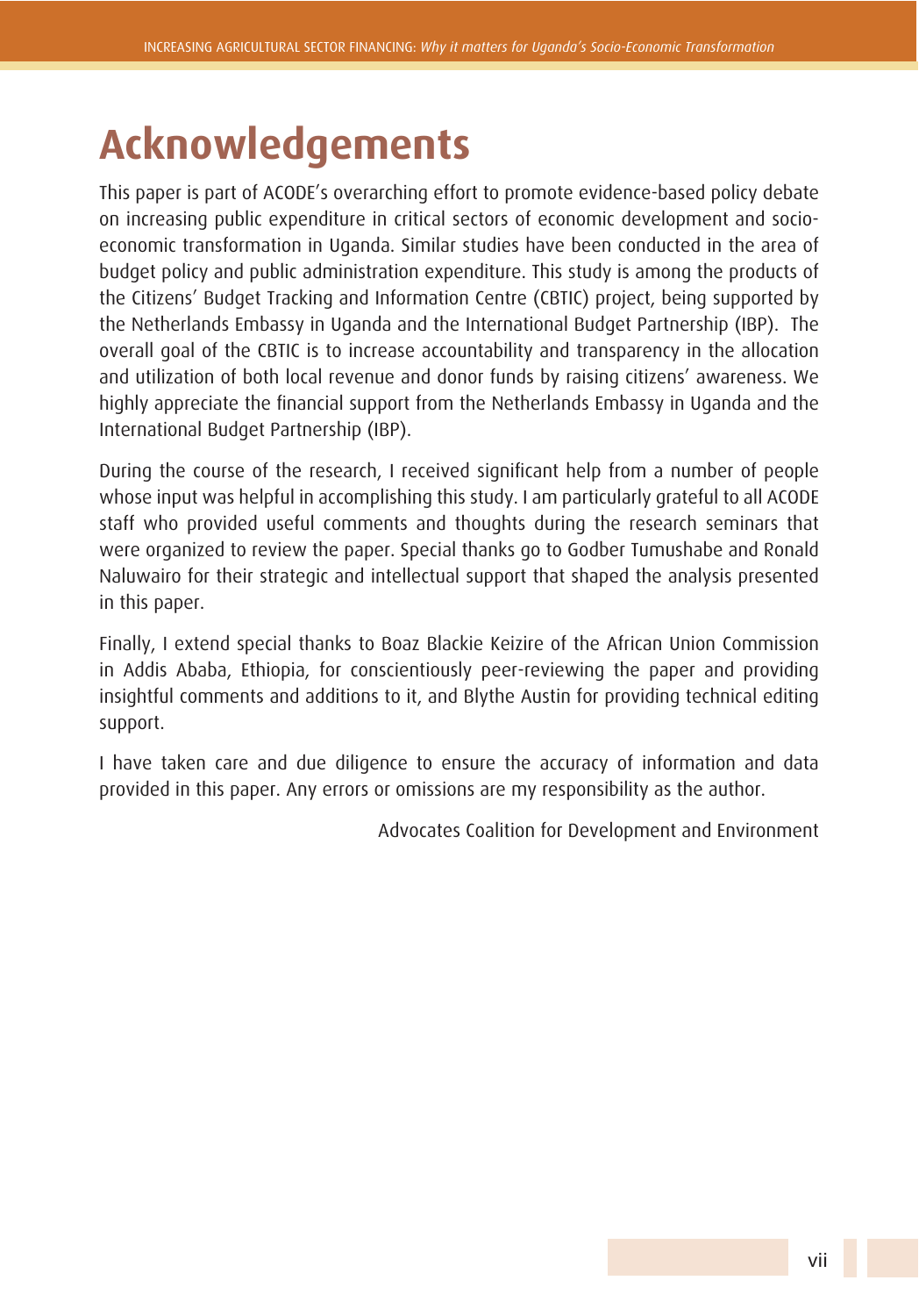## **Executive Summary**

Despite the tremendous reduction in income poverty and impressive economic growth, Uganda is still languishing in a low-income trap, with low levels of socio-economic transformation. The share of the agricultural sector in Uganda's total Gross Domestic Product (GDP) has been declining from 39.9% in 2001/02 to 23.7% in 2008/09, which has been erroneously regarded as a key indicator of socio-economic transformation by some policy makers. However, it is inconceivable to believe that Uganda's economy has been transformed. This is because most of Uganda's social indicators have not improved considerably. There is serious imbalance between the structural change in the economy and the labour force. Whereas the contribution of the service and manufacturing sectors to the economy is increasing, their share of the labour force is falling. This means that the current economic growth is not having an impact on labour movement and employment.

The slow pace of socio-economic transformation in Uganda can be attributed to the neglect of the agricultural sector as an engine of growth. The growth strategy for Uganda has not been anchored on getting agriculture moving. Over the last decade, the agricultural sector in Uganda has had a raw deal in terms of budget allocations. The sector has also suffered poor prioritization of the limited resources it is allocated. ACODE, as part of her advocacy work, is producing this paper to better understand the nature and composition of the agriculture public expenditure with the view of providing practical proposals for enhancing socio-economic transformation.

This paper identifies and discusses a number of challenges for the financing of the agricultural sector in Uganda. The paper notes that although the role of agriculture in poverty reduction and overall growth in Uganda is well recognized, investment in the sector remains minimal. For effective poverty reduction, agricultural growth in Uganda needs to be accelerated. This requires investments in critical areas to enhance productivity and transformation of the sector.

#### **I. Budget allocation to the agricultural sector**

Since agriculture interventions are scattered across many sectors and do not give an accurate picture of the public resources committed to agriculture, it is difficult to analyse trends in public spending on agriculture. This constraint notwithstanding, budget allocations to the following core agencies: (i) Ministry of Agriculture, Animal Industry and Fisheries (MAAIF), (ii) National Agricultural Research Organization (NARO), (iii) National Agricultural Advisory Services (NAADS), (iv) Uganda Cotton Development Organization (UCDO), (v) Uganda Coffee Development Authority (UCDA), (vi) Local Governments (agricultural extension and production services), and (vii) Plan for Modernization of Agriculture (PMA) non-sectoral conditional grants, are by far the most important indicator of the amount of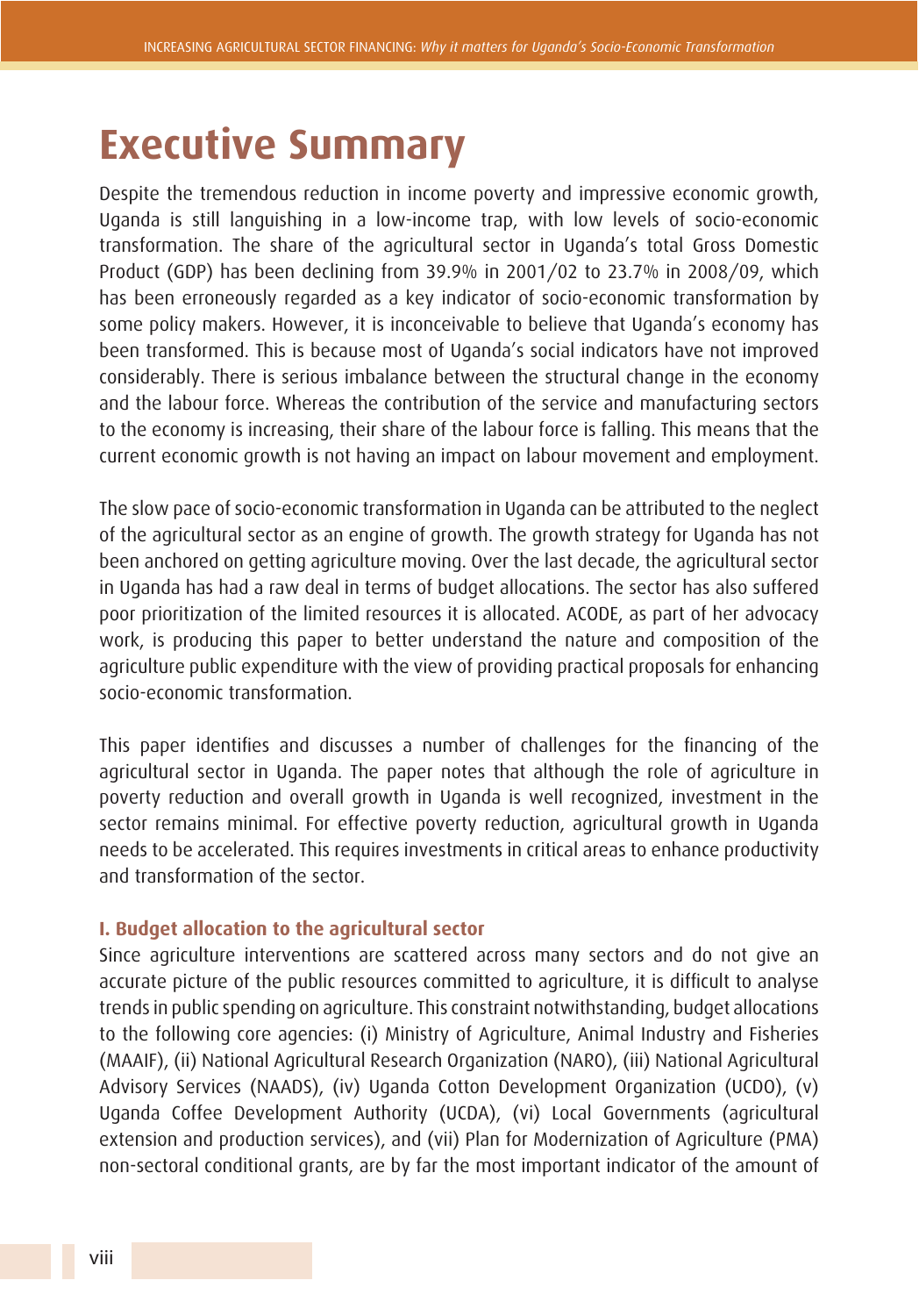public resources directly devoted to agriculture.

Over time, the approved budget for agriculture (core agencies mentioned above) in relative terms has declined from an estimated 5.1% of total government spending in 2001/02 to 4.3% in 2009/10. The decline in agriculture's share of expenditure is in stark contrast to the strong growth in social sectors such as education, general public sector management and public administration sectors. Though the share of spending allocated to agriculture is projected to marginally increase over the next three years; rising to 5.2% of the total government spending by 2013, much of the proposed increase in expenditure is driven by a projected rise in development spending projected to come, directly or indirectly, from donor funding. This shows little commitment by government to use domestically generated funds for sustained expenditure on agriculture. The low levels of agriculture spending are grossly insufficient to sustain any major or substantial investments that can create the necessary institutional and physical infrastructure required to transform the economy.

#### **II. Allocative efficiency**

Analysis of the allocation of the resources within the agricultural sector shows many gaps with regard to allocative efficiency. The priorities of the agricultural sector are defined in the MAAIF Development Strategy and Investment Plan (DSIP). However, the DSIP has not been used to draw up sub-sector budgets. Advisory services and research are accorded the highest priority; taking about 59% of the sector budget. However, many other core public goods remain underfinanced, undermining the potential impact of research and advisory services. The critically underinvested areas are rural infrastructure, livestock, plant pest and disease control, regulatory services and institutional development. For instance, plant pest and disease control has received less than 1% of total resources, while the proportion of funding allocated to livestock disease control has continued to fall over the last three years.

The MAAIF headquarters takes nearly half of the entire budget. However, this has been declining from 70% in 2000/01 to 40% in 2009/10. The high allocation to the headquarters is partly due to higher wage allocations for senior staff; high transport costs to Kampala from Entebbe where the ministry headquarters are located; and other recurrent expenses such as fuel and vehicle maintenance. In addition, there are value for money concerns as regards procurement of goods and services, especially at the MAAIF headquarters. For instance, according to a report by Economic Policy Research Centre (2009), a total of US \$225,007.9 (Ug.Shs.427,515,010) was wasted in the procurement of vehicles that worked for less than two years and are currently grounded.

The agricultural sector's recurrent budget is relatively small and the share of wage to nonwage expenditures appears well balanced. Though the staff-related costs are generally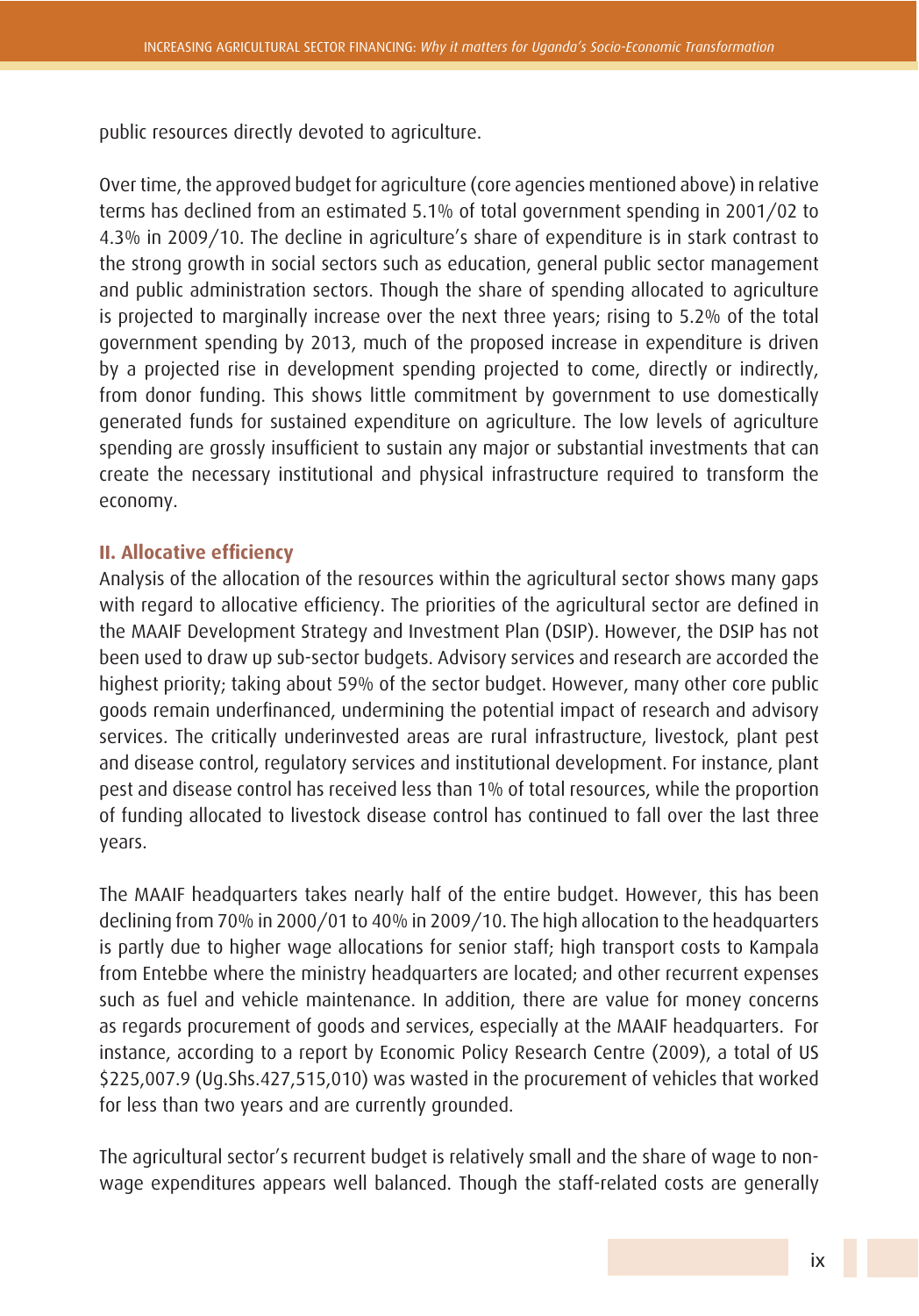low, other expenditures on various ministers, vehicles, maintenance of vehicles, fuel and lubricants, workshops and seminars and consultancy services augment the high cost of running MAAIF and its sister agencies. For instance, travel costs (inland and abroad), cost of vehicle maintenance and fuel account for 23% and 20% respectively of the non-wage recurrent.

The sector's development spending accounts for around 85% of total sector spending. However, the development expenditure is not synonymous with capital expenditure as is usually assumed. For instance, the share of capital outlays in the 2009/10 agriculture budget was only 12%, which is far less that of the development budget. The sector's development expenditure is heavily oriented to non-wage recurrent expenditures rather than capital expenditures.

#### **III. Multi-sectoral approach through PMA**

The major argument from policy makers in Uganda is that under-funding of the agricultural sector (MAAIF) is compensated for by the higher proportion of resources devoted to the PMA's multi-sectoral approach. Resources are spent on other sectors which are presumed to have a direct impact on sustaining Uganda's long-term economic development, notably infrastructure and social sectors, which are expected to support agricultural development.

In FY 2007/08 Ug.Shs 772 billion of the PMA resources was directed towards 181 projects. Four ministries of Energy and Mineral Development (22.8%), Agriculture Animal Industry and Fisheries (19.9%), Finance Planning and Economic Development (19.2%) and Works and Transport (14.0%), accounted for over 76% of the total PMA project relevant budget allocations. However, although it is certainly true that promoting agriculture requires investments in areas that are not strictly agricultural (such as infrastructure), other critical production and productivity drivers like research and technology development and access to credit have been neglected. In addition, there is no mechanism to ensure that PMA priorities are adequately captured within the budget prioritization, partly because several line ministries and agencies do not take the agreed PMA undertakings seriously. Furthermore, the disbursement rates on PMA projects is very low at 54% of the levels budgeted. The unbalanced implementation of the PMA is typified by that fact that the highest level of disbursements is registered with policy and institutional reform (77%), and lowest with marketing (14%) and rural finance (24%).

#### **IV. Agricultural research and development**

Despite the fact that empirical studies have shown that research and development has the greatest impact on labour productivity and poverty reduction among all type of agricultural spending, funding towards agricultural research is declining. Funds allocated for research through NARO accounted for on average 24% of sector spending between 2000 and 2005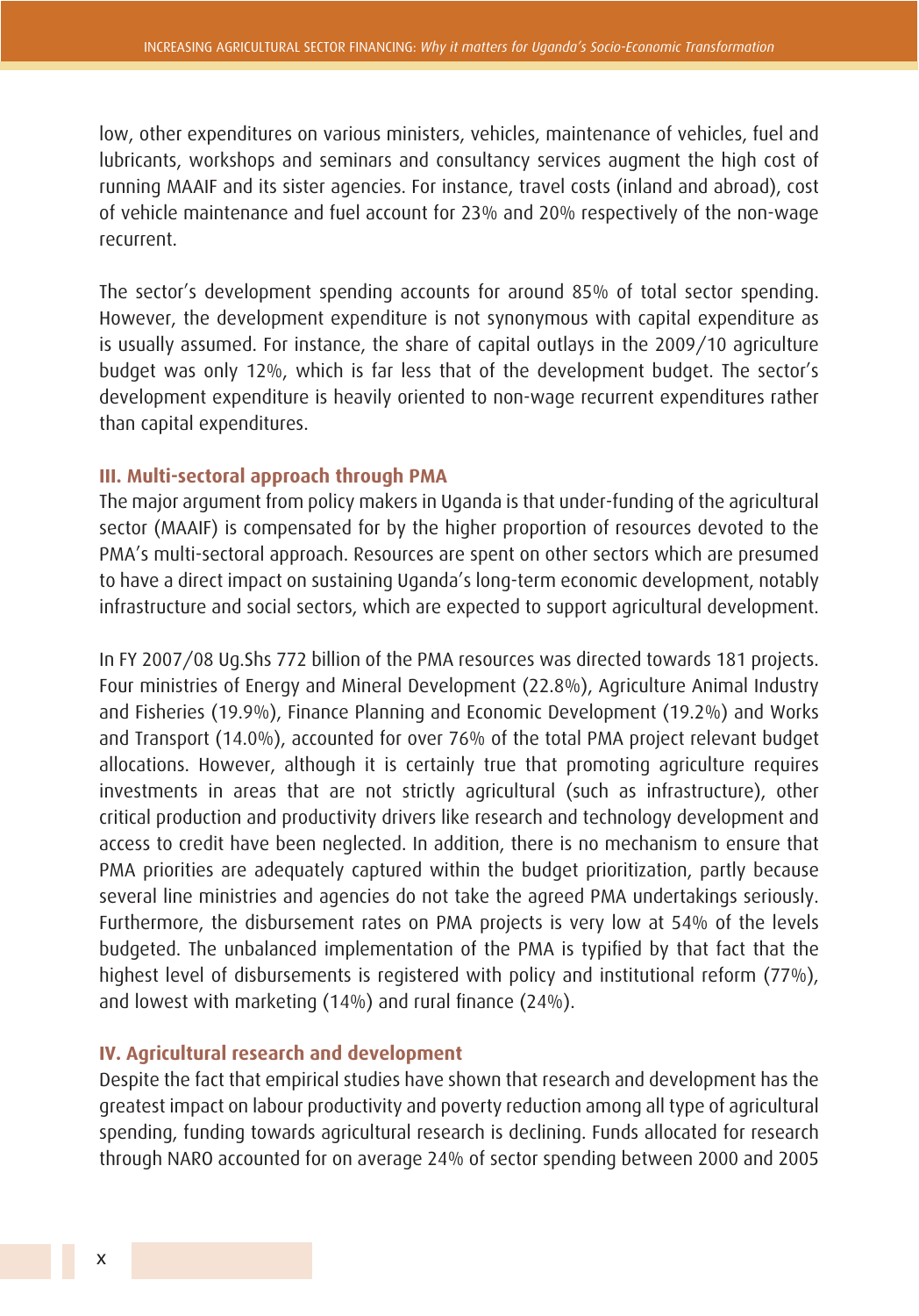and 18% between 2006 and 2009. The situation is further worsened by the fact that NARO is weak at designing research for the real needs of farmers and actually disseminating technology. As of end 2006, just 55% of NARO's research outputs had been disseminated and these had reached less than half of all crop farmers and 30% of livestock farmers (Action Aid, 2010).

#### **V. Agricultural extension services**

Agricultural extension services (mainly allocations to NAADS and local governments) are taking an increasing share of sector expenditures. The overall allocation to agricultural extension has increased from 25% of total sector spending in 2005/06 to nearly 43% in 2009/10. Spending on extension is projected to rise further to 49% of sector spending in 2012/13. Increasing resource allocations to agricultural extension at local government level shows a good policy shift by government towards supporting agricultural development in rural areas.

Though the success of NAADS remains contested, two major independent evaluations by ITAD (2008) and IFPRI (2007) described the programme as successful mainly in the area of farmer empowerment and adoption of improved technologies. The biggest challenge with the NAADS approach is that there is no common agreement on the concept and practice of agricultural extension among the politicians who make policies and technocrats who implement them. The impromptu intervention and suspension of the NAADS programme by the President in recent years is causing a lot of inefficiencies in the programme's implementation. This is denting the success so far registered.

#### **VI. Agricultural Credit**

The government and donors recognize the need to increase the availability of credit to farmers, but there is general belief among policy makers that credit is a private rather than a public good. Despite the fact that farmers cite shortage of capital and credit as their single biggest constraint to improving farming, the government is not investing enough resources in providing credit to farmers. Only 4% of the PMA funds are allocated towards rural finance services, which include increasing access to credit. Worse still, most financial institutions have not developed suitable lending instruments for agriculture, in that agriculture receives less than 10% of lending from commercial institutions. Consequently, most farmers cannot access credit from such institutions because they lack the required collateral security for the loans. Without access to credit, many farmers are unable to invest in future production, to expand their farming or take a risk.

#### **VII. Key policy recommendations**

The central argument of this paper is that the current poor agricultural performance is attributed to limited public spending in agriculture. Unless the Government of Uganda heavily invests in the agricultural sector, the country will not achieve socio-economic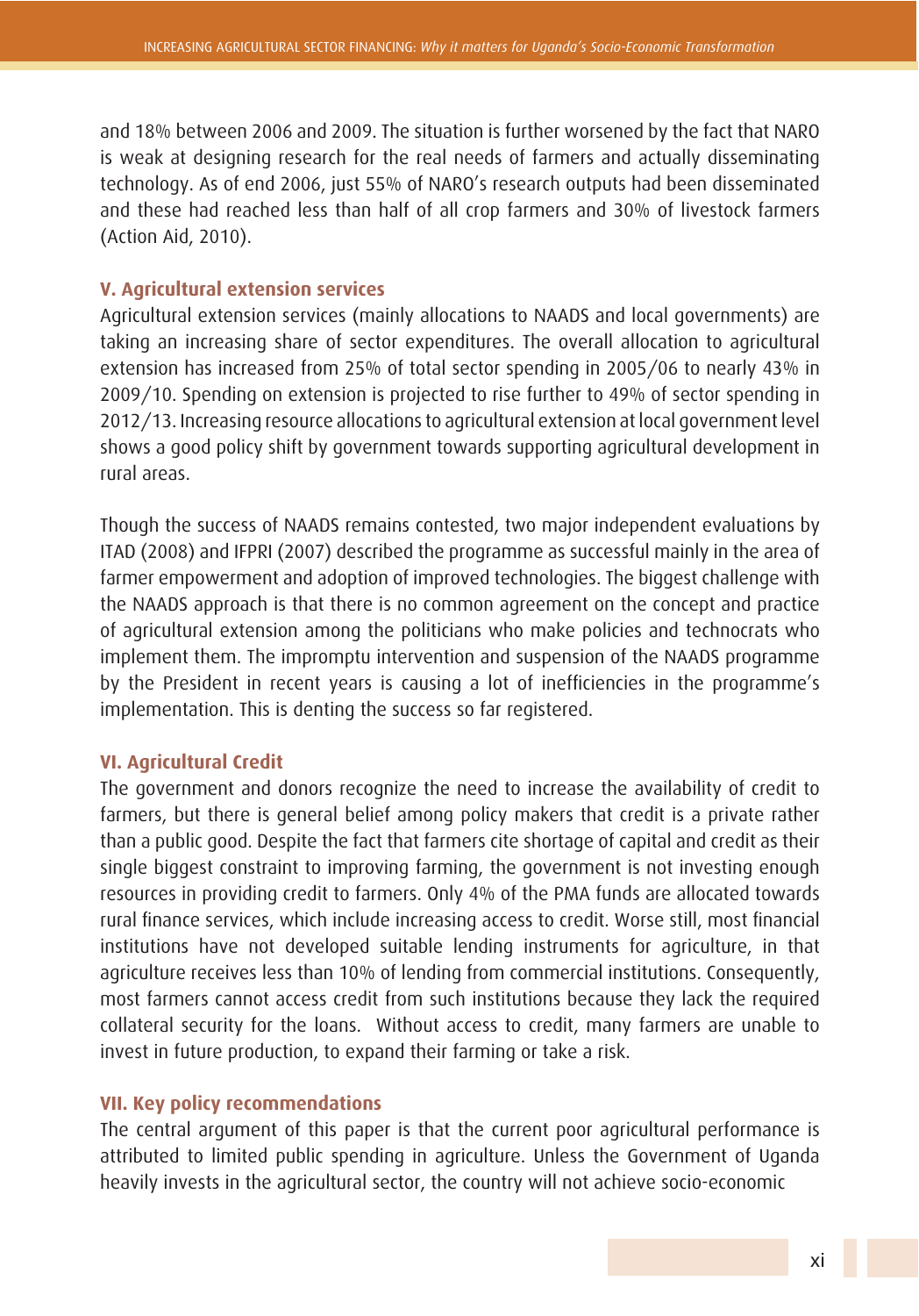transformation. It is against this background that, I recommend the following:

- 1. Re-orienting the national budget. Government should tremendously increase budget allocation to the agricultural sector even beyond the Maputo commitment of 10% of the total national budget. This can be done through curtailing the cost of public administration and prudent utilization of oil revenues towards agriculture development.
- 2. Promulgating the National Agriculture Policy. Government should expedite the process of promulgating the National Agriculture Policy with a clear definition of public and private sector interventions to integrate and harmonize all the sub-sectors and programmes under agriculture with the objective of improving service delivery and support to the poor farmers.
- 3. Re-allocating budget funds within the agricultural sector. MAAIF needs to strategically shift development resources from non-wage recurrent to capital expenditures. In addition, MAAIF needs to devise ways to re-balance the operational costs structure towards the operational or technical departments whose effectiveness is currently constrained due to lack of funds.
- 4. Prudently utilize allocated budget funds. MAAIF needs to be more effective in the planning and implementation of its activities and to show how agriculture can become a driving force in economic growth and sustainable poverty reduction. In addition, the sector should devise means of increasing its absorption capacity.
- 5. Revamping the agricultural extension services. MAAIF should review of the regulatory, policy and legal framework with the aim of guiding implementation of the agricultural extension programmes in Uganda. In addition, the sector should ensure that the increase in extension service funding is matched with increase in funding for agricultural research.
- 6. Improving collaboration between MAAIF and Local Governments. Since more resources will continue to shift from central to local governments, mainly to NAADS, it is vital for MAAIF to improve collaboration with the local governments to ensure effective implementation of agricultural programmes.
- 7. Improving access to agricultural sector credit. Government through the MFPED should exploit the possibility of establishing an Agricultural Bank that will explicitly focus on farmers' credit needs, hedge against risks like crop failures and volatilities in the prices of agro-products.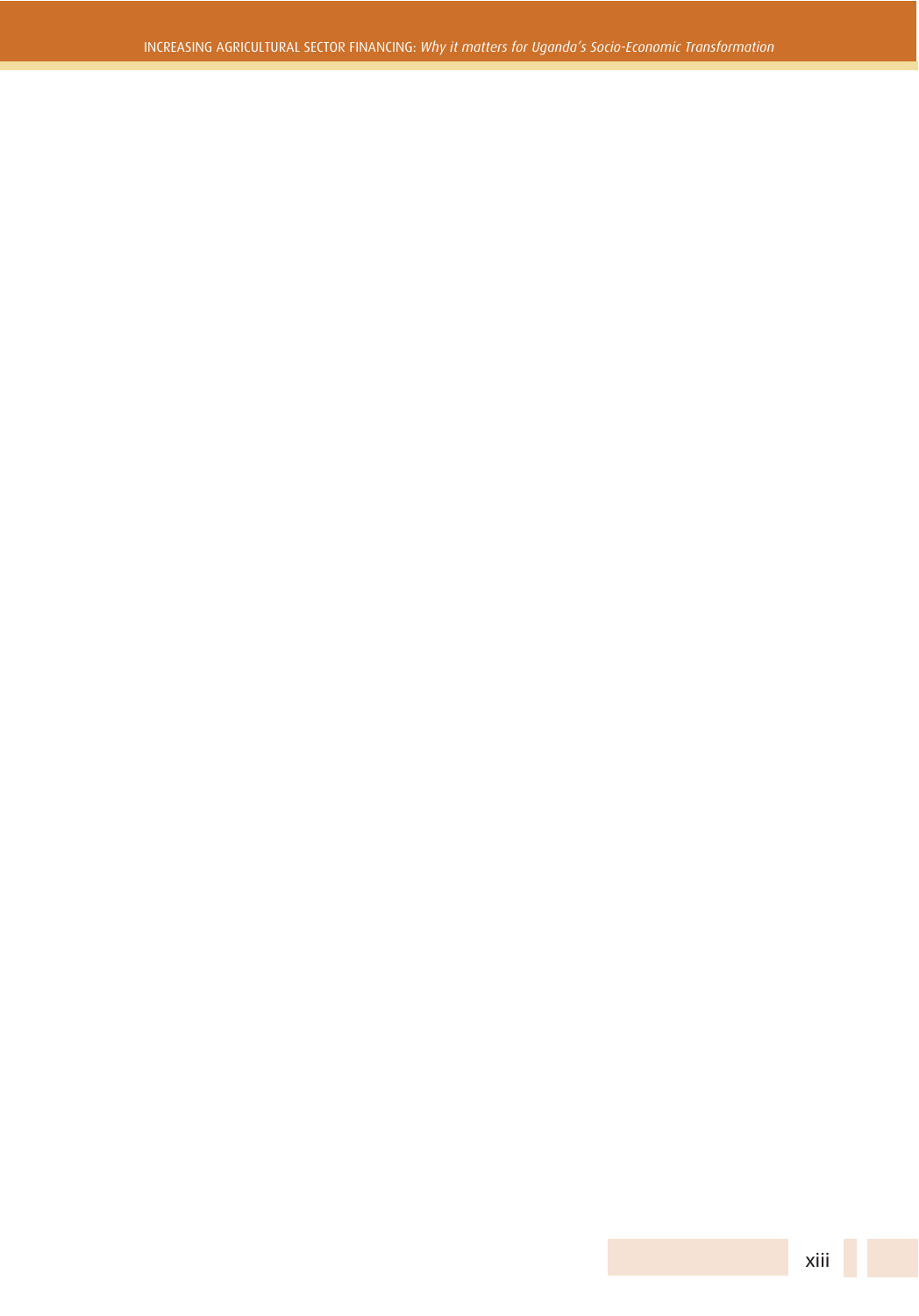# **Introduction**

**1**

After decades of political turmoil and economic decline, Uganda has been able to register some improvement in the wellbeing of its citizens. The number of people living in absolute poverty reduced from 56% in 1992 to 31% in 2006. Despite the tremendous reduction in income poverty and impressive economic growth, $^1\,$  Uganda is still languishing in a low-income trap with minimal socio-economic transformation.2 Income inequality as measured by the Gini Coefficient $^{\rm 3}$  increased from 0.365 in 1992/03 to 0.408 in 2005/06.4 A sizeable number of Ugandans (over 26% of households) were living in chronic poverty5 in 2006.6 The percentage of household that are food secure dropped from 83% in 1992 to 66% in 2005.7

The share of the Agricultural sector $^8$  in Uganda's total Gross Domestic Product (GDP) has been declining from 39.9% in 2001/02 to 15.4% in 2008/09 (Table 1), which has been erroneously regarded as a key indicator of socio-economic transformation by some policy makers. However, some key factors that characterize Uganda's economy do not show evidence that it has been transformed. This is because most of the social indicators have not improved considerably. For instance, out of the 30.66 million Ugandans,<sup>9</sup> 85% live in rural areas of which 73.3% are engaged in subsistence agriculture and hunting.10 Most of the agricultural holdings are characterized by small land holdings with a few who have isolated commercial holdings.11

8 Cash crops, food crops, livestock, forestry and fishing activities.

<sup>1</sup> GDP (at factor cost) growth of 7.2% between 1997/98-2000/0, 6.8% between 2000/01 – 2003/04 and 8% between 2004/05-2007/08.

<sup>2</sup> Characterized by low life expectancy at birth, high mortality (infant and maternal) rates), high levels of unemployment, high levels of people living in poverty especially chronic poverty, high levels of gender inequality, among others. 3 Measures inequality in household consumption per adult equivalent.

<sup>4</sup> UBOS (2009). Statistical Abstract 2009.

<sup>5</sup> Chronically poor people are mainly those living in rural areas and engaged in agriculture, especially crop farming 6 CPRC (2008). The Chronic Poverty Report 2008-09: Escaping Poverty Traps; Chronic Poverty Research Centre. 7 UBOS (2006). Uganda National Household Survey 2005/06: Report on Socio-economic module.

<sup>9</sup> Population Secretariat; accessed at http://www.popsec.org/key\_facts.php#population\_size [30 November 2009]. 10UBOS (2009). Statistical Abstract 2009.

<sup>11</sup>Musiime, E., et al., (2005). Organic Agriculture in Uganda: The need for a Coherent Policy Framework. ACODE Policy Research Series No. 11, 2005.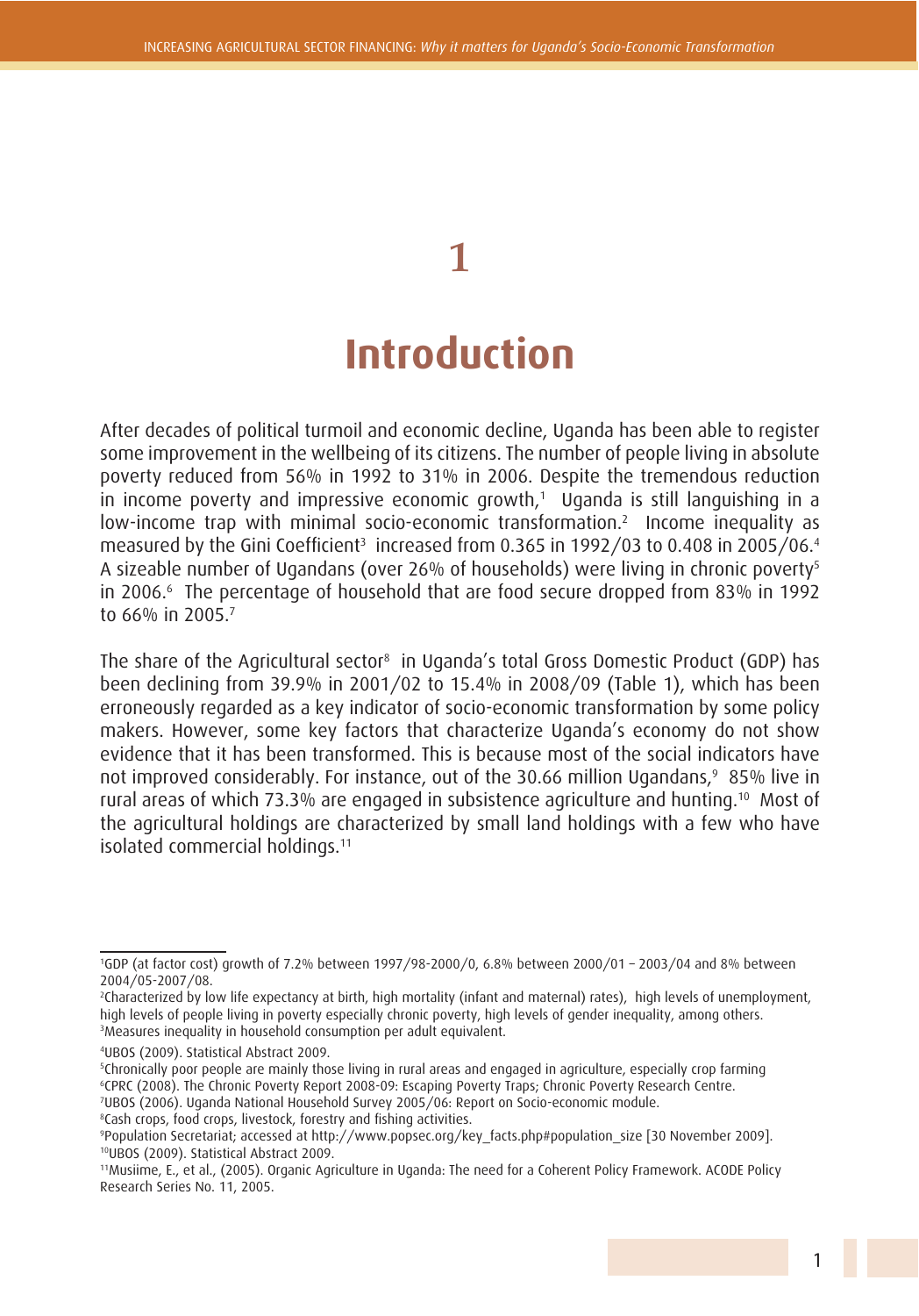|                     |      | % share in GDP |      |      |      | % annual growth |         |         |      |      |
|---------------------|------|----------------|------|------|------|-----------------|---------|---------|------|------|
|                     | 1988 | 1997           | 2004 | 2007 | 2008 | 1988-97         | 1998-02 | 2004-08 | 2007 | 2008 |
| Agriculture         | 51.1 | 33.1           | 17.3 | 14.5 | 15.4 | 3.9             | 5.4     | 1.1     | 1.7  | 2.2  |
| Forestry            | 2.2  | 1.7            | 3.3  | 3.5  | 3.4  | 4.7             | 7.0     | 3.9     | 2.2  | 4.2  |
| Manufacturing       | 5.9  | 8.4            | 7.0  | 6.9  | 7.2  | 13.2            | 7.2     | 6.3     | 7.6  | 6.7  |
| Hotel & Restaurants | 1.1  | 1.9            | 4.0  | 4.1  | 4.1  | 13.1            | 3.8     | 9.6     | 9.2  | 12.5 |
| Mining              | 0.1  | 0.6            | 0.3  | 0.3  | 0.4  | 34.6            | 8.0     | 13.0    | 5.0  | 10.4 |
| Posts & Telecom     | 0.2  | 0.6            | 2.0  | 3.0  | 3.4  | 10.1            | 22.8    | 26.2    | 16.1 | 39.6 |
| Construction        | 4.1  | 6.5            | 11.9 | 12.2 | 12.2 | 6.5             | 6.3     | 6.3     | 4.8  | 5.8  |

**Table 1: Share of primary growth sectors in GDP and growth performance in Uganda**

#### *Source: NDP (2010).*

There is a serious imbalance between the structural change in the economy and the structural change of the labour force. Whereas the contribution to the economy of the service and manufacturing sectors is increasing, their share of the labour force is falling. For example, the proportion of persons engaged in agriculture increased from 65.5% in 2002/03 to 73.9% in 2005/06, while real agricultural growth declined from 7.9% in 2000/01 to 2.2% 2008/09. The percentage of employment in manufacturing decreased from 6.8% to 4.2% and in services decreased from 26.8% to 20.7% while their share in GDP was rising.12 This clearly shows that the current economic growth is not having an impact on labour movement and employment. The inelasticity of labour movement from agriculture to other fast growing sectors such as services is a clear indication of diminutive socio-economic transformation of the Ugandan economy.<sup>13</sup>

The slow pace of socio-economic transformation in Uganda can be attributed to the neglect of the agricultural sector as an engine of growth. Whereas national GDP has been growing above five per cent per year over the last decade, during this same period, the agricultural sector experienced very low growth of about two per cent per year. Furthermore, agricultural growth has been erratic, with agricultural GDP rising during 2002-2003, falling in 2004, and then remaining stagnant during 2005-2006.

Agriculture has a well-established record as an instrument for poverty reduction. Success stories of agriculture as the basis for growth are well documented; agricultural growth was the precursor to the industrial revolutions in England in the mid-18th century and Japan in late-19th century. More recently, rapid agricultural growth in China, India, and Vietnam was the precursor to the rise of industry.<sup>14</sup> However, evidence has shown that the growth strategy for Uganda has not been anchored on getting agriculture moving.

<sup>12</sup>NPA (2010). National Development Plan (2010/11-2014/15). Republic of Uganda, Kampala, Uganda.

<sup>13</sup>Uganda National NGO Forum (2009). Unlocking Uganda's Development Potential: 8 Fundamentals for the Success of the National Development Plan, A Civil Society Perspective Paper, July 2009.

<sup>14</sup>World Bank (2008). World Development Report 2008: Agriculture for Development, World Bank, Washington D.C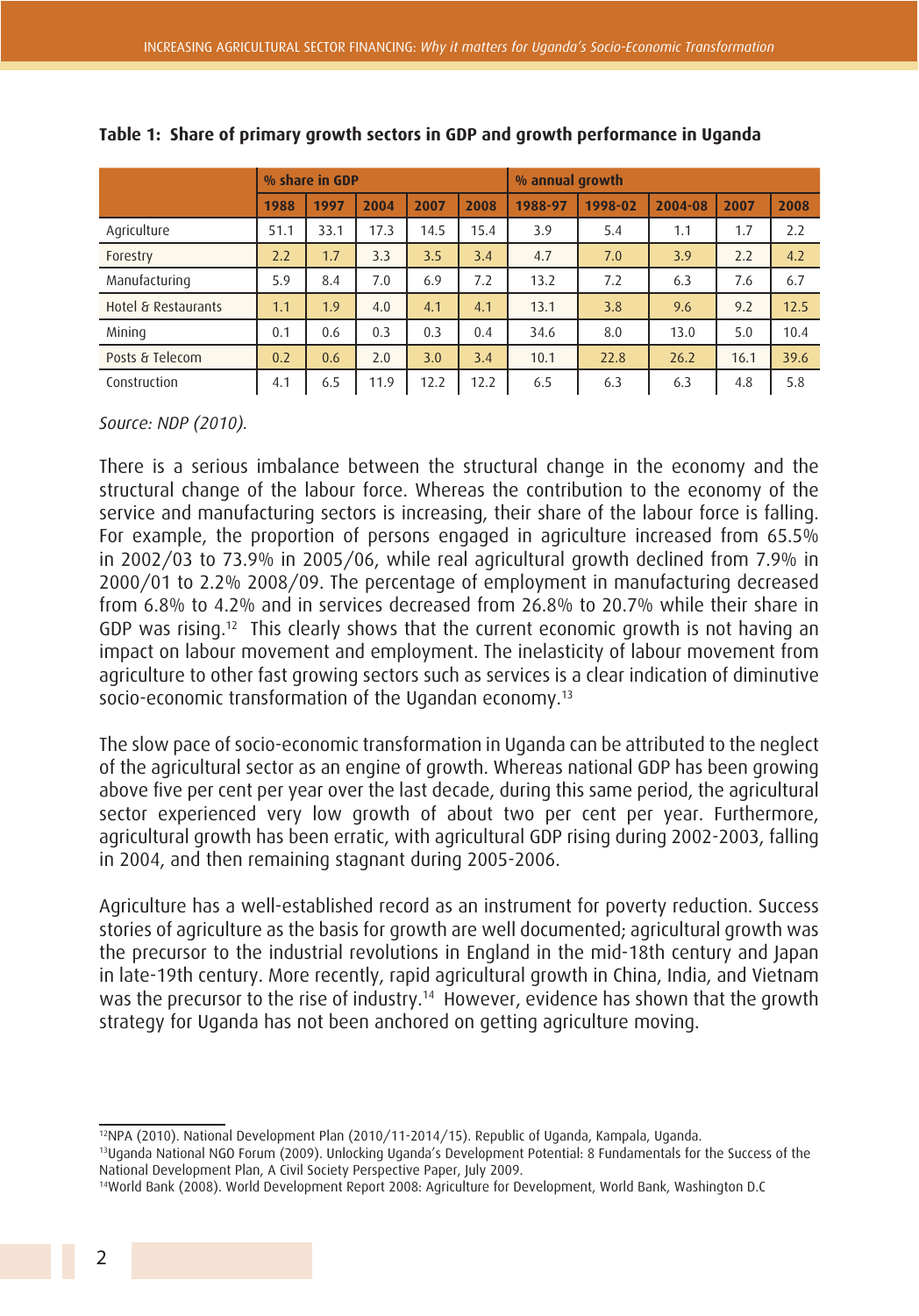The Government of Uganda is among the African Union states that adopted the principles of the Comprehensive Africa Agriculture Development Programme (CAADP)15 in 2003 and the Maputo pledge of 10% budget allocation to agriculture with a broader objective of achieving and sustaining 6% growth target. Unlike some countries such as Burkina Faso, Chad, Mail, Niger, Ethiopia, Malawi and Cape Verde that have met the 10% goal,<sup>16</sup> Uganda is yet to make any progress towards achieving these agreed targets. In addition, Uganda spends relatively less than other countries (*Table 2*), when spending is measured as the share of agricultural budget in GDP.

| <b>Income group and</b><br>country | Agriculture as a percent-<br>age of GDP | <b>Agriculture budget as</b><br>percentage of GDP | Agriculture budget as per-<br>centage of GDP, adjusted to<br>the size of the agricultural<br>sector in each country |  |  |  |  |  |  |  |  |
|------------------------------------|-----------------------------------------|---------------------------------------------------|---------------------------------------------------------------------------------------------------------------------|--|--|--|--|--|--|--|--|
| Middle-income countries            |                                         |                                                   |                                                                                                                     |  |  |  |  |  |  |  |  |
| <b>Turkey</b>                      | 13.0%                                   | 2.0%                                              | 0.15                                                                                                                |  |  |  |  |  |  |  |  |
| Mexico                             | $4.0\%$                                 | 0.7%                                              | 0.18                                                                                                                |  |  |  |  |  |  |  |  |
| Venezuela                          | 5.0%                                    | 0.5%                                              | 0.12                                                                                                                |  |  |  |  |  |  |  |  |
| China                              | 15.0%                                   | $1.2\%$                                           | 0.08                                                                                                                |  |  |  |  |  |  |  |  |
| <b>Brazil</b>                      | 9.3%                                    | 0.7                                               | 0.08                                                                                                                |  |  |  |  |  |  |  |  |
| Russia <sup>*</sup>                | 6.0%                                    | 0.95%                                             | 0.16                                                                                                                |  |  |  |  |  |  |  |  |
| Ukraine                            | 11.6%                                   | 1.3%                                              | 0.11                                                                                                                |  |  |  |  |  |  |  |  |
| Low income countries               |                                         |                                                   |                                                                                                                     |  |  |  |  |  |  |  |  |
| Uganda                             | 32%                                     | 1.5%                                              | 0.05                                                                                                                |  |  |  |  |  |  |  |  |
| Tanzania                           | 45%                                     | $1.2\%$                                           | 0.03                                                                                                                |  |  |  |  |  |  |  |  |
| Ethiopia**                         | 44%                                     | 2.7%                                              | 0.06                                                                                                                |  |  |  |  |  |  |  |  |
| Kenya                              | 29%                                     | 1.3%                                              | 0.04                                                                                                                |  |  |  |  |  |  |  |  |

#### **Table 2: Comparison of budgets for agriculture, average for 2002–2004**

*Note: \* Data for Russia are for 2003. \*\* Data for Ethiopia are for 2004/05. To make the data for Ethiopia comparable to data for other countries, transfers under the vulnerability and food security programme and expenditures on rural energy, mining, federal roads, and water supply are excluded.* 

*Source: World Bank, AgPER, 2009 (p.12)*

After years of silence, the debate over the role of agriculture in development in low income countries has gained momentum. Much of this debate, often spearheaded by the international development agencies,<sup>17</sup> has not effectively spurred government to galvanise strategies and mobilize more resources to invest in the agricultural sector.

<sup>15</sup>CAADP was endorsed and adopted by the African Heads of State and Government at the Summit of the African Union in July 2003 in Maputo, Mozambique, as a framework for the restoration of agriculture growth, food security and rural development in Africa.

<sup>16</sup>Mkandawire, R., (2009). Investment in Agriculture Africa's Path to Prosperity. The New Vision,Thursday November 19, 2009.

<sup>17</sup>See World Bank (2008). World Development Report 2008: Agriculture for Development, World Bank, Washington D.C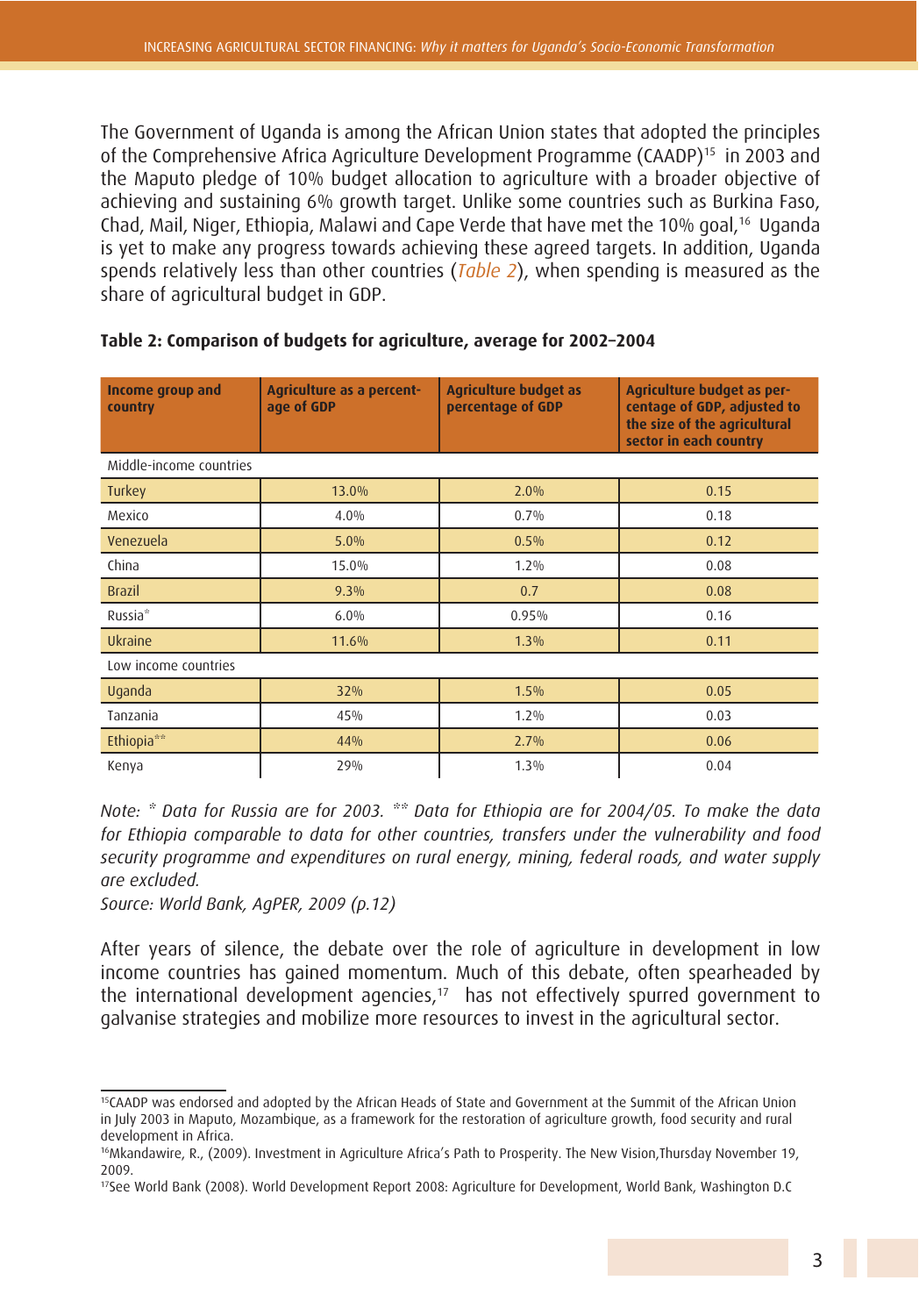Despite proclamations in the policies  $18$  and budget speeches, $19$  the Government of Uganda has not prioritized agriculture in her public spending, as manifested in the fact that agriculture receives less than 5% of the national budget.20 The minimal public spending on agriculture has been associated with, among other things: lack of strategic leadership; distortions in the budget architecture; and the failure of the market-based model of agricultural development.

The central argument of this paper is that the current poor agricultural performance is attributed to limited public spending in agriculture. Unless the government of Uganda invests heavily in the agricultural sector, the country will not achieve socio-economic transformation. Government should allocate more resources for agriculture even beyond the Maputo Declaration of allocating at least 10% of government's total budget. In addition to meeting and exceeding the Maputo target, government should improve efficiency of its agricultural spending. Public expenditure should be concentrated on investment research and development; extension services; provision of credit; and rural infrastructure, especially feeder roads and markets. Resources should also be allocated to activities that, although considered to be non-agricultural, will promote agricultural processing and marketing, such as investments in rural electrification and community roads.

This study was undertaken by mainly relying on comprehensive review of literature comprising official government documents, budget speeches, ministerial policy statements, international publications and scholarly papers. The study provides systematic and comprehensive analysis of the agricultural sector financing by civil society. The paper is intended to act as a policy guide to enable Ugandan policy makers prioritize agricultural sector spending so as to achieve greater impact. It also helps to augment the case for an appropriate level of funding for the sector as per the Maputo Declaration.<sup>21</sup>

The paper is divided into five sections. Section 2, following this introduction, is a discussion of the key concepts used in the paper. Section 3 analyses sectoral and intra-sectoral budget allocation to the agricultural sector. Section 4 provides some of the major reasons why agriculture ranks low in the sectoral allocations. Section 5 provides the conclusion and policy recommendations.

<sup>&</sup>lt;sup>18</sup>NPA (2010). National Development Plan (2010/11-2014/15), p.52. Republic of Uganda, Kampala.

<sup>19</sup>For instance, the theme for the 2009/10 National Budget was 'Enhancing Strategic Interventions to Improve Business Climate and Revitalize Production to Achieve Prosperity For All'.

<sup>20</sup>Agricultural sector ranked 9th (4.3%) of the total national budget allocations according to the approved estimates of revenue and expenditures for FY 2009/10.

<sup>&</sup>lt;sup>21</sup>Governments agreed to adopt sound policies for agricultural and rural development, and committed to allocating at least 10% of national budgetary resources for their implementation within five years.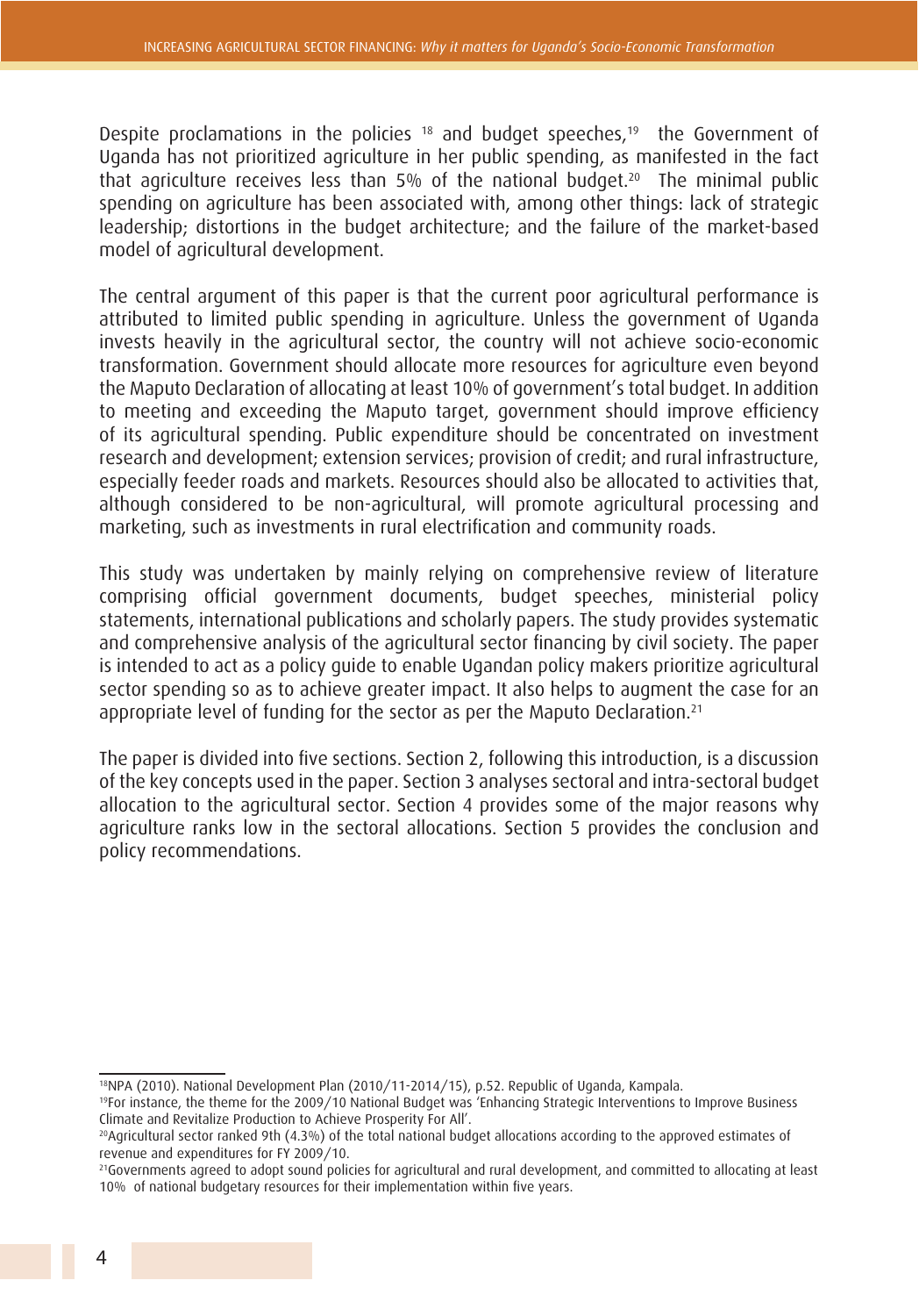## **2**

## **Conceptual and Analytical Framework**

The starting point to providing a conceptual framework for this paper is to define the concept of "socio-economic transformation". In this paper, socio-economic transformation is used to refer to systematic and measurable improvements in macro economic performance as well as micro and household-level indicators in which the majority of the population is being lifted out of poverty leading to economically-based industrial skills and intellectual labour rather than archaic human muscle.<sup>22</sup> Socio-economic transformation therefore, should be seen as a qualitative and quantitative positive movement from a bad to a better situation. The movement can be incremental or dramatic. Socio-economic transformation is also not an event but a process. For example, the economic development status achieved by the Asian Tigers is considered to be one of the most dramatic economic transformations of our times.23

Transformation can be accomplished by doing what it takes to launch political, social, cultural and economic reforms in a multi-sectoral manner. In most agricultural-based economies such as Uganda, economic transformation depends on a number of factors which include increased production, higher productivity, marketing infrastructure and pricing systems. Unfortunately, Uganda has had problems of increasing agricultural productivity. This has led to low socio-economic transformation.

Agriculture is the most important source of employment, income and overall well-being in Uganda. Most households directly or indirectly derive their livelihood from agriculture. Agriculture provides the basis for growth in other sectors such as manufacturing and services. The sector is also the basis for much of the industrial activity in the country since most industries are agro-based. The agricultural sector is the biggest source of foreign exchange <sup>24</sup>and is a major source of saving and investment for many Ugandans.

Empirical studies have shown that increased agricultural growth is the most efficient way of reducing inequality, and that agriculture matters more than manufacturing growth for poverty reduction. A study by Benin, et al. (2007)25 showed that if agriculture in Uganda

grew at 6% per annum, the poverty rate would be cut by an additional 7.6 percentage

<sup>&</sup>lt;sup>22</sup>Tumushabe, G., W., et al., (2007). Transforming Commonwealth Societies to achieve Political, Economic and Human Development: Technical Background Paper Prepared for Kampala CHOGM 2007.  $23$ Ibid.

<sup>&</sup>lt;sup>24</sup>Over 95% of the Uganda's exports are primary agricultural commodities.

<sup>25</sup>Benin, S., et al., (2007). Agricultural Growth and Investment Options for Poverty Reduction in Uganda. International Food Policy Research Institute (IFPRI), Discussion Paper 00790.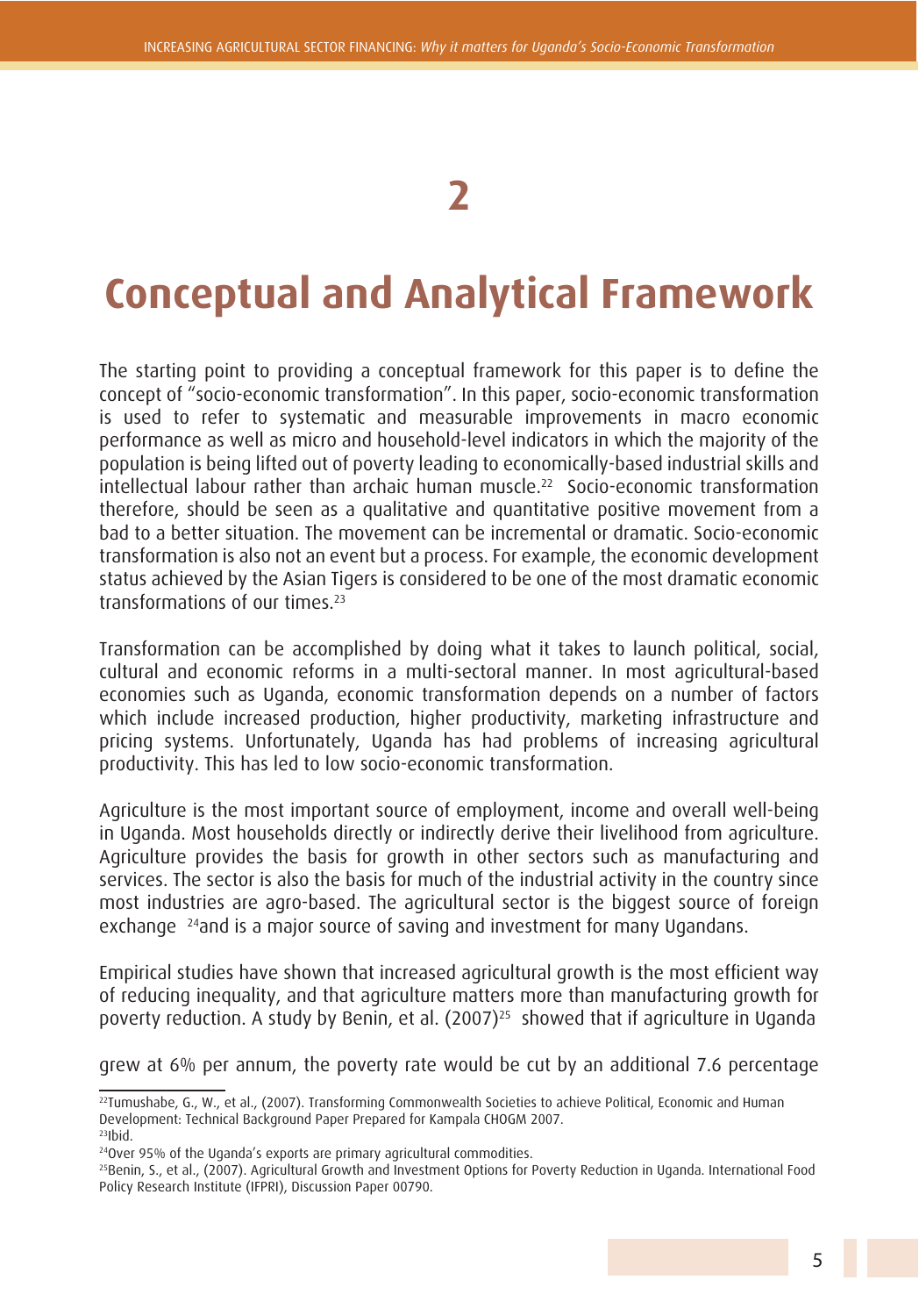points to 18.9%, much lower than the 26.5% that would be reached if agriculture continued to grow at the average rate of 2.8% per year. It follows, therefore, that any strategy for sustained growth with socio-economic transformation must centre on rapid growth of the agricultural sector.

The other key concept employed in this paper is "public agricultural expenditure". The definition of public agricultural expenditure is contestable, such that there is no common understanding of what it encompasses. A Public Expenditure Review (PER) done in Uganda in 2007 that followed the United Nations definition of agriculture spending - Classification of Functions of Government (COFOG)<sup>26</sup> - indicated that Uganda was spending about 6% of its budget in the sector in 2007/08.27 However, the government definition of public agricultural spending following the seven PMA pillars showed that in 2007/08 government spending to the sector was about 8%, more than half of which goes to MAAIF and its agencies.<sup>28</sup>

However, in this paper, I define public agricultural expenditure as the amount of funds allocated in the national budget for agriculture under the following core agencies: (i) Ministry of Agriculture, Animal Industry an Fishery (MAAIF), (ii) National Agricultural Research Organization (NARO), (iii) National Agricultural Advisory Services (NAADS), (iv) Uganda Cotton Development Organization (UCDO), (v) Uganda Coffee Development Authority (UCDA), (vi) Local Governments (agricultural extension and production services), and (vii) Plan for Modernization of Agriculture (PMA) non-sectoral conditional grants. Nevertheless, whichever definition one uses, public spending on the agricultural sector is still too low to meet Uganda's commitment according to the Maputo Declaration.

It should be noted that there is substantial off-budget spending by some donors and NGOs estimated to be equivalent to 10 – 20% of the agriculture budget. Since the information about the off-budget spending remains fragmented and difficult to obtain, no attempt is made in this paper to analyse it.

The lack of reliable data makes it difficult to analyse trends in public agricultural spending. Agricultural interventions are scattered across many sectors and do not give an accurate picture of the public resources committed to agriculture. This constraint notwithstanding, budget allocations to the above-mentioned core sector agencies are by far the most important indicator of the amount of public resources devoted to agriculture.

<sup>26</sup>Includes budget allocations for forestry, water for production, agricultural land, and agriculture-elated services. 27MAAIF (2009). National Agricultural Policy (draft). Kampala, Uganda. 28Ibid.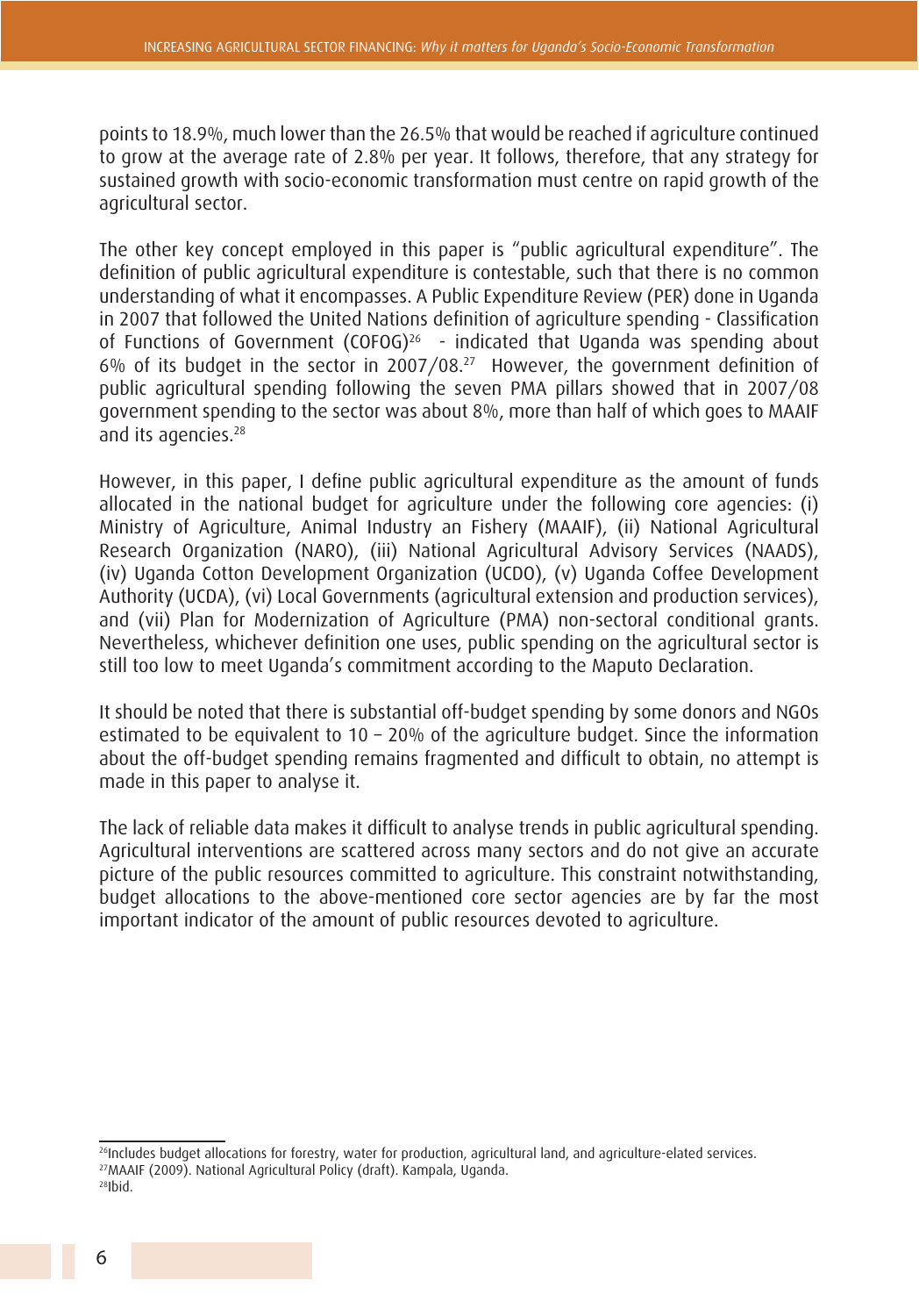## **3**

# **Agricultural Public Spending**

Public spending is one of the most effective instruments in promoting agricultural growth and poverty reduction in Uganda. In absolute terms, government spending on agriculture (national budget allocation to agriculture) has been increasing from UShs 135 billion in 2000/01 to USh 320 billion in 2009/10. This means the agricultural sector budget has more than doubled over the last ten years. However, this is less than the growth in the total national budget; which increased more than three-folds during the same period.

| <b>Sector</b>                              | 2001/02  | 2002/03  | 2003/04  | 2004/05  | 2005/06  | 2006/07  | 2007/08  | 2008/09  | 2009/10  |
|--------------------------------------------|----------|----------|----------|----------|----------|----------|----------|----------|----------|
| Roads & works                              | 346.89   | 316.65   | 325.25   | 402.33   | 374.15   | 464.88   | 625.59   | 1,083.73 | 1,214.83 |
| Education                                  | 514.29   | 550.79   | 587.31   | 618.93   | 635.72   | 720.81   | 767.09   | 899.34   | 1,079.62 |
| Public admin<br>& sector man-<br>agement   | 347.61   | 380.63   | 373.46   | 421.52   | 505.55   | 576.67   | 739.36   | 784.18   | 1,045.04 |
| Economic<br>functions &<br>social services | 361.92   | 337.50   | 279.11   | 313.47   | 406.38   | 671.38   | 532.44   | 535.14   | 808.53   |
| Health                                     | 314.13   | 337.92   | 385.56   | 383.44   | 506.06   | 381.84   | 428.26   | 628.46   | 735.67   |
| <b>Security</b>                            | 229.24   | 261.66   | 331.15   | 371.84   | 373.88   | 377.26   | 443.24   | 477.24   | 487.68   |
| Accountability                             | 23.67    | 27.31    | 254.50   | 204.97   | 174.35   | 197.11   | 336.19   | 417.60   | 461.89   |
| Interest pay-<br>ments                     | 155.10   | 144.60   | 227.80   | 258.90   | 290.63   | 253.90   | 289.12   | 379.05   | 368.22   |
| Justce, law &<br>order                     | 131.31   | 147.51   | 162.55   | 177.22   | 181.59   | 195.75   | 234.56   | 280.42   | 359.57   |
| Agriculture                                | 135.21   | 133.11   | 99.37    | 115.64   | 148.85   | 146.58   | 202.47   | 223.22   | 310.73   |
| Water & envi-<br>ronment                   | 107.34   | 126.05   | 96.59    | 111.05   | 110.08   | 121.23   | 156.31   | 150.28   | 172.24   |
| <b>Total</b>                               | 2,669.74 | 2,763.73 | 3,122.65 | 3,379.31 | 3,707.24 | 4,107.41 | 4,754.63 | 5,858.66 | 7,044.02 |

#### **Table 3: National budget allocations (including donor projects)-UShs Bn**

*Source: Author's computations based on the MFPED Approved Estimates of Revenue and Expenditure (various years).*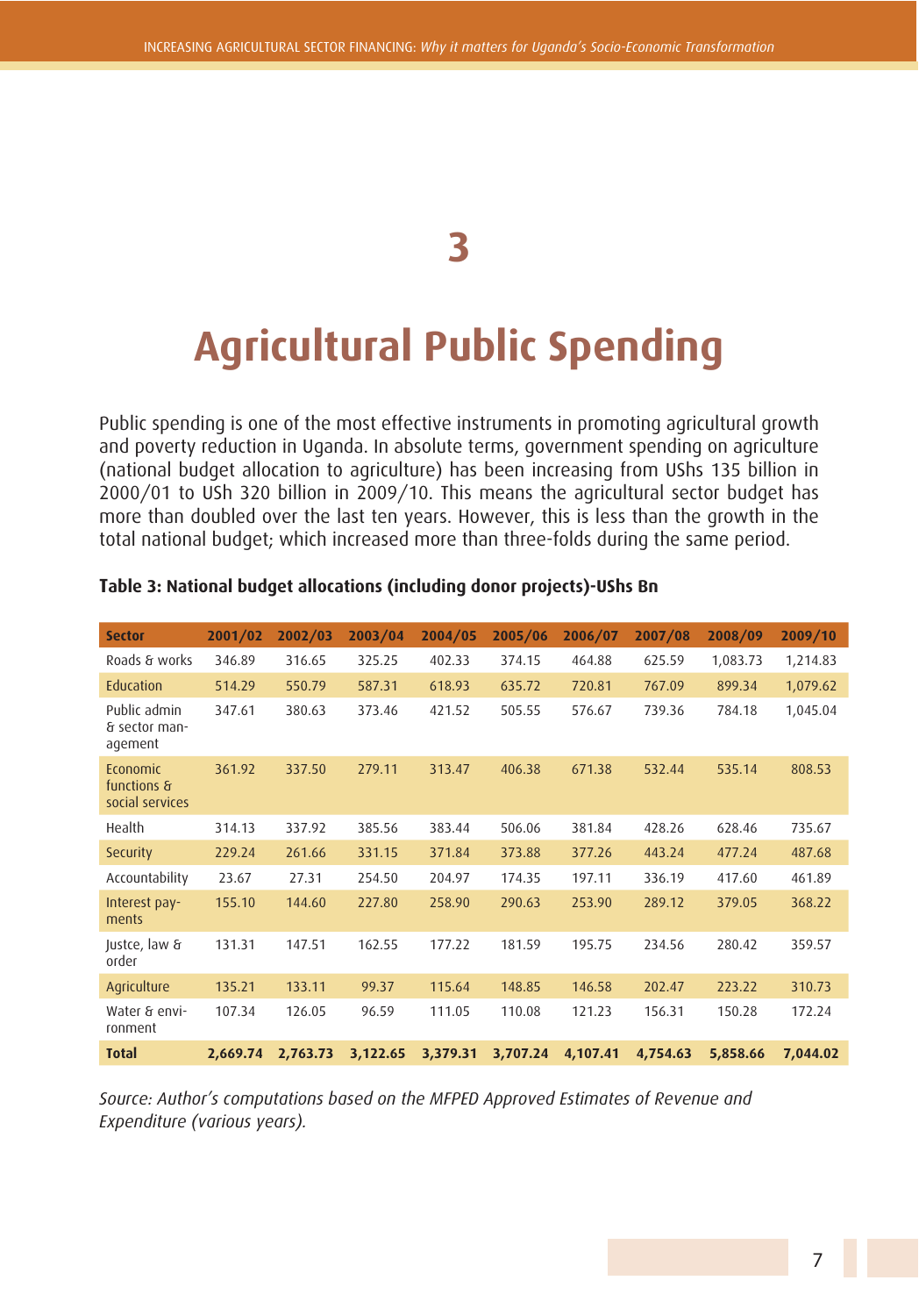### **3.1 Composition of Government Spending**

Examining the composition of total government expenditures reflects that the top three prioritized sectors for Uganda in 2009/10 were roads and works, education and public administration<sup>29</sup> (*Figure 1*). The agricultural sector is among the lowest ranked sectors in the national budget. For instance, in the 2009/10 national budget, General Public Administration<sup>30</sup>, Security and Parliament were allocated Ug.Shs 1,376.53 billion; Ug.Shs 503.40 billion and Ug.Shs 122.18 billion respectively compared to only Ug.Shs 331.18 billion that was allocated to the agricultural sector. The cost of public administration (uncontrolled expansion of the Executive<sup>31</sup>, Presidential Advisors<sup>32</sup> and districts<sup>33</sup>) is imposing a huge toll on the national budget.<sup>34</sup> The budget for public administration and public sector management has grown rapidly over years and in addition, it claims a lion's share of supplementary budgets, which negatively affects budget allocations and releases to other sectors especially agriculture.



#### **Figure 1: National budget allocations for FY 2009/10**

*Source: Author's computations based on the MFPED, Approved Estimates of Revenue and Expenditure FY 2009/10.*

<sup>&</sup>lt;sup>29</sup> Mainly on State House and the Office of the President, Parliament and Districts.

<sup>&</sup>lt;sup>30</sup>Includes: MFPED (Ug.Shs 262.19 bn), URA (Ug.Shs 107.99), Office of the Prime Minister (Ug.Shs 144.32 bn), MoPS (Ug. Shs 144.78bn), MoLG (Ug.Shs 124.18 bn), EAC (Ug.Shs 15.13 bn), NPA (Ug.Shs 9.8 bn), PSC (Ug.Shs 3.48bn), LGFC (Ug.Shs 2.14), LGs (Ug.Shs 261.17 bn), Office of the President (Ug.Shs 36.96 bn), State House (Ug.Shs 76.43bn), MoFA (Ug.Shs 9.43bn), Electoral Commission (Ug.Shs 47.45bn), Missions Abroad (Ug.Shs 46.73 bn).

<sup>&</sup>lt;sup>31</sup>In less than a decade, the size of the Cabinet increased from 42 ministers originally provided for in the constitution to approximately 75 in 2009.

<sup>32</sup>From 4 in 1994 to 71 in 2003.

 $33$ From 30 in 1990 to 100+ in 2010; with this number of districts, Uganda surpasses Russia to become the first country with the largest number of the highest level sub-national administrative units in the world.

<sup>&</sup>lt;sup>34</sup>Tumushabe, G., W., (2009). Trends in Public Administration Expenditure in Uganda: The cost of the Executive and its Implications on Poverty Eradication and Governance. ACODE Policy Research Series, No. 27.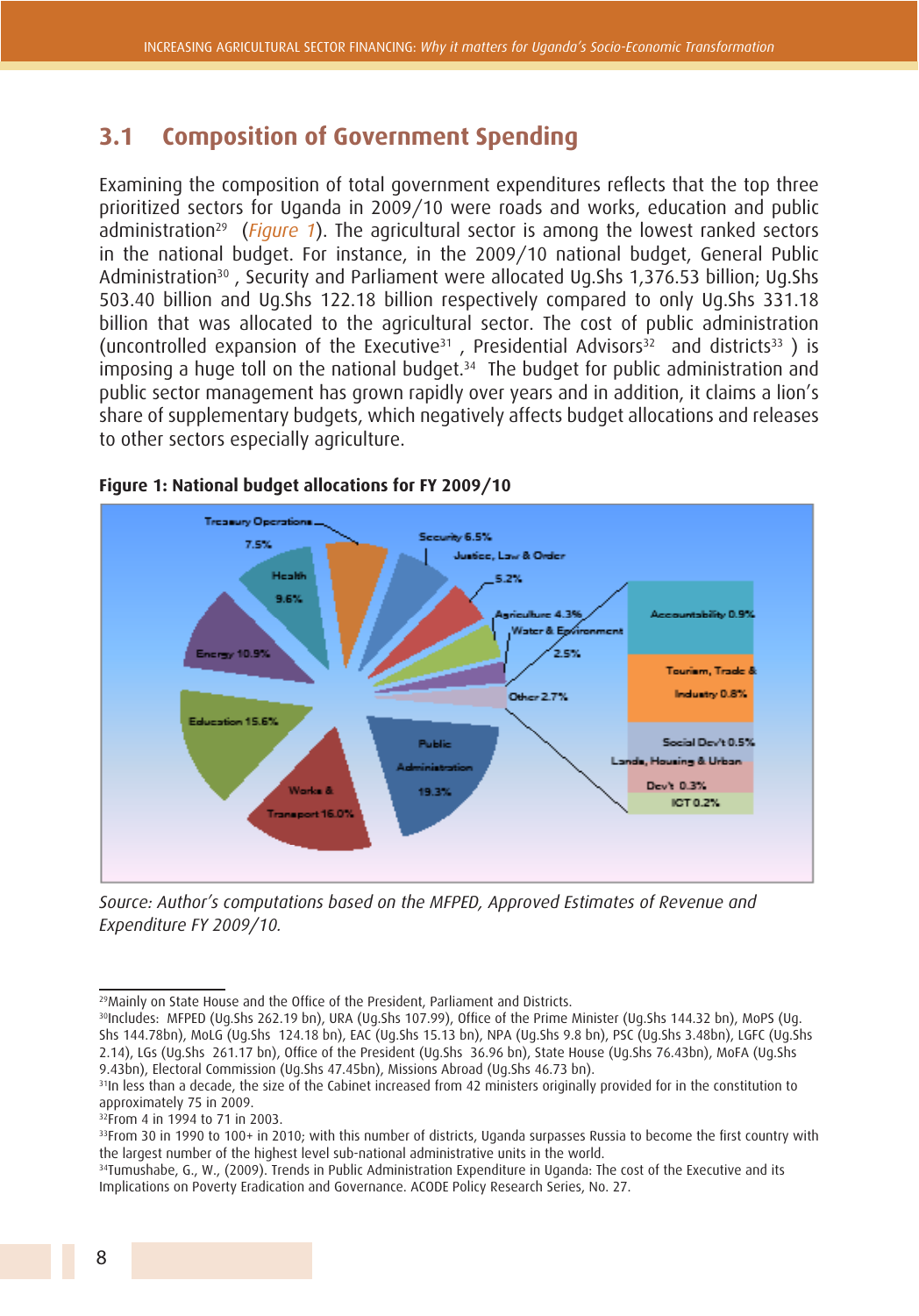Investment in agriculture has been found to contribute to growth and poverty reduction, yet the development of the sector remains poor. The agricultural sector has not received more than 4% of the Government of Uganda (GoU)-financed budget in any year since 2000/01. As shown in *Table 4*, budget allocation to the agricultural sector (MAAIF and its agencies) in relative terms has slightly increased from 2.6% in 2000/01 to 3.8% in 2009/10. It is vital to note that this is based on approved budgets; however, the released budget (on average 10% lower) could reduce the share of the agricultural sector expenditure in the total budget.35 This level of spending on the agricultural sector is grossly insufficient for sustaining any major or substantial investments that can create the necessary institutional and physical infrastructure<sup>36</sup>required to transform the economy.

| <b>Sectors</b>                                                           | 2001/02 | 2002/03 | 2003/04 | 2004/05 | 2005/06 | 2006/07 | 2007/08 | 2008/09 | 2009/10 |
|--------------------------------------------------------------------------|---------|---------|---------|---------|---------|---------|---------|---------|---------|
| Education                                                                | 24.1%   | 24.8%   | 23.0%   | 22.8%   | 21.6%   | 22.3%   | 20.3%   | 17.3%   | 17.4%   |
| Roads & Works                                                            | 8.9%    | 7.4%    | 7.3%    | 6.5%    | 5.8%    | 5.8%    | 8.2%    | 16.2%   | 16.0%   |
| Public Admin &<br>Sector Manage-<br>ment                                 | 17.1%   | 17.8%   | 15.5%   | 16.5%   | 17.9%   | 17.5%   | 16.7%   | 14.1%   | 15.2%   |
| Security                                                                 | 12.0%   | 12.9%   | 14.4%   | 15.3%   | 13.9%   | 12.3%   | 12.5%   | 10.5%   | 9.1%    |
| Economic Functions<br>& Social Services                                  | 7.4%    | 7.4%    | 5.7%    | 4.9%    | 6.7%    | 11.6%   | 7.8%    | 7.1%    | 8.4%    |
| Health                                                                   | 8.9%    | 9.6%    | 9.5%    | 9.7%    | $9.0\%$ | 7.9%    | 7.8%    | 8.3%    | 8.1%    |
| Interest Payments                                                        | 8.2%    | 7.1%    | 9.9%    | 10.6%   | 10.8%   | 8.3%    | 8.1%    | 8.4%    | 6.9%    |
| Justice, Law &<br>Order                                                  | 6.8%    | 7.0%    | 6.6%    | 6.8%    | 6.5%    | 6.2%    | 6.4%    | 5.9%    | 6.4%    |
| Accountability                                                           | $1.2\%$ | $1.3\%$ | 3.5%    | 2.9%    | 3.1%    | 2.9%    | 6.2%    | 6.4%    | 6.4%    |
| Agriculture                                                              | 2.6%    | 2.3%    | $2.1\%$ | 2.0%    | 3.0%    | 3.0%    | 3.3%    | 3.5%    | 3.8%    |
| Water & Environ-<br>ment                                                 | 2.8%    | 2.4%    | 2.7%    | 2.1%    | 1.5%    | 2.3%    | 2.7%    | $2.2\%$ | 2.3%    |
| <b>Total</b>                                                             | 100.0%  | 100.0%  | 100.0%  | 100.0%  | 100.0%  | 100.0%  | 100.0%  | 100.0%  | 100.0%  |
| Agric Budget<br>Allocation as a<br>Percentage of GDP<br>(current prices) | 0.4%    | 0.4%    | 0.3%    | $0.3\%$ | 0.4%    | 0.4%    | 0.5%    | 0.5%    | 0.6%    |

#### **Table 4: Agriculture's share of the national budget (excl. donor projects) in relation to other sectors, FYs 2001/02-2009/10**

*Source: Author's computations based on the MFPED, Background to the Budgets (various years) and UBOS; Statistical abstracts (various years).*

Although combining the Government of Uganda-financed budget with donor financing (projects reflected in the budget) raises the total agriculture public expenditure substantially, it has not yet exceeded 5% of the total national budget (*see Table 5*). In fact, agriculture public expenditure as a percentage of the national budget declined from about 5.1% in

<sup>35</sup>World Bank (2009). Uganda Agriculture Public Expenditure Review. Sustainable Development Network, Africa Region, The World Bank. Washington D.C.

<sup>36</sup>ACODE and UNFFE (2009). Farmers' Petition to the President and Members of Parliament of the Republic of Uganda. INFOSHEET No. 7, 2009.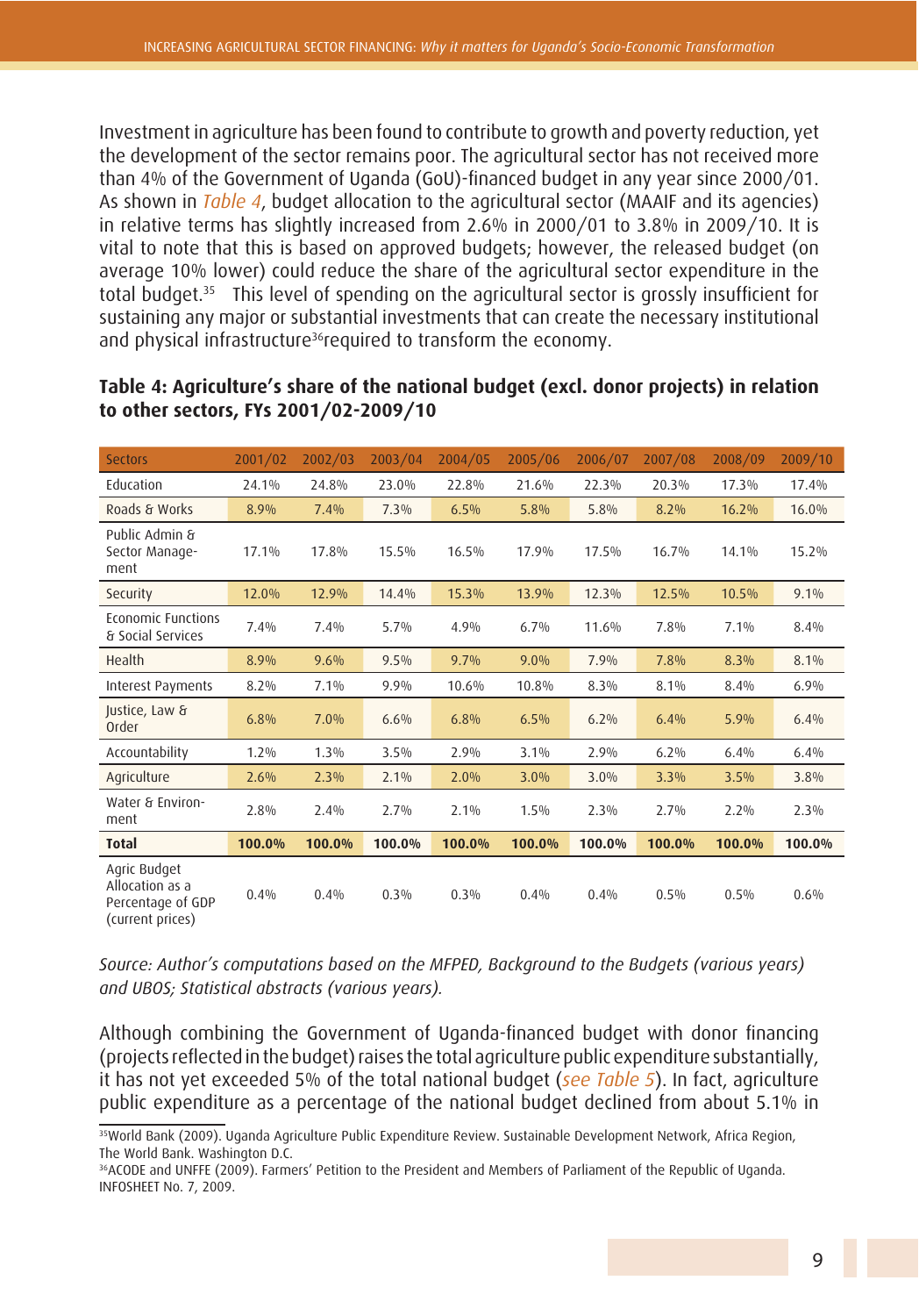the year 2001/02 to 4.4% in 2009/10. Donor funding accounts for a substantial portion of agricultural funding in Uganda; however, it is usually under-reported or not accounted for in calculating the total agricultural spending, which complicates spending estimates to agriculture.

| <b>Sectors</b>                                                              | 2001/02 | 2002/03 | 2003/04 | 2004/05 | 2005/06 | 2006/07 | 2007/08 | 2008/09 | 2009/10 |
|-----------------------------------------------------------------------------|---------|---------|---------|---------|---------|---------|---------|---------|---------|
| Education                                                                   | 19.3%   | 19.9%   | 18.8%   | 18.3%   | 17.1%   | 17.5%   | 16.1%   | 15.4%   | 15.3%   |
| Roads & Works                                                               | 13.0%   | 11.5%   | 10.4%   | 11.9%   | 10.1%   | 11.3%   | 13.2%   | 18.5%   | 17.2%   |
| Public Admin &<br>Sector Manage-<br>ment                                    | 13.0%   | 13.8%   | 12.0%   | 12.5%   | 13.6%   | 14.0%   | 15.6%   | 13.4%   | 14.8%   |
| Security                                                                    | 13.6%   | 12.2%   | 8.9%    | 9.3%    | 11.0%   | 16.3%   | 11.2%   | 9.1%    | 11.5%   |
| Economic Func-<br>tions & Social<br>Services                                | 11.8%   | 12.2%   | 12.3%   | 11.3%   | 13.7%   | 9.3%    | $9.0\%$ | 10.7%   | 10.4%   |
| Health                                                                      | 8.6%    | 9.5%    | 10.6%   | 11.0%   | 10.1%   | $9.2\%$ | 9.3%    | 8.1%    | 6.9%    |
| <b>Interest Payments</b>                                                    | 0.9%    | 1.0%    | 8.2%    | 6.1%    | 4.7%    | 4.8%    | 7.1%    | 7.1%    | 6.6%    |
| Justice, Law &<br>Order                                                     | 5.8%    | 5.2%    | $7.3\%$ | 7.7%    | 7.8%    | 6.2%    | 6.1%    | 6.5%    | 5.2%    |
| Accountability                                                              | 5.0%    | 5.3%    | $5.2\%$ | 5.2%    | 4.9%    | 4.8%    | 4.9%    | 4.8%    | 5.1%    |
| Agriculture                                                                 | 5.1%    | 4.8%    | $3.2\%$ | 3.4%    | 4.0%    | $3.6\%$ | 4.3%    | 3.8%    | 4.4%    |
| Water & Environ-<br>ment                                                    | $4.0\%$ | 4.6%    | 3.1%    | 3.3%    | $3.0\%$ | $3.0\%$ | 3.3%    | 2.6%    | 2.4%    |
| Total                                                                       | 100.0%  | 100.0%  | 100.0%  | 100.0%  | 100.0%  | 100.0%  | 100.0%  | 100.0%  | 100.0%  |
| Agric Budget<br>Allocation as a<br>Percentage of<br>GDP (current<br>prices) | $1.2\%$ | 1.1%    | 0.7%    | 0.7%    | 0.8%    | 0.7%    | 0.8%    | 0.7%    | 0.9%    |

#### **Table 5: Agriculture's share of the national budget (incl. donor projects) in relation to other sectors, FYs 2001/02-2009/10**

*Source: Author's computations based on the MFPED, Background to the Budgets (various years) and UBOS; Statistical Abstracts (various years).*

The share of spending allocated to the agricultural sector is projected to marginally increase over the next three years, rising to 5.2% of the total government spending by 2013. However, much of the proposed increase in expenditure is driven by a projected rise in development spending under the Local Government Agricultural Advisory Services, which will come directly or indirectly from donor funding. This creates skepticism regarding the commitment of government to use domestically-generated resources to fund the agricultural sector.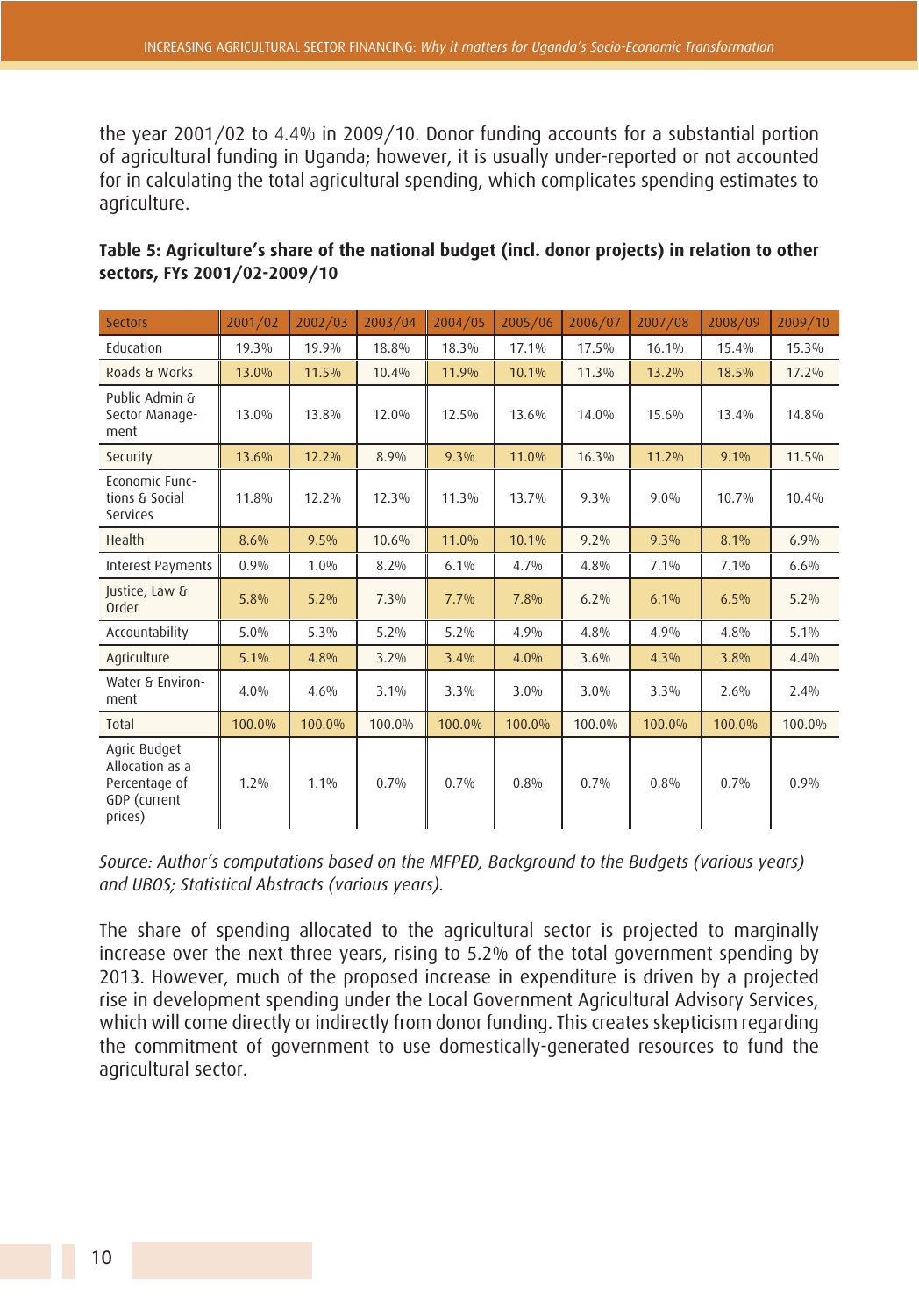## **3.2 Intra-sectoral Budget Allocations**

### **3.2.1 Agricultural Sector Priorities**

The priorities of the agricultural sector are defined in the Development Strategy and Investment Plan (DSIP). *Table 6*, shows the extent to which MAAIF's annual budgets<sup>37</sup> are aligned with projections for the three years covered in the DSIP. According to the analysis by the World Bank,<sup>38</sup> the DSIP has not been used to draw up sub-sector budgets. Advisory services and research are accorded the highest priority, taking about 59% of the sector budget. However, many other core public goods remain underfinanced, thus undermining the potential impact of research and advisory services. The critically underinvested areas are rural infrastructure, livestock, plant pest and disease control, regulatory services, and institutional development. For instance, plant pest and disease control receives less than 1% of total sector budget, while the proportion of funding allocated to livestock disease control has continued to fall over the last three years. As a result, veterinary services in most districts are very weak since less support is extended to the sub-sector.<sup>39</sup>

|                                        |         | <b>Budget Allocations</b> |       | Average over | <b>DSIP</b> average |  |
|----------------------------------------|---------|---------------------------|-------|--------------|---------------------|--|
| <b>Priority Areas</b>                  | 2005/06 | 2007/08<br>2006/07        |       | the period   |                     |  |
| Research                               | 17%     | 19%                       | 23%   | 20%          | 19%                 |  |
| <b>Advisory Services</b>               | 30%     | 45%                       | 41%   | 39%          | 29%                 |  |
| Livestock Disease                      | 9%      | $7\%$                     | $4\%$ | $7\%$        | $6\%$               |  |
| Plant pests and diseases               | $1\%$   | $1\%$                     | 0%    | $1\%$        | $5\%$               |  |
| Livestock and fish regulatory services | $2\%$   | $2\%$                     | $2\%$ | 2%           | $5\%$               |  |
| Planning and policy                    | 2%      | 2%                        | $1\%$ | 2%           | $1\%$               |  |
| Institutional development              | $4\%$   | $1\%$                     | $0\%$ | $2\%$        | 9%                  |  |
| Water capacity development             | $3\%$   | 4%                        | 4%    | 4%           | 10%                 |  |
| Seed capacity development              | 9%      | $3\%$                     | $3\%$ | $5\%$        | 8%                  |  |
| Processing and marketing               | 7%      | 2%                        | 2%    | $3\%$        | $3\%$               |  |
| Physical infrastructure                | 12%     | 14%                       | 18    | 15%          | 5%                  |  |
| Promotion                              | $3\%$   | $1\%$                     | $1\%$ | 2%           | 1%                  |  |

#### **Table 6: Proportion of agriculture budget allocated to DSIP priority areas, compared with DSIP projections, FYs 2005/06 to 2007/08**

*Source: World Bank, AgPER, 2009 (p.27)*

Despite the fact that poor infrastructure still limits farmers' access to markets and capacity to diversify, the capital investment budget has been declining between 2005/06 and 2008/09 (see *Figure 2*). As a result, capital outlays constitute only 8.5% of the agriculture budget, with the wage bill absorbing 31.5% and non-wage recurrent expenses 60.1%.40 The

<sup>&</sup>lt;sup>37</sup>Including expenditures for development, recurrent costs, and District grants, which fall within the MAAIF portfolio. 38World Bank (2009). Uganda Agriculture Public Expenditure Review. Sustainable Development Network, Africa Region, The World Bank. Washington D.C. Draft

<sup>39</sup>EPRC (2009). Agricultural sector Public Expenditure Review, Phase Three: Efficiency and Effectiveness of Agricultural Expenditures.

<sup>40</sup>World Bank (2009). Uganda Agriculture Public Expenditure Review. Sustainable Development Network, Africa Region,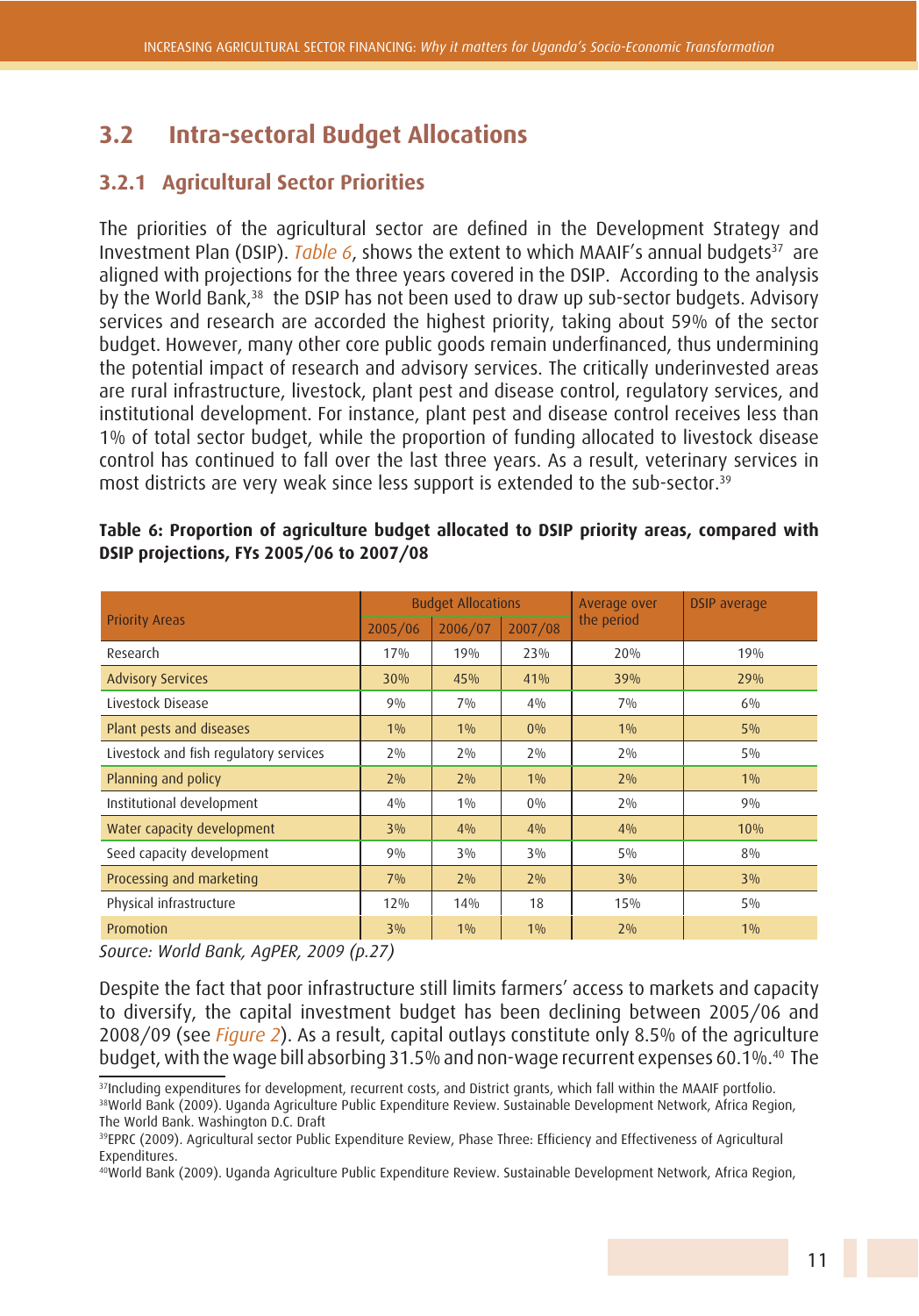current economic composition of sector expenditure is inappropriate to enhance pro-poor agricultural growth in Uganda. Too little capital funding is allocated to construct markets, link remote areas with road networks, rehabilitate and expand irrigation systems,upgrade veterinary and sanitary and phyto-sanitary laboratories, and improve access to livestock breeds. Consequently, high marketing costs caused by poor rural infrastructure have left many Ugandan farmers with little choice but to produce staple food crops for domestic consumption and avoid commercial agriculture.41

IFPRI studies in other countries, including Ethiopia, Ghana and Zambia, emphasize the importance of rural roads for increasing smallholder access to agricultural inputs and product markets. Roads enable farmers to participate in higher value-added market chains, thereby contributing significantly to poverty reduction.<sup>42</sup> For the last two years, the Government of Uganda has dramatically increased its spending on roads, with special focus on national roads. Research by Fan, et al (2004)<sup>43</sup> shows that investment in rural road infrastructure in Uganda, particularly feeder roads, has a high return and can have large effects on growth and poverty reduction. The marginal returns to public spending on feeder roads on agriculture output and poverty reduction is three to four times larger than the returns to public spending on murram and tarmac roads.



**Figure 2: Economic composition of the agricultural sector budget, FYs 2005/06–2008/09**

*Source: World Bank, AgPER, 2009 (p.22)*

MAAIF Headquarters, NARO and the NAADS Secretariat receive the largest share of the sector budget, although their share has been declining over time. For instance, the share of MAAIF Headquarter's budget has declined from 70% of total sector spending

The World Bank. Washington D.C. Draft

<sup>41</sup>Balat, J., et al., (2008). Realizing the Gains from Trade: Export Crops, Marketing Costs, and Poverty. The World Bank Development Research Group, Policy Research Working Paper 4488. Washington D.C.

<sup>42</sup>Benin, S., et al (2007). Agricultural Growth and Investment Options for Poverty Reduction in Uganda. International Food Policy Research Institute (IFPRI), Discussion Paper 00790.

<sup>43</sup>Fan, S., et al (2004). Public Expenditure, Growth, and Poverty Reduction in Rural Uganda. International Food Policy Research Institute (IFPRI), DSG Discussion Paper 4. Washington, DC.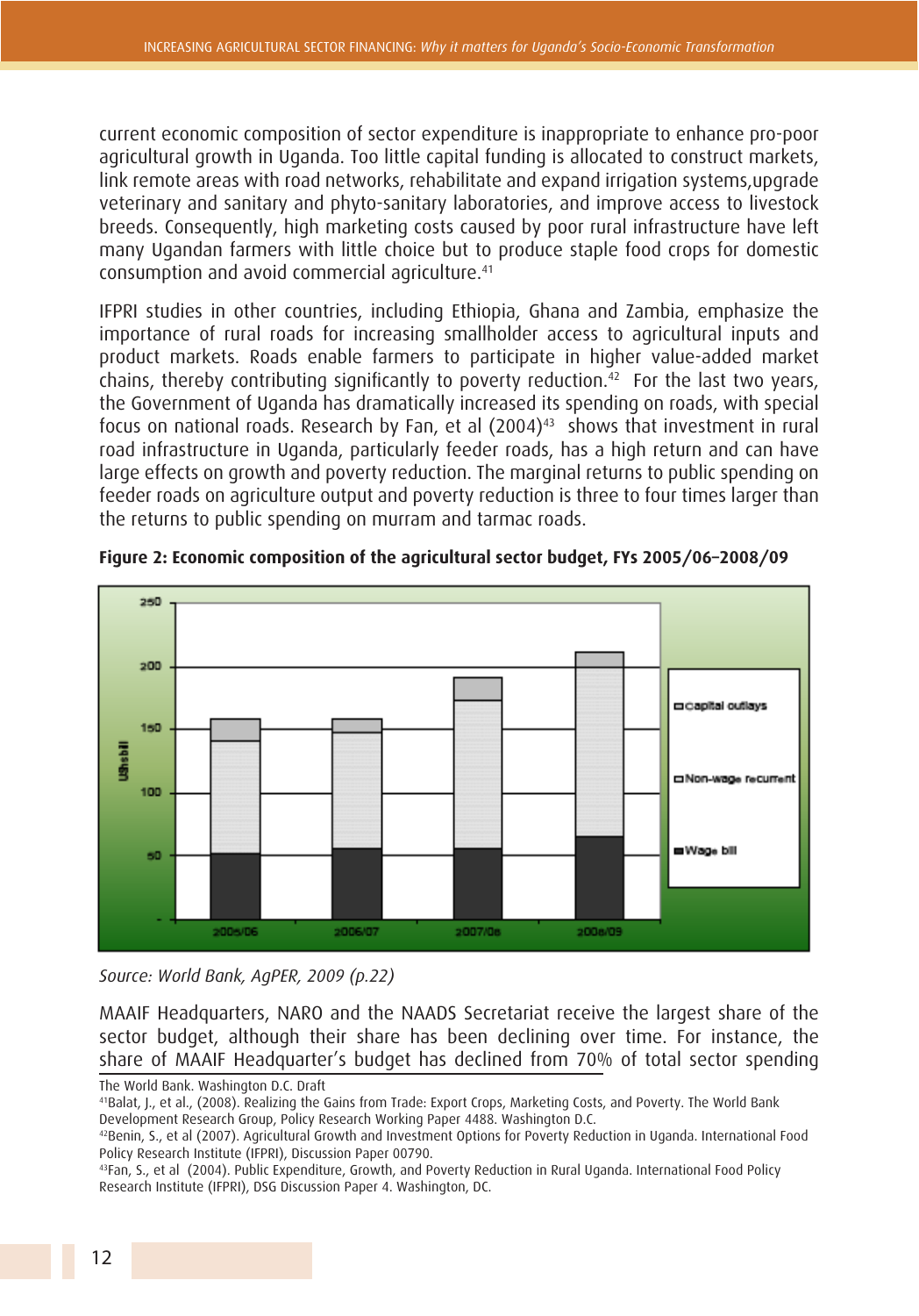in 2000/01 to 40.4% in 2007/08. This share fell further, to 29.4% in 2008/09, before rising again to around 39% in 2009/10 (*Table 7*). The high allocation to Headquarters is partly explained by higher wage allocations for senior staff; high transport costs to Kampala from Entebbe since many meetings taken place in Kampala; and other recurrent expenses paid from headquarters for services used by all MAAIF departments, such as telecommunications, electricity, water and security guards (25% of the Headquarters budget).44 This hampers the effective delivery of services in the sector. It is thus important that MAAIF Headquarters reduces her costs with the objective of shifting more resources to other sub-sectors especially those with high impact on agricultural productivity.

|                                   | 2001/02 | 2002/03 | 2003/04 | 2004/05 | 2005/06 | 2006/07 | 2007/08  | 2008/09 | 2009/10 |
|-----------------------------------|---------|---------|---------|---------|---------|---------|----------|---------|---------|
| <b>MAAIF HQS</b>                  | 69.8%   | 66.3%   | 59.0%   | 59.8%   | 57.2%   | 45.8%   | 40.4%    | 29.4%   | 39.0%   |
| NARO <sup>*</sup>                 | 24.2%   | 25.0%   | 23.5%   | 20.6%   | 17.0%   | 18.2%   | $21.4\%$ | 17.6%   | 14.0%   |
| <b>NAADS Secre-</b><br>tariat     |         |         |         |         | 3.3%    | $7.0\%$ | 7.3%     | $7.6\%$ | 5.5%    |
| UCD <sub>0</sub>                  |         |         |         |         |         | 0.9%    | 2.8%     | 2.6%    | 1.8%    |
| <b>UCDA</b>                       |         |         |         |         |         | 0.4%    | 0.4%     | 0.4%    | $0.3\%$ |
| Local Govern-<br>ment**           | 5.9%    | 8.7%    | 17.5%   | 19.6%   | 22.5%   | 27.7%   | 27.7%    | 39.6%   | 37.7%   |
| Non-Sectoral<br>Conditional Grant |         |         |         |         |         |         |          | 2.8%    | $1.6\%$ |
| Total                             | 100%    | 100%    | 100%    | 100%    | 100%    | 100%    | 100%     | 100%    | 100%    |

#### **Table 7: Trends in intra-sectoral allocation in the agriculture budget (including donor projects) FYs 2001/02 -2009/10**

*Source: Author's computations based on the MFPED, estimates of revenue and expenditure (various years).*

*\* Agricultural Research* 

#### *\*\*Agricultural Advisory & Extension Services*

There are value-for-money concerns as regards the procurement of goods and services especially at the MAAIF headquarters. For instance, according to a report by EPRC (2009)<sup>45</sup>, a total of US \$225,007.9 (Ug.Shs 427,515,010) was wasted in the procurement of vehicles that worked for less than two years and are currently grounded. In addition, there is evidence that goods procured at the local levels cost less and are less prone to wastage and leakage than goods procured centrally.<sup>46</sup> For instance, the cost of procuring a Boer goat is Ug.Shs 892,000 compared to Ug.Shs 250,000-300,000 at the district level. A local goat was procured at Ug.Shs 70,000 through central government procurement arrangements as compared to Ug. Shs 50,000 at the local government level.<sup>47</sup>

<sup>44</sup>World Bank (2009). Uganda Agriculture Public Expenditure Review. Sustainable Development Network, Africa Region, The World Bank. Washington D.C. Draft

 $45$ Ibid

<sup>46</sup>Ibid

<sup>47</sup>EPRC (2009). Agricultural Sector Public Expenditure Review, Phase Three: Efficiency and Effectiveness of Agricultural Expenditures.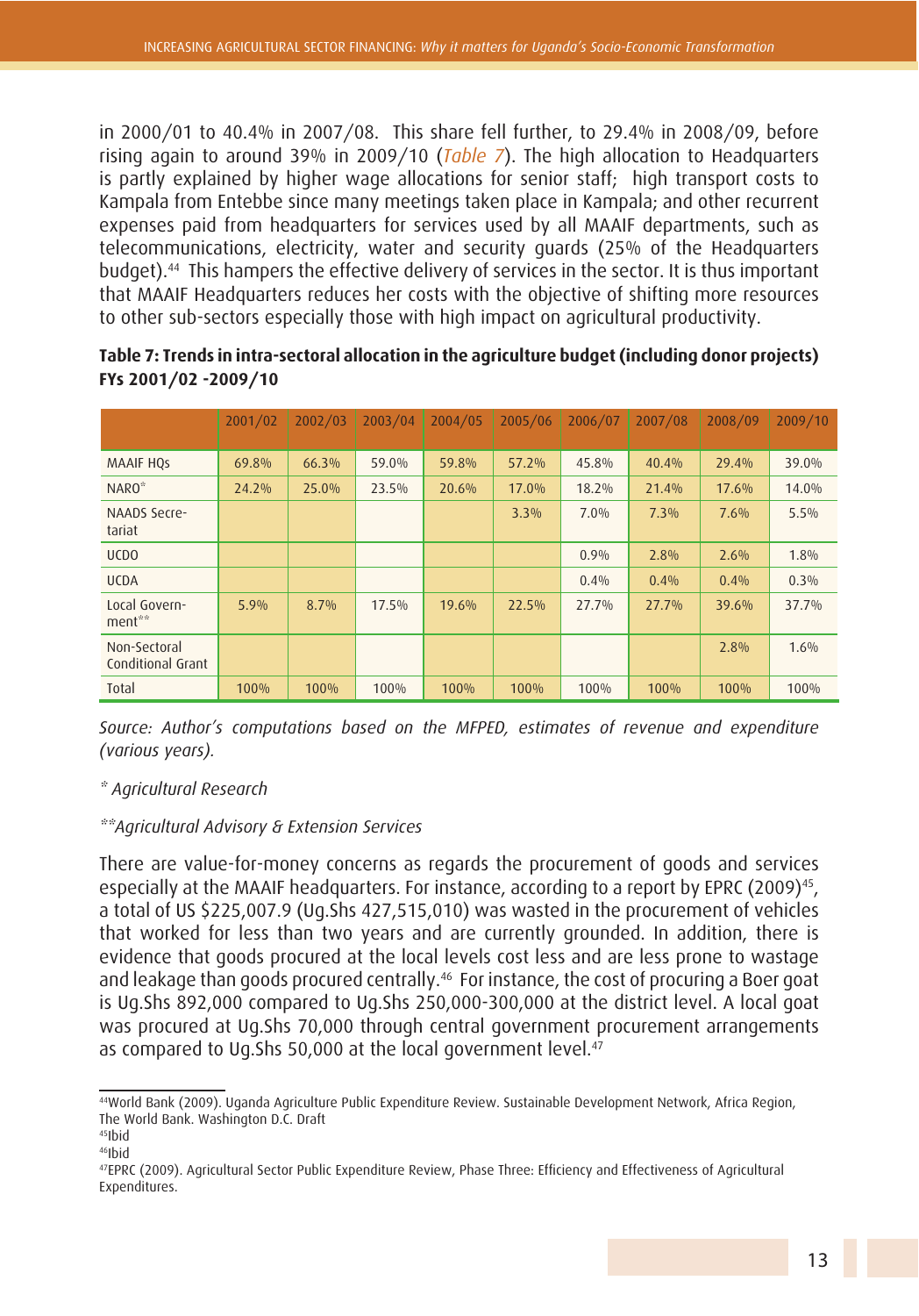Over years, the agricultural sector has exhibited low absorption capacity. According to the Semi Year Budget Performance Report 2009/10, the sector was only able to utilize 47% of its appropriated development budget. Though the low level of absorption of funds is characteristic with most sectors of government, the Agricultural sector absorption capacity was even below entire government absorption capacity of 55%. The danger with this low absorption capacity is that the sector is likely to suffer budget cuts in subsequent financial years, and also weakens its capacity to advocate for resources.

Low staffing levels due to delayed restructuring have created inefficiencies in delivery of services in the sector. According to the Auditor General's report (2009)<sup>48</sup>, MAAIF is supposed to have 340 staff. However, only 290 positions have been filled. Fifty (50) positions including key positions in the ministry were vacant at the time of audit in December 2009. This, coupled with large remuneration disparities among MAAIFs and its affiliate agencies, make the situation worse. For instance, heads of NAADS Secretariat and Uganda Coffee Development Authority (UCDA) earn 70% more than a corresponding civil servant in the MAAIF.<sup>49</sup> This is creating discontent among staff of MAAIF and its affiliate agencies.

In the following sections, this paper concentrates on analyzing public spending on the two sub-sectors of agricultural research and extension services given their relevance in enhancing growth and poverty reduction. The research by Fan, Zhang and Rao (2004)<sup>50</sup> on Uganda confirms that investment in agricultural R&D and extension offers the greatest potential for enhancing productivity and reducing poverty. Therefore, a key investment area to support technology generation and dissemination is agricultural research and development (R&D) and extension.

#### **3.2.2 Agriculture Research and Development**

A key investment area to support technology generation and dissemination is agricultural research and technology development (R&D) and extension. Previous research in Uganda confirms that investment in agricultural R&D and extension offers the greatest potential among agricultural investment areas for enhancing productivity and reducing poverty.<sup>51</sup> As demonstrated empirically by Fan, Zhang and Rao (2004)<sup>52</sup>, public spending on agricultural advisory services and research has the highest return to labour productivity and poverty reduction. For each marginal shilling invested, 12 Ug.Shs was returned. These investments have had the largest impact on poverty reduction, followed by investment in feeder roads (7 Ug.Shs), and education (3 Ug.Shs).53

<sup>48</sup>Office of the Auditor General (2010). Annual report of the Auditor General for the year ended 30th June, 2009; Volume 2, Central Government.

<sup>49</sup>The Independent (2009). Gov't stuck over big salary gaps, Issue 086, November 13-19, 2009.

<sup>50</sup>Fan, S., et al (2004). Public Expenditure, Growth, and Poverty Reduction in Rural Uganda. International Food Policy Research Institute (IFPRI), DSG Discussion Paper 4. Washington, DC.

<sup>51</sup>Oxford Policy Management (2007). Review of Public Spending to Agriculture: A joint DFID/ World Bank Study, Uganda Case Study. Oxford Policy Management, UK.

<sup>52</sup>Fan, S., et al., (2004). Public Expenditure, Growth, and Poverty Reduction in Rural Uganda. International Food Policy Research Institute (IFPRI), DSG Discussion Paper 4. Washington, DC.

<sup>53</sup>Oxford Policy Management (2007). Review of Public Spending to Agriculture: A joint DFID/ World Bank Study, Uganda Case Study.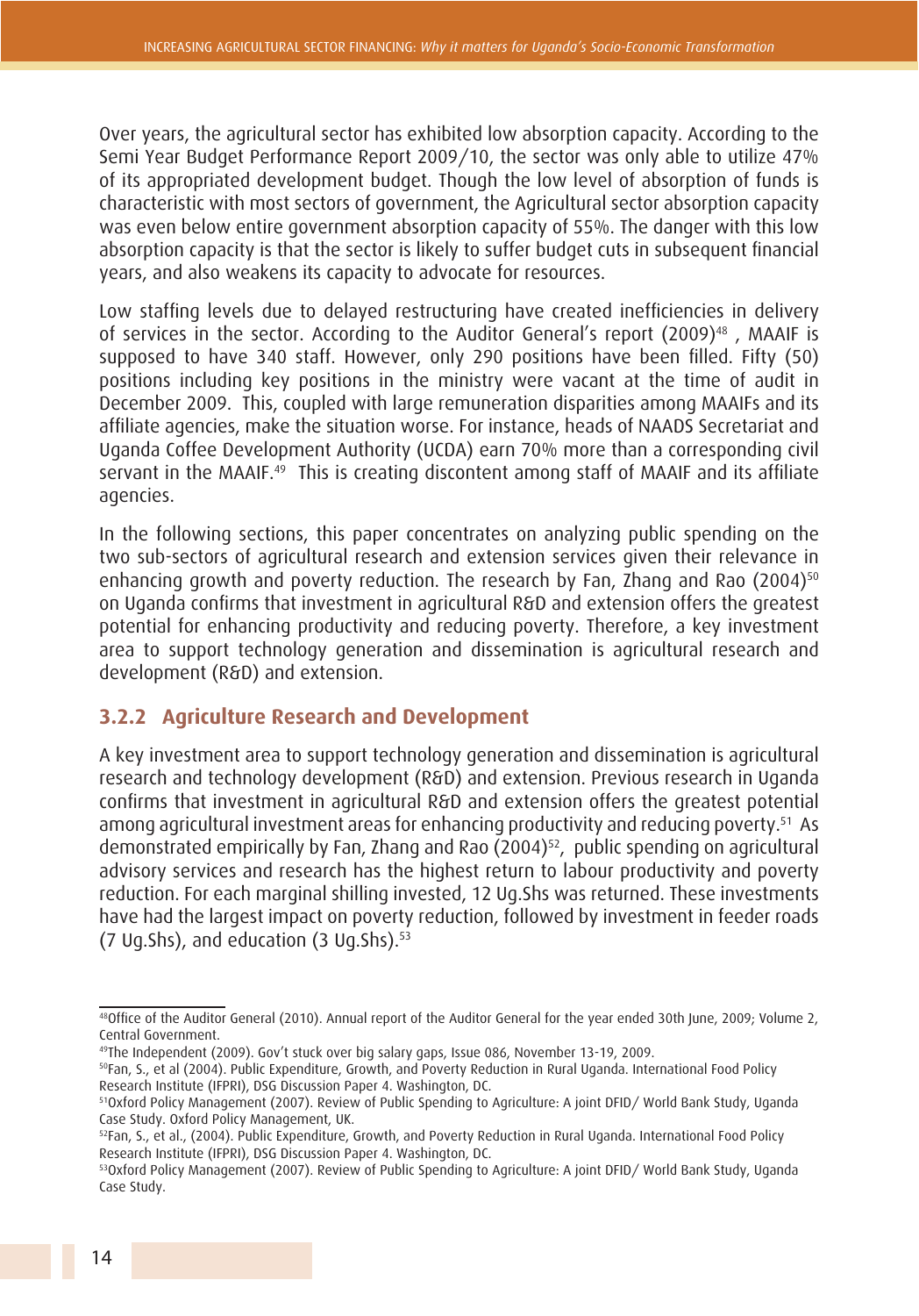However, agricultural research and development spending in Uganda is low compared to expenditure on the provision of other public agricultural goods and services.<sup>54</sup> On average the agricultural research budget accounted for 24% of sector spending between 2000 and 2005 and 18% between 2006 and 2009. The National Agricultural Research Organization (NARO), the main institution responsible for agriculture R&D, has continued to receive less funding over years. Even within NARO, very little funds are devoted entirely to research. An analysis of the Ug.Shs 52.473 billion allocated to NARO during the FY 2009/10, shows that 49% is spent on general goods and services which comprise inputs<sup>55</sup>; 29% on staff salaries, allowances and benefits; 14% on taxes on machinery, furniture and vehicles and 3% on travel (inland and abroad) (*Figure 3*). It is hard to establish exactly how much is allocated for substantive research activities.



**Figure 3: Intra-sectoral allocation of the NARO budget, FY 2009/10**

*Source: Author's computations based on the MFPED, Approved Estimates of Revenue and Expenditure FY 2009/10.*

Despite minimal funding, there have been some recent successes in agricultural research and development work. NARO is often highly regarded for producing technologies for improving crop productivity. NARO claims to have developed over 200 improved varieties for cereals such as maize, legumes and root crops, and to have disseminated over 70 strategies for the control of poultry and livestock diseases.<sup>56</sup> However, NARO is weak in disseminating its technology to farmers, especially small scale farmers.<sup>57</sup> As of end 2006, just 55% of NARO's research outputs had been disseminated and these had reached less than half of all crop farmers and 30% of livestock farmers.<sup>58</sup><br><sup>54</sup>Benin, S., et al (2007). Agricultural Growth and Investment Options for Poverty Reduction in Uganda. International Food

<sup>55</sup>The information is, however, insufficient to disaggregate this category into specific input sub-categories.

56MAAIF (2009). Development strategy and investment plan, 2009/10-2013/14, Second Draft, p.48

Policy Research Institute (IFPRI), Discussion Paper 00790.

<sup>57</sup>Action Aid (2010). Invest in Small Holder Farmers: Six Areas for improvement in Agricultural Financing. 58ibid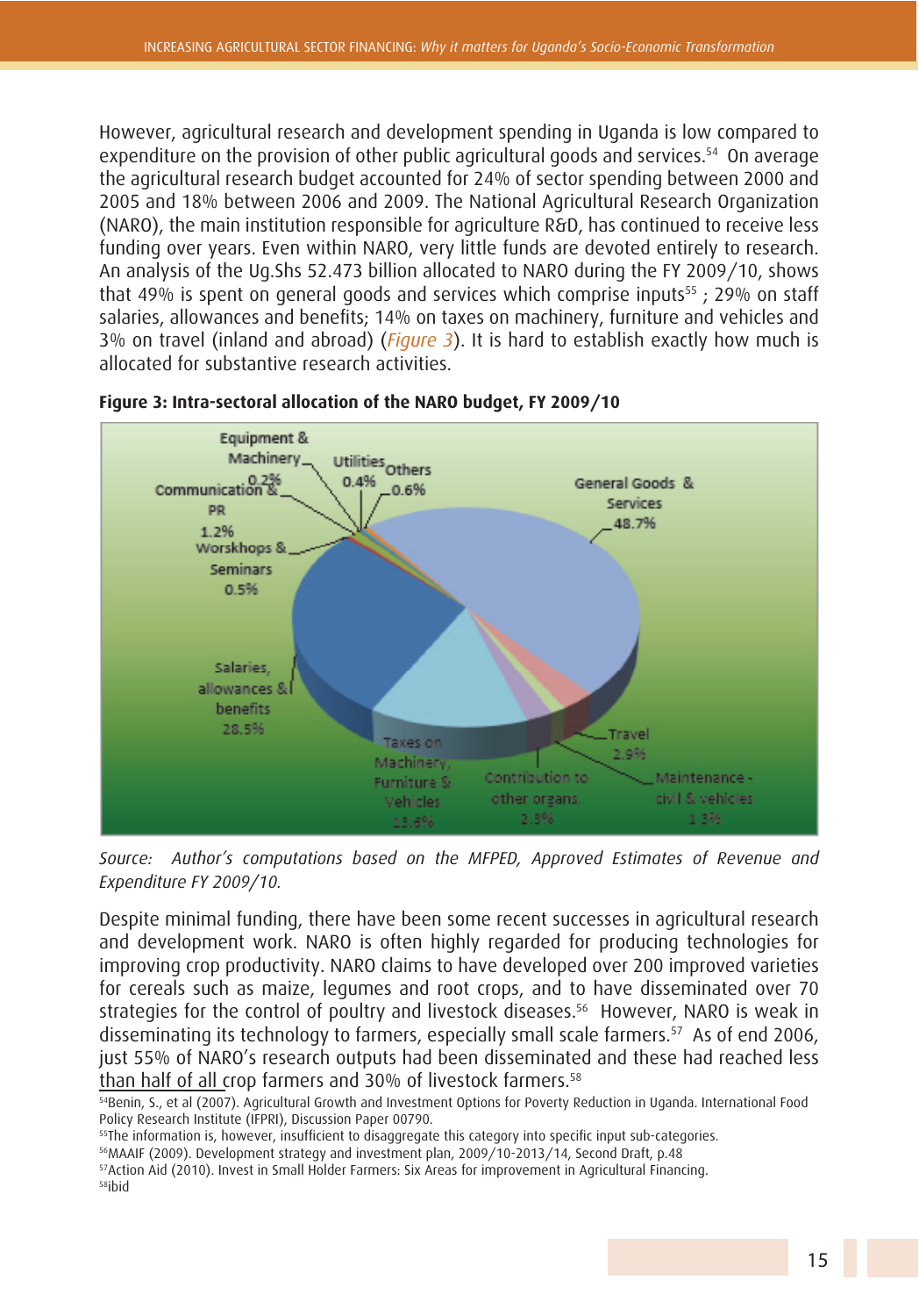In addition, household involvement in technology generation is minimal, with participation rates of 5-17% of households.59

#### **3.2.3 Agriculture Extension**

Extension is a critical component of agricultural development. It helps to bridge the gap between the farmer and source of knowledge required to improve productivity. Often such knowledge is generated from research institutions and universities or even from farmers' own indigenous knowledge and then transferred through extension services to those farmers who lack such information.<sup>60</sup>

Agricultural extension services (mainly allocations to NAADS and Local Governments) are taking a rising share of sector expenditures; the overall allocation to agricultural extension has increased from 25% of total sector spending in 2005/06 to nearly 43% in 2009/10. Spending on extension is projected to rise further to 49% of sector spending in 2012/13. Increasing resource allocations to agricultural extension at local government levels<sup>61</sup> shows a good policy shift by government towards supporting agricultural development in rural areas.

Over the last 30 years, Uganda's extension service has used various policy approaches and practices, largely influenced by the political priorities of the time. The extension approaches during the 1980s and early 1990s centred around projects, with lots of duplication and confusion. The late 1990s saw a change of strategy towards a unified extension approach aimed at integrating and harmonizing the use of scarce resources. Government was a key player in providing extension services. Since 2001, NAADS has changed extension services from a government-run service and introduced a partly-privatized system of 'demanddriven' services; which are provided by private sector suppliers in order to promote the commercialization of agriculture.62 The government, however, recognizing the poor quality of the services provided by NAADS, restructured the service again in 2007/08. It said that government officers would again play the main role in service provision, alongside private sector providers. At the same time, it began providing inputs (such as livestock) at supposedly lower prices to farmers as part of the NAADS package.<sup>63</sup>

Though the success of NAADS remains contested, two major independent evaluations by ITAD (2007) and IFPRI (2007) described the programme as successful. The NAADS programme is having a positive impact on increasing the availability and quality of advisory services provided to farmers; promoting the adoption of new crop and livestock

enterprises; and improving the adoption of modern agricultural production technologies and practices. In addition, NAADS also appears to have promoted greater use of postharvest technologies and commercial marketing of commodities, consistent with its mission to promote more commercially-oriented agriculture.64 Furthermore, between

<sup>59</sup>Oxford Policy Management (2005). Evaluation report: The plan for the modernization of agriculture, Annex B2, .18

<sup>60</sup>Namara, R. B., (2009). Public Policy Management: Uganda's Experience in Agriculture Extension Policies. Paper presented at the Symposium on the 40th UMI anniversary celebrations, October, 2009.

<sup>&</sup>lt;sup>61</sup>mainly for towards farmers' forums, technology development sites and agri-processing facilities and district production services

<sup>62</sup>Action Aid (2010). Invest in Small Holder Farmers: Six Areas for improvement in Agricultural Financing

<sup>63</sup>ibid, p 24

<sup>64</sup>MAAIF (2009). Long-term Funding for agricultural growth, Poverty Reduction, and Food and Nutrition Security. Brochure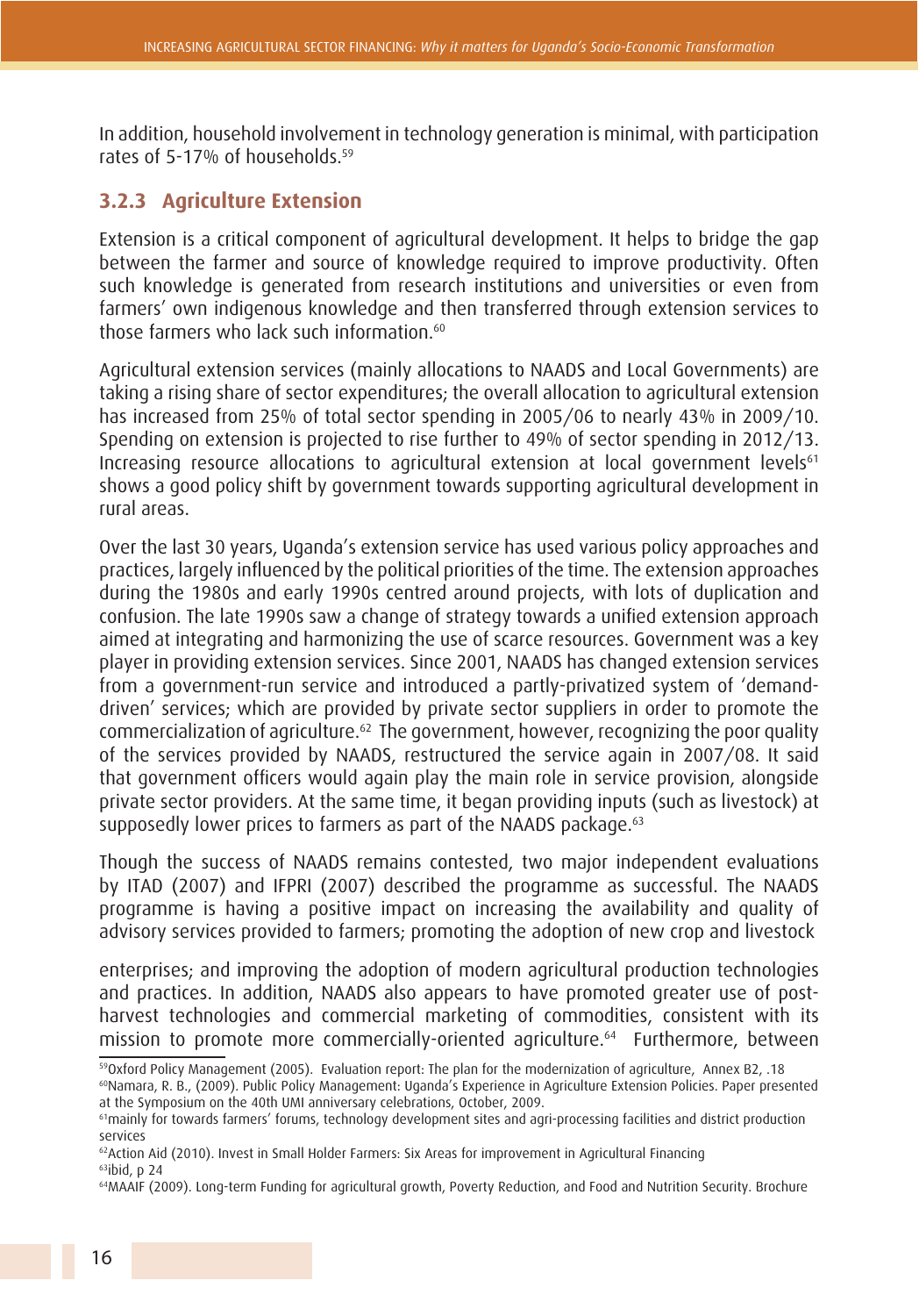2004 and 2007, NAADS was associated with an average of 42-53% greater increase in the per capita agricultural income of the programme's direct participants compared to their non-participant counterparts. A significantly larger proportion of NAADS participants than non-participants perceived that their standard of living had improved compared to what it was in  $2000$   $65$ 

The early success of the NAADS can be attributed to the fact that there was no apparent contradiction between the political agenda and the technocratic agenda.66 However, NAADS has been hijacked by the politicians. NAADS has become a political project and its guiding principles have been oriented towards political machinations. For instance, attaining farmer empowerment means more than occupying farmers' institutional structures; it involves changing the structural inequalities which might not be the choice for government that needs to create faster results to retain the commitment of voters. It is not surprising that the empowerment activities focus on material gains rather than on shifting power relations.<sup>67</sup>

The NAADS programme has been surrounded by uncertainties and ambiguities. Currently, there is no clear direction for NAADS, and this has been happening for the past two years, mainly because of unharmonized political and technical expectations. The President has hijacked the programme and he continues to send mixed messages to the farmers. Secondly, NAADS technocrats have been disempowered and cannot stand up to political pressures. As shown in *Table 8*, both politicians and technocrats have different expectations of NAADS. There is no common agreement on the concept and practice of extension in Uganda among the politicians who make policies and technocrats who implement the policies. There are probably three or four major unharmonized policy priorities in the current 'confusion' of NAADS. These relate to what kind of extension services should be given to farmers; which farmers should be targeted; what approaches should be used; and, who should offer those services.<sup>68</sup> Funding dynamics of NAADS also contribute significantly to the stand-off between politicians and the technocrats.

To lessen this stand-off among politicians, technocrats and donors, two major working compromises have emerged. First, NAADS is running a two-track extension service delivery system. On one hand, NAADS delivers information, training and technologies to farmers. This is in line with the NAADS Act and is supported by donors through the basket funding.

On the other hand, NAADS offers inputs to farmers through the Integrated Support for Farmer Groups (ISFG). This is equally funded by donors but under the pretext of technology development. Secondly, in addition to ISFG, NAADS also offers inputs to the six model farmers as suggested by politicians and funded by government. Politicians reluctantly accepted that the six farmers' households to receive comprehensive inputs should be selected by the farmers' fora rather than the NRM committees in the sub counties.<sup>69</sup>

<sup>5,</sup> October, 2009.

<sup>&</sup>lt;sup>65</sup>Benin, S., Nkonya, E., et al (2007). Assessing the Impact of the National Agricultural Advisory Services (NAADS) in the Uganda Rural Livelihoods, IFPRI, Discussion Paper 00724

<sup>66</sup>ibid

<sup>67</sup>Namara, R. B., (2009). Public Policy Management: Uganda's Experience in Agriculture Extension Policies. Paper presented at the Symposium on the 40th UMI anniversary celebrations, October, 2009

<sup>68</sup>Ibid 69Ibid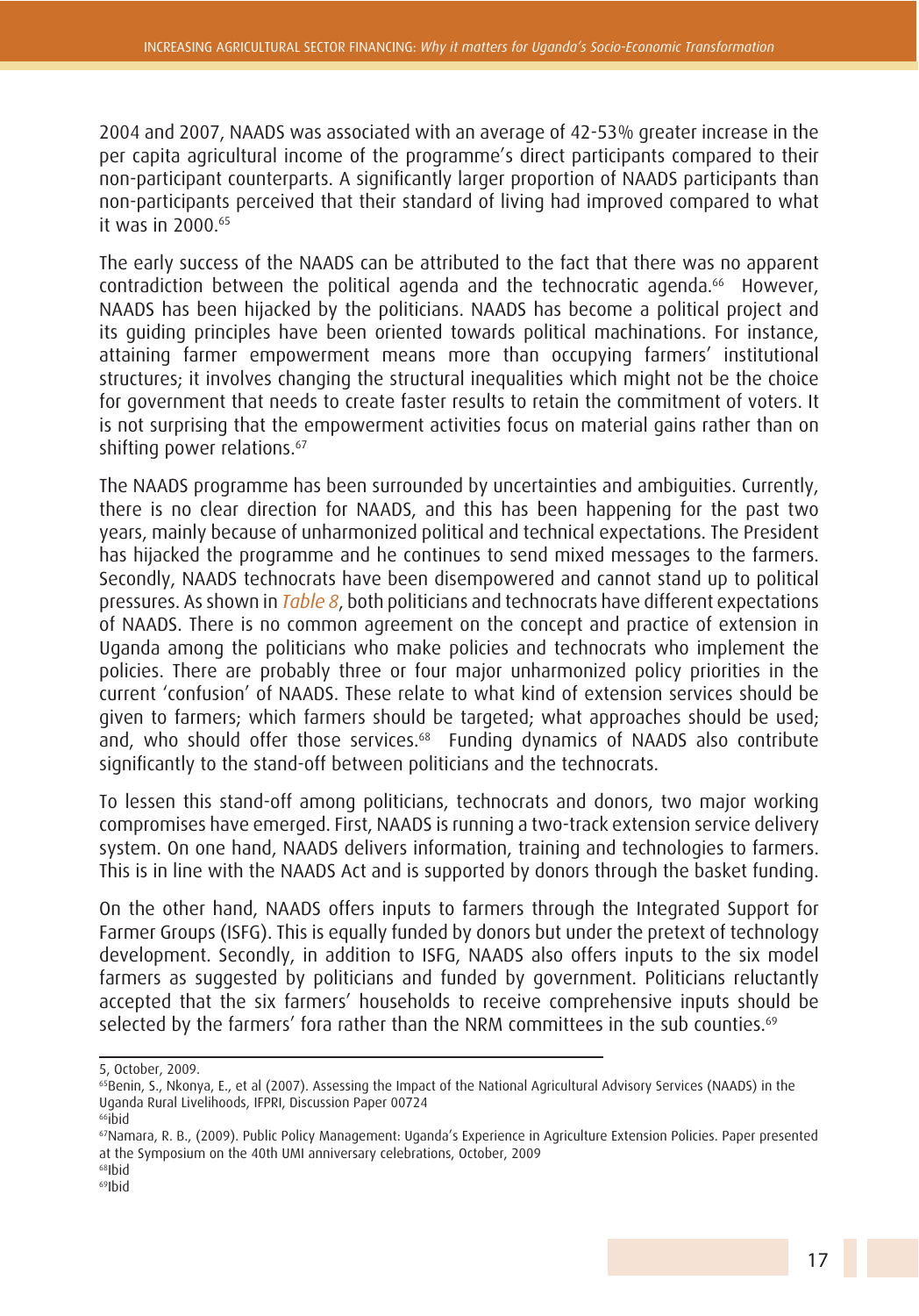| Political direction                                                                                                                                                                                                        | Assumptions/arguments by<br>politicians                                                                                                                                                                                                                                                                                                                                                                                                                               | Technocrats direction                                                                                                                                    | Assumptions/<br>arguments by<br>technocrats                                                                                                                                                                                                                                                                                                                                                                                |  |
|----------------------------------------------------------------------------------------------------------------------------------------------------------------------------------------------------------------------------|-----------------------------------------------------------------------------------------------------------------------------------------------------------------------------------------------------------------------------------------------------------------------------------------------------------------------------------------------------------------------------------------------------------------------------------------------------------------------|----------------------------------------------------------------------------------------------------------------------------------------------------------|----------------------------------------------------------------------------------------------------------------------------------------------------------------------------------------------------------------------------------------------------------------------------------------------------------------------------------------------------------------------------------------------------------------------------|--|
| Provide agriculture<br>inputs to farmers                                                                                                                                                                                   | $\bullet$<br>The people have said they<br>need inputs.<br>They are the owners of NAADS<br>$\bullet$<br>& and also wield electoral<br>power.<br>The electorates must be<br>$\ddot{\phantom{0}}$<br>satisfied.<br>NAADS has spent money on<br>$\bullet$<br>training for years and there are<br>limited tangible results.<br>The entire PMA has not yet<br>$\bullet$<br>started because of resource<br>constraints yet inputs to<br>farmers are needed now not<br>later. | $\bullet$<br>Spend money on<br>providing knowledge<br>and technology<br>development<br>regarding production.                                             | Farmers do not<br>have the required<br>agricultural skills,<br>once they acquire<br>the skills they will<br>go to microcredit<br>institutions,<br>borrow money<br>and buy inputs.<br>The supply of<br>$\bullet$<br>inputs to farmers<br>is not sustainable.<br>$\bullet$<br>Asking farmers for<br>NAADS inputs is<br>asking the wrong<br>agency.<br>Let the entire<br>$\bullet$<br>PMA operate<br>to enhance<br>synergies. |  |
| Work with<br>model farmers;<br>give them a<br>wholesome<br>agricultural<br>package, they<br>will teach others<br>to get out of<br>poverty.<br>These families<br>should be<br>selected by the<br>NRM cadres in<br>the area. | $\bullet$<br>If you spend money on groups<br>you are scattering resources.<br>The Group approach presents<br>$\bullet$<br>to farmers new dynamics of<br>management where farmers<br>spend most of their time<br>managing those conflicts.                                                                                                                                                                                                                             | $\bullet$<br>Work through<br>groups and<br>support technology<br>development through<br>demonstration<br>sites hosted by few<br>members of the<br>group. | The Group<br>$\bullet$<br>approach will<br>increase efficiency<br>and availability of<br>services to several<br>people.<br>$\ddot{\phantom{0}}$<br>The farmers'<br>groups are the<br>right entities<br>to select those<br>model families.                                                                                                                                                                                  |  |
| Politicians should<br>be allowed<br>to be part of<br>the farmers'<br>organization and<br>if not they should<br>be the ones to<br>distribute the<br>inputs to farmers.                                                      | The NRM political leaders<br>$\bullet$<br>should be in charge because<br>other people may sabotage<br>government programmes.                                                                                                                                                                                                                                                                                                                                          | Politicians should<br>$\bullet$<br>not be members of<br>the farmers' fora<br>even when they are<br>members of farmers'<br>groups.                        | Farmers' fora<br>$\bullet$<br>are to enhance<br>accountability,<br>they are not a<br>political caucus.<br>$\bullet$<br>Politicians may<br>politicize the<br>programme.                                                                                                                                                                                                                                                     |  |

#### **Table 8: NAADS policy priorities and their assumptions**

#### *Source: Namara (2009)*

The unharmonized expectations between technocrats and politicians are denting the little success NAADS has so far registered. The impromptu intervention and suspension of the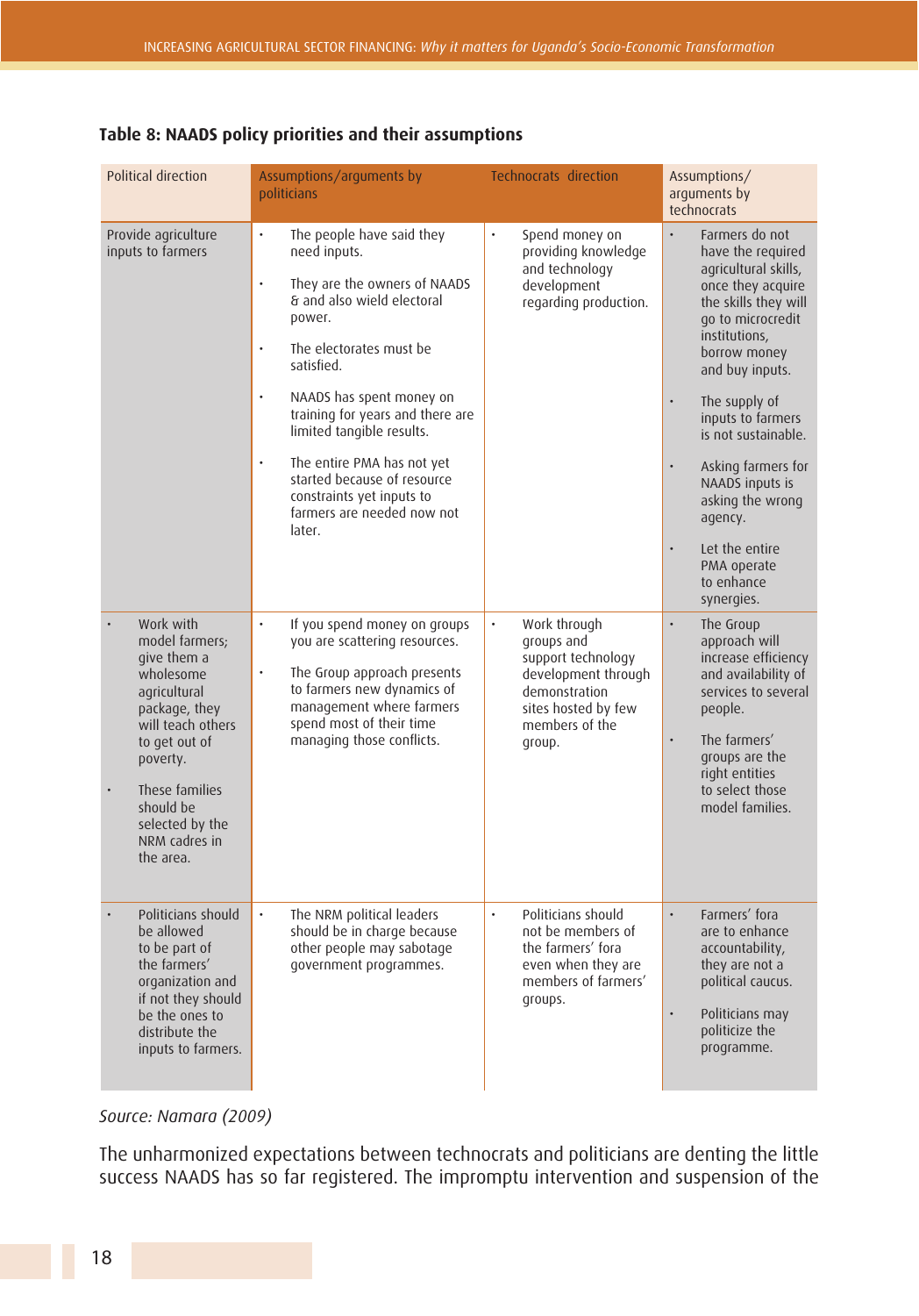NAADS programme by the President in recent years<sup>70</sup> is causing a lot of inefficiencies in the implementation of the programme. The interventionist approach by politicians will compromise the more sustainable market-based developments that are occurring along the value chains that technocrats are anxious to see established and that, once these programmes of subsidy have outlived their political life, there will be a vacuum in the continued delivery of services.71 For instance, in 2008/09, NAADS received an additional Ug.Shs 37 billion for small-scale farmers who cannot afford to purchase the necessary inputs.72 However, little has been done to strengthen private networks of agro-dealers and input suppliers.

The provision of inputs as currently implemented does not meet the requirements for market-supporting smart subsidies.<sup>73</sup> especially because it tends to benefit the wealthiest rural households.74 Results from the household survey carried out in 2007 show that public expenditures tend to benefit wealthier households more. The Integrated Support to Farmer Groups (ISFG) grants, as well as non-ISFG NAADS support are mostly heavily concentrated on the higher quintile.75

Local governments and farmers are supposed to co-fund NAADS in order to build ownership and a sense of sustainability. However, most local governments have been challenged by limited resources with the exception of a few districts. In 2006, the performance survey of NAADS showed a local government co-funding rate of 40.9%, i.e. a total of 38.1% of the district achieved 100% of the co-funding and 20.1% of the sub counties achieved 100%

while 32-5% failed to achieve any co-funding.<sup>76</sup> This is partly because of the abolition of graduated taxation which contributed significantly to local government revenues. At the same time, farmers have been skeptical and hardly comprehend the reason behind co-funding because they are poor and they need to be helped by their own government instead of being asked to contribute.77 In addition, weak community participation in decisions over how funds are allocated, suggests that local political leaders and technicians have the major influence over the identification and selection of projects and enterprises, fueling corruption and misuse of resources.

<sup>70</sup>The New Vision of September, 2007 stated that President Museveni had suspended NAADs funding until Cabinet decided on the way forward. This led to high-level discussions among donors, technocrats and politicians, where an agreement was reached to continue the funding.

<sup>71</sup>Joughin, J., and Kjær, A., M., (2009). The politics of agricultural policy reforms: the case of Uganda. First draft. <sup>72</sup>MFPED (2008). Budget Speech financial year 2008/09: Strategic Priorities to Accelerate Prosperity for All. Republic of Uganda, Kampala.

 $737$ o be "market smart," input subsidies should: (i) be directed at poor farmers to encourage incremental input use by people would not otherwise use inputs; (ii) not displace existing commercial sales; (iii) use vouchers, matching grants, or other instruments and strengthen existing private distribution systems; and (iv) be introduced for a limited period, with a clear schedule for phasing out once their purpose has been achieved. The benefits of a smart subsidy include increased agricultural output, the promotion of private input markets, and increased adoption of new technologies by poor farmers, all of which ultimately result in sustained poverty reduction (World Bank, 2009).

<sup>74</sup>World Bank (2009). Uganda Agriculture Public Expenditure Review. Sustainable Development Network, Africa Region, The World Bank. Washington D.C. Draft.

<sup>75</sup>ibid

<sup>76</sup>Kato, J., and Kayango, R., (2007). NAADS: Is local government funding slowing down progress. New Vision, Thursday, March 15, 2007

<sup>77</sup>Namara, R.B., (2009). Public Policy Management: Uganda's Experience in Agriculture Extension Policies. Paper presented at the Symposium on the 40th UMI anniversary celebrations, October, 2009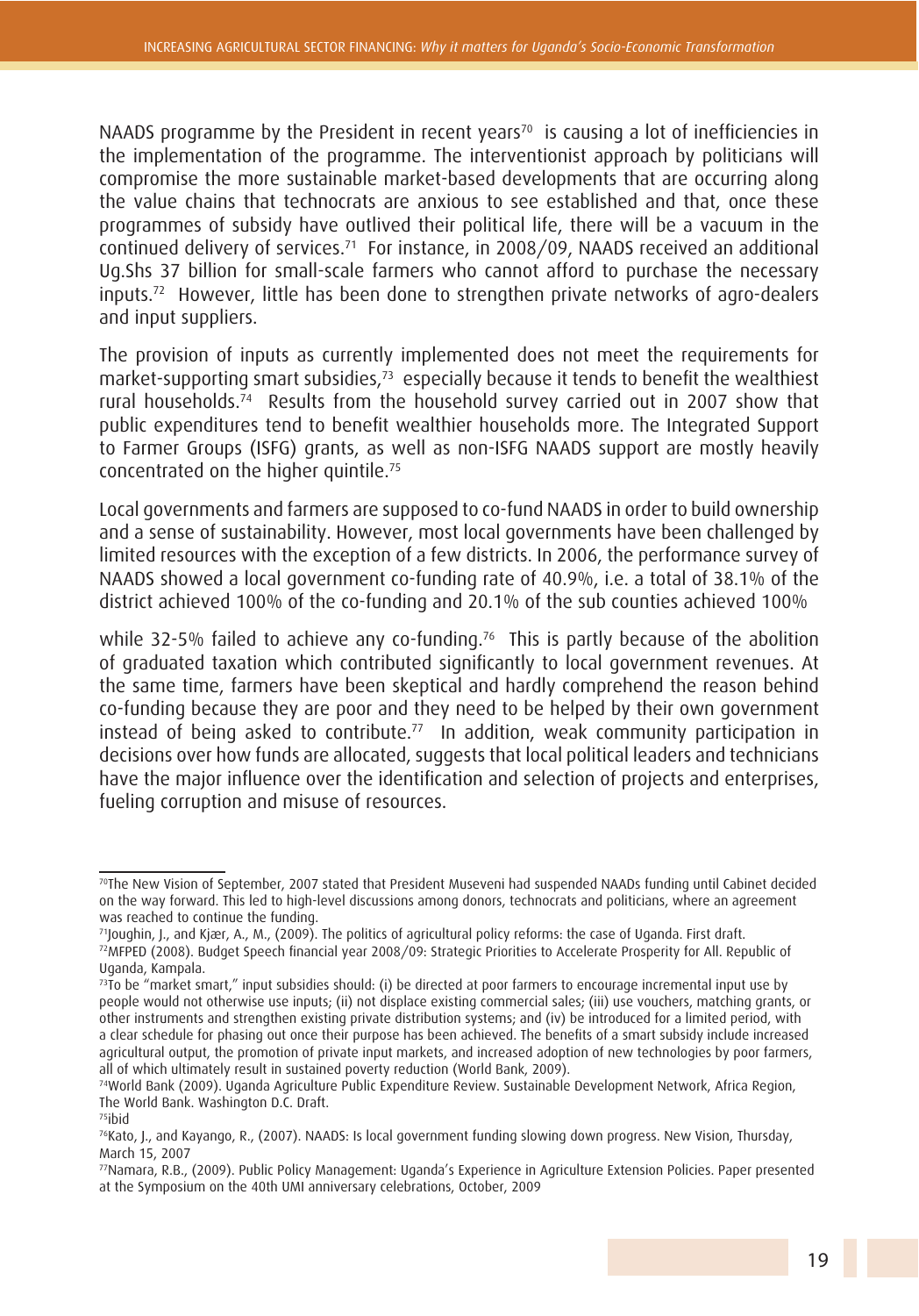### **3.2.4 Recurrent Versus Development Spending**

Table 9 provides a breakdown of recurrent<sup>78</sup> and development spending of the agricultural sector budget under MAAIF for the period 2001/02 -2009/10.

| Table 9: Agricultural Sector Recurrent and Development Spending (Ug.Shs Billion), FYs 200/1 |  |
|---------------------------------------------------------------------------------------------|--|
| $-2009/10.$                                                                                 |  |

|                     | 2001/02 | 2002/03 | 2003/04 | 2004/05 | 2005/06 | 2006/07 | 2007/08 | 2008/09 | 2009/10 |
|---------------------|---------|---------|---------|---------|---------|---------|---------|---------|---------|
| Recurrent           | 12.55   | 13.82   | 13.23   | 17.44   | 20.48   | 20.48   | 37.74   | 39.37   | 37.45   |
| 0/w Wages           | 3.90    | 5.13    | 5.51    | 5.16    | 5.46    | 5.46    | 6.03    | 6.43    | 2.52    |
| $0/w$ Non-<br>wages | 8.65    | 8.69    | 7.72    | 12.28   | 15.02   | 15.02   | 31.71   | 32.94   | 34.93   |
| Percentage          | 9%      | 10%     | $12\%$  | 15%     | 14%     | 15%     | 21%     | 18%     | $12\%$  |
| Development         | 122.67  | 119.28  | 94.96   | 98.19   | 128.37  | 116.73  | 138.65  | 182.68  | 273.29  |
| 0/w Domestic        | 36.51   | 32.95   | 32.64   | 30.34   | 60.69   | 51.22   | 53.43   | 118.82  | 168.20  |
| $0/w$ Donor         | 86.16   | 86.33   | 62.32   | 67.85   | 67.68   | 65.51   | 85.22   | 63.86   | 105.09  |
| Percentage          | 91%     | 90%     | 88%     | 85%     | 86%     | 85%     | 79%     | 82%     | 88%     |
| Total               | 135.22  | 133.10  | 108.19  | 115.63  | 148.85  | 137.21  | 176.39  | 222.05  | 310.74  |

*Source: Author's computations based on the MFPED, Estimates of Revenue and Expenditure (various years).*

Within the recurrent budget, the share of wage to non-wage expenditures appears well balanced. Wages as a share of total recurrent budget have declined from 42% in 2004/05 to 19% in 2007/10, and are projected to decline further to 7% of the recurrent budget in 2009/10. Though staff-related costs are generally low, other expenditures on various ministers,<sup>79</sup> vehicles, maintenance of vehicles, fuel and lubricants, workshops and seminars and consultancy services augment the high cost of running MAAIF and its affiliate agencies. For instance, travel costs (inland and abroad), cost of vehicle maintenance and

fuel account for 23% and 20% of the non-wage recurrent, which is high.<sup>80</sup>

Development spending consistently accounts for around 85% of total sector spending. Within development spending, donors<sup>81</sup> have traditionally provided the majority of funding. However, this is beginning to change with domestic funding of the development budget exceeding donor funding in 2008 and 2009. However, it should be noted that the sector "development expenditure" is not synonymous with "capital expenditure" as is usually assumed. The development expenditure is heavily oriented towards non-wage recurrent expenditures rather than to capital expenditures. The share of capital outlays in

79These include: 1 cabinet minister and 3 state ministers.

<sup>78</sup>Consists of employee costs, use of goods and services, grants to other organizations, and domestic arrears.

<sup>80</sup>EPRC (2009). Agricultural sector Public Expenditure Review, Phase Three: Efficiency and Effectiveness of Agricultural Expenditures.

<sup>81</sup>The main donors are African Development Bank, World Bank, International Fund for Agricultural Development (IFAD), the EU, the Danish International Development Agency (DANIDA), and UNDP.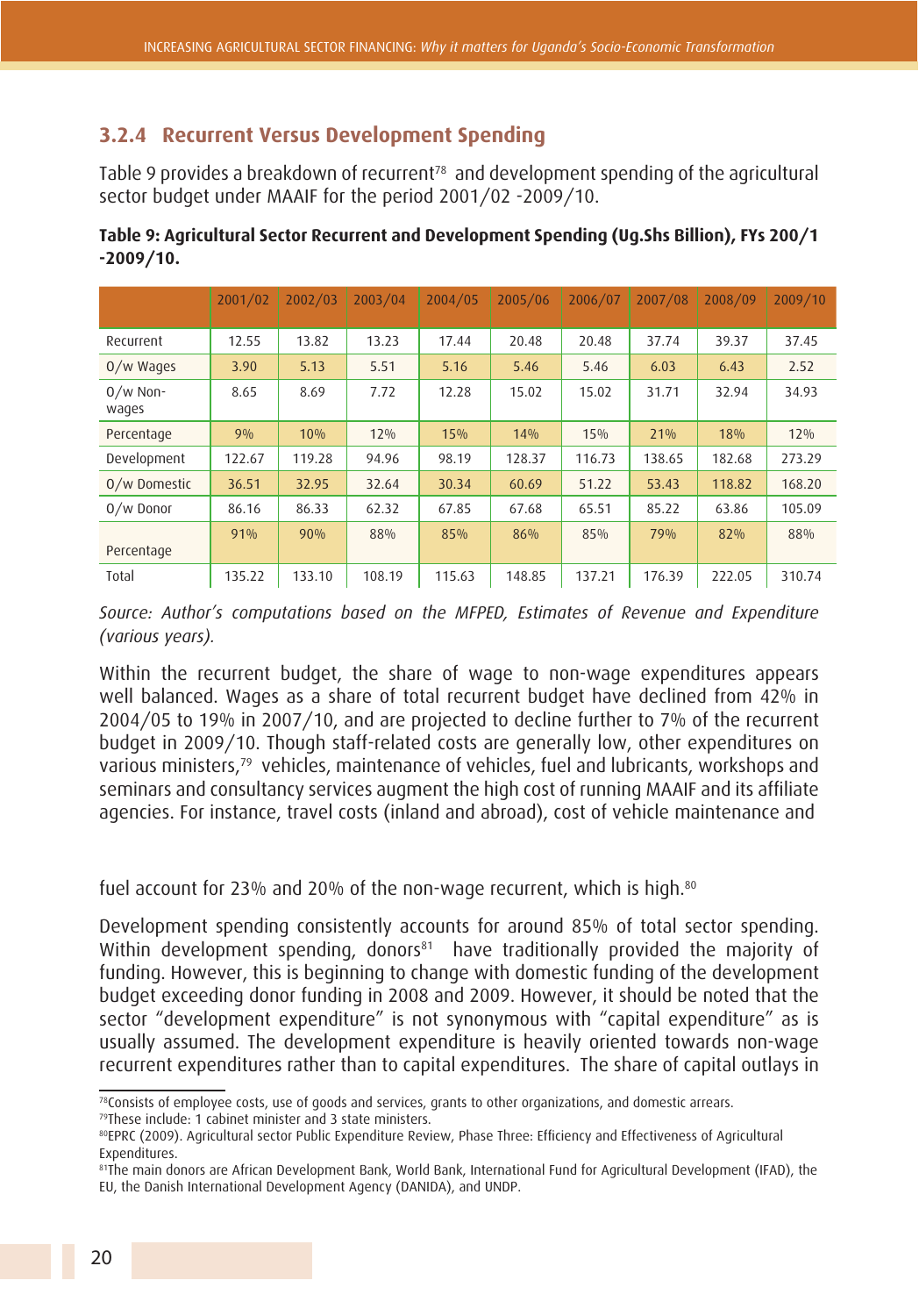the 2009/10 agriculture budget is only 12%. The share of capital expenditures is higher in MAAIF's budget than in the total sector budget, being at about 24% in 2009/10. But this budget share is far less than that of the development budget, which may convey the wrong impression that capital expenditures dominate public spending.

It is important to note that most of the capital spending goes to around 30 projects, presumably government-run, many of which are hangovers from ancient projects kept going to facilitate field activities. Some other MAAIF projects have had the same outputs year after year and often these do not show what the project is actually doing or intends to do.<sup>82</sup> Most of the projects overlap and experience delays in implementation, sometimes for a year or more; unrealistic cost estimates; procurement delays; and inadequate counterpart funding by the government. Most particularly, the effort and resources of the ministry as a whole are distorted by the existence of stand-alone projects with their own priorities and funding.83 The impact of individual projects is considerably circumscribed by the lack of a strategic approach for using public expenditures to support agriculture.

Some top managers of the ministry are assigned additional responsibilities of being project coordinators with some of them coordinating more than one project. For example, one of the Commissioners is a coordinator of three projects and another senior officer at the rank of Assistant Commissioner coordinates two projects.<sup>84</sup> The extra responsibilities affect the performance of the officers on their normal duties. In addition, weak coordination between central and local governments and inadequate incentives for local monitoring cause many projects to be implemented inefficiently.<sup>85</sup>

The above challenge is compounded by the fact that the policy environment is not entirely conducive for implementing agricultural projects. It takes about one-and-a-half years for Parliament to ratify a loan, which reduces project benefits. After Parliament ratifies a project, one year is typically needed to establish a procurement and management unit that meets domestic and local requirements and open special project accounts, especially

if a project includes more than one Ministry.<sup>86</sup> Though not all of the blame for this problem rests with the sector; however MAAIF should keep raising these important issues and actively seek concerted remedies.

## **3.3 Budget Allocations through the Plan for Modernization of Agriculture**

The major argument from policy makers in Uganda is that under-funding of the agricultural sector (MAAIF) is compensated for by the higher proportion of resources devoted to the PMA's multi-sectoral approach. Resources are spent on other sectors which are presumed to have direct impact on sustaining Uganda's long-term economic development, notably infrastructure (roads, energy) and social sectors (health, education), which are expected

<sup>82</sup>MAAIF (2009). Development strategy and investment plan, 2009/10-2013/14, Second Draft, July 2009, pp.36, 46 83MAAIF (2009). National Agricultural Policy (draft). Kampala Uganda

<sup>84</sup>Office of the Auditor General (2010). Annual report of the Auditor General for the year ended 30th June, 2009; Volume 2, Central Government.

<sup>85</sup>World Bank (2009). Uganda Agriculture Public Expenditure Review. Sustainable Development Network, Africa Region, The World Bank. Washington D.C. Draft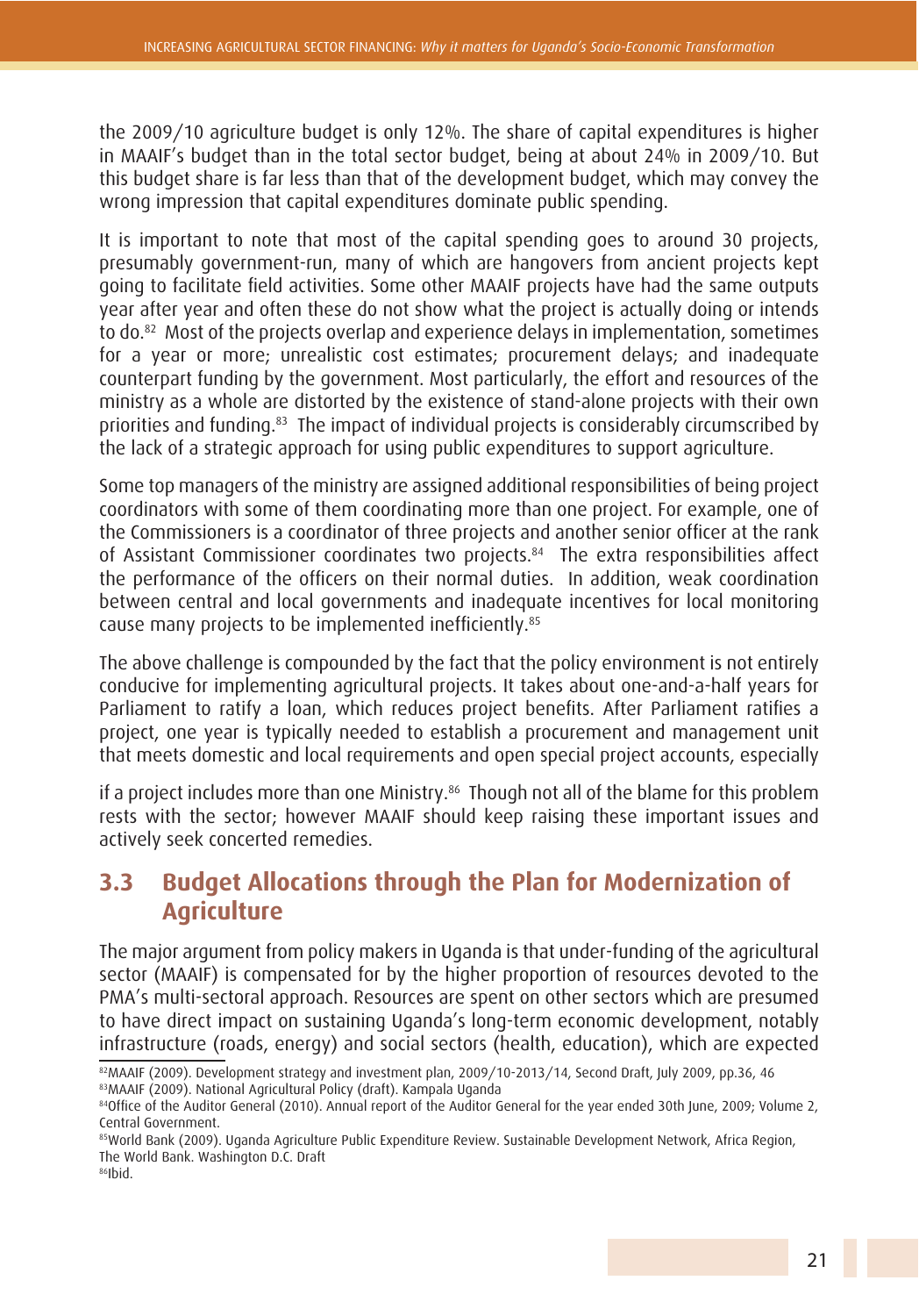to support agricultural development, with better access to markets, opportunities for developing agro-processing industries and better human capital.

The PMA emerged from the 1996 Presidential Manifesto with a promise to modernize agriculture. The design took over four years until 2000, another year of elections. In August 2000 the PMA, which has seven key pillars<sup>87</sup> and implementation mandates spread across 13 ministries and agencies, was launched with a promise to transform the structure of the agricultural sector by transforming subsistence farming into smallholder commercial agriculture.

The PMA accounted for 10 -11% of government spending from 2001/02 to 2003/04,<sup>88</sup> increasing from 13 to 19% in the period 2005/06 to 2007/08.89 In FY 2007/08, Ug.Shs 772 billion (of which Ug.Shs 365 billion - 47% were local resources and Ug.Shs 406 billion -55% were donor funds) of the PMA resources was directed towards 181 projects. Four ministries accounted for over 76% of the total GoU PMA project-relevant budget allocations. These are Ministry of Energy and Mineral Development (22.8%), Ministry of Agriculture, Animal Industry and Fisheries (19.9%), Ministry of Finance Planning and Economic Development (19.2%) and Ministry of Works and Transport (14.0%) (*See Figure 4*).90



**Figure 4: PMA PIP project relevant budget by Ministry, FY 2007/08.**

*\*MJCA, MLUD, State House, MGLSD & MoPS*

*Source: Author's computations based on PMA Secretariat (2008) report.*

However, although it is certainly true that promoting agriculture requires investments in areas that are not strictly agricultural (such as infrastructure), other critical production and productivity drivers like research and technology development and access to credit have

<sup>87</sup>Research and technology development, national agricultural advisory services, rural finance, agro-processing and marketing, agricultural education, physical infrastructure, and sustainable natural resource utilization and management. 88Oxford Policy Management (2005). Evaluation report: The plan for the modernization of agriculture, September 2005, p.107

<sup>89</sup>PMA Secretariat (2008). Government of Uganda Funding of Agriculture related activities during the Financial Year 2007-2008, p. 4-7.

<sup>90</sup>Ibid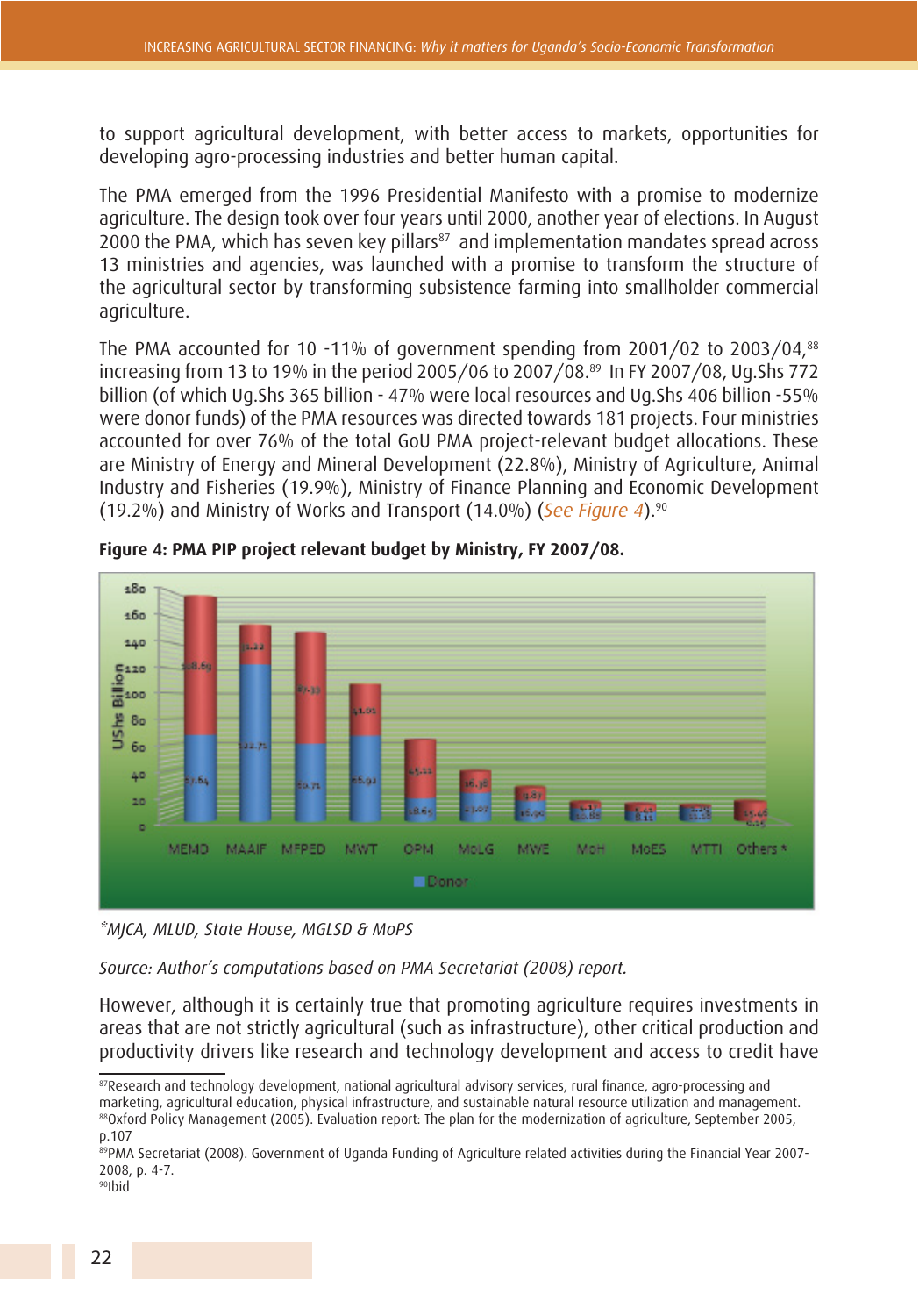not been given adequate attention.<sup>91</sup>

The challenge with the multi-sectoral approach of the PMA is that the PMA was a conceptual framework that described some intermediate policy objectives that were required for rapid and holistic agricultural development. However, it did not clearly delineate who would be responsible for these different objectives, or what sort of incentives would motivate them.

Thus, of the seven pillars of the PMA, only two pillars are ever regarded as being successfully implemented: NAADS and NARO.<sup>92</sup> This can be attributed to several factors: both pillars were more conventionally "agricultural" than the other five pillars; both were created by Acts of Parliament, whereas the other five pillars relied on soft political pressure; and both were created (or re-created) as agencies that were largely autonomous from the MAAIF.<sup>93</sup>

Secondly, there is no mechanism to ensure that PMA priorities are adequately captured within the budget prioritization,<sup>94</sup> mainly because several line ministries and agencies are not fully aware of the PMA undertakings they agree on during the PMA Joint Annual Reviews. At the same time, the preferential treatment under the Poverty Action Fund (PAF) does not apply to the PMA priorities. Thus, although some line ministries held a perception that prioritizing PMA activities within their budgets would result in additional funding,95 this is not the case. This discourages some ministries from putting emphasis on PMA priorities.

Thirdly, disbursement rates on PMA projects is relatively low, at 54% of the levels budgeted. <sup>96</sup>The unbalanced implementation of the PMA is typified by the fact that the highest level of disbursements is registered with policy and institutional reform (77%), and lowest with marketing (14%) and rural finance (24%). The low disbursements can be attributed to the relatively large share of PMA project spending financed by donors, for whom projected expenditure is over-optimistic and releases are erratic.<sup>97</sup>

## **3.4 . Agricultural Credit**

Despite the fact that farmers cite shortage of capital and credit as their single biggest constraint to improving farming,98 government has not provided adequate funding towards improving access to credit by farmers. As shown in *Table 10,* only 4% of the PMA funds are allocated towards rural finance services, which include increasing access to credit. To make matters worse, according to the 2005 PMA evaluation, only 24% of the planned expenditure on rural finance is actually disbursed. Lack of credit for agriculture has resulted in locking many farmers in poverty. Without access to credit, many farmers are unable to invest in future production, to expand their farming or take a risk.

91Action Aid (2010), Invest in Small Holder Farmers: Six Areas for improvement in Agricultural Financing

<sup>92</sup>Headey, D,D., et al (2009). Why African governments under-invest in agriculture: Results from an expert survey. IFPRI, Washington DC.

<sup>93</sup>Ibid

<sup>94</sup>Oxford Policy Management (2007). Review of Public Spending to Agriculture: A joint DFID/World Bank Study, Uganda Case Study. Oxford Policy Management, UK

<sup>95</sup>ibid

<sup>96</sup>Oxford Policy Management (2007). Review of Public Spending to Agriculture: A joint DFID/ World Bank Study, Uganda Case Study. Oxford Policy Management, UK

<sup>97</sup>ibid

<sup>98</sup>According to Benin, S., et al (2007). Assessing the Impact of the National Agricultural Advisory Services (NAADS) in the Uganda Rural Livelihoods, 45% of the farmers highlighted this factor.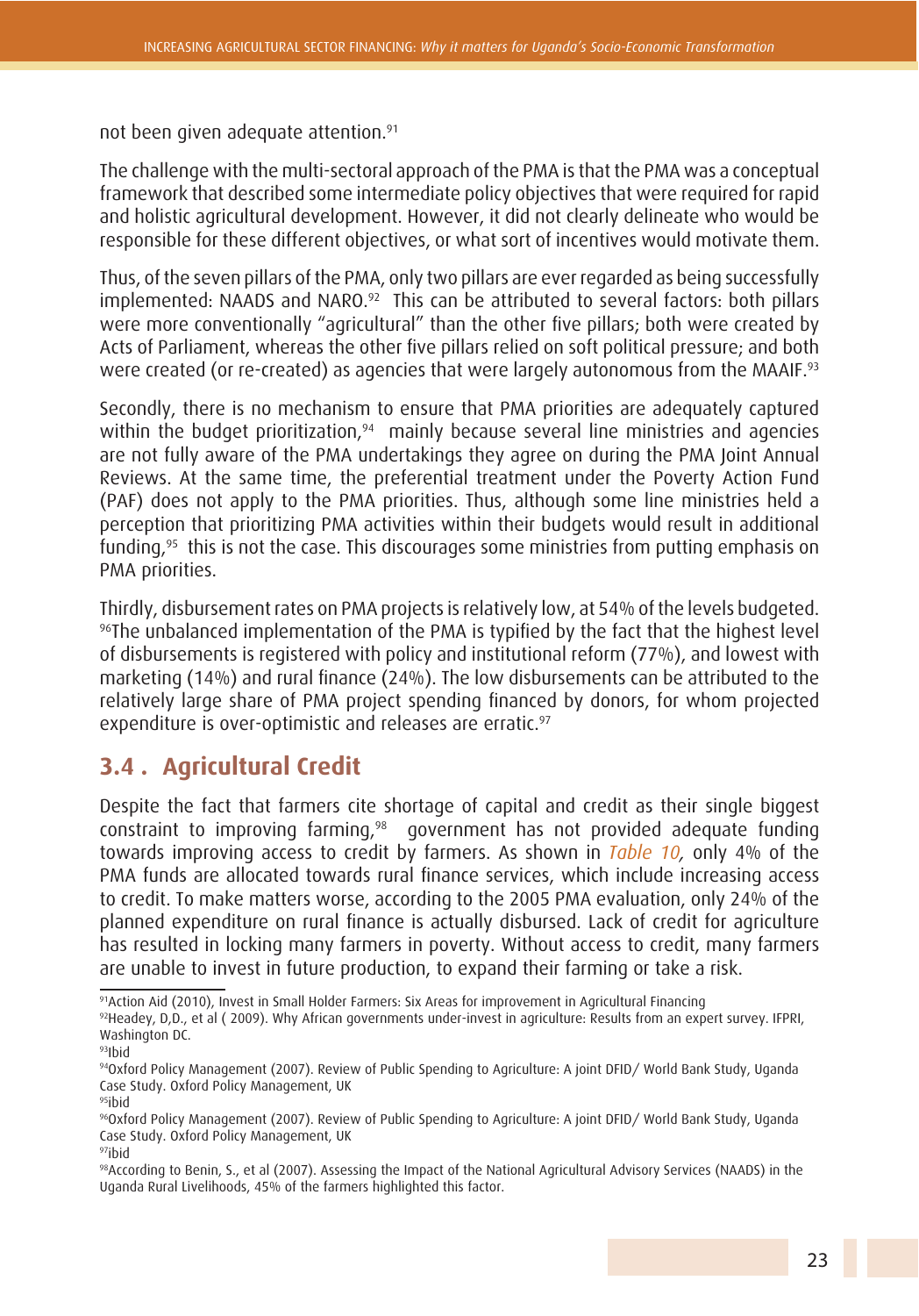| <b>PMA Pillars</b>              | 2005/06 UGX Bn | 2006/07 UGX Bn | 2007/08 UGX Bn |  |
|---------------------------------|----------------|----------------|----------------|--|
|                                 |                |                |                |  |
| Infrastructure                  | 23%            | 36%            | 40%            |  |
| Agriculture Advisory Services   | 23%            | 20%            | 21%            |  |
| Other, Policy and Institutional | 29%            | 23%            | 18%            |  |
| Agro-processing and Market      | 8%             | $7\%$          | 8%             |  |
| Research and Technology         | $7\%$          | 5%             | $4\%$          |  |
| Rural Finance                   | $4\%$          | $3\%$          | $4\%$          |  |
| Agriculture Education           | 2%             | 2%             | $2\%$          |  |
| Natural Resource Management     | $4\%$          | $4\%$          | $3\%$          |  |
| <b>Total</b>                    | 100%           | 100%           | 100%           |  |

#### **Table 10: Trends in PMA allocations by PIP project pillar**

*Source: Author's computations based on PMA Secretariat (2008) report.*

To address the above-mentioned constraint, Government is currently working to improve micro-credit, especially in rural areas. The Microfinance Outreach plan, which began in 2003 is the main initiative to provide financial services, targeting areas not serviced by financial institutions. It is also helping to establish member-owned and controlled Savings and Credit Cooperatives (SACCOs) throughout the country to provide loans at affordable interest rates. In addition, government is providing resources in the national budget for agricultural lending. For instance, in the 2009/10 National Budget government provided Shs 30 billion for agricultural credit to medium and large- scale commercial agricultural farmers.99

However, the process of acquiring this credit is so complicated for most smallholder farmers, who lack most of the requirements as per the guidelines set by the Microfinance Support Centre. For a SACCO to access credit, it must, inter alia: be registered; have minimum one-year experience in running the activity for which the organization is registered; clear ownership, governance structures and management capacity; adequate staffing with knowledge and skills in microfinance and / or basic accounting. In addition, the process of formation of SACCOs is marred with high levels of political interference, which stifles the organic development of cooperative societies.

Though Government recognizes the need to increase the availability of credit to farmers, there is general belief among policy makers that credit is a private rather than a public good. The biggest challenge is that most financial institutions have not developed suitable lending instruments for agriculture. They consider lending to agriculture as a risky venture. As a result agriculture receives less than 10% of lending from commercial banks and MDIs.100 Consequently, most farmers cannot access credit from such institutions because they lack the required collateral security for the loans.101 As shown in *Figure 5*, very few households (less than 10%) demand credit for agriculture-related activities.

<sup>99</sup>MFPED (2009). Budget Speech Financial Year 2009/10: Enhancing Strategic Interventions to Improve Business Climate and Revitalise Production to Achieve Prosperity for All (page 16).

<sup>100</sup>Bank of Uganda reports show that less that agriculture receives less than 10% of lending from commercial banks and MDIs.

<sup>10119</sup> per cent of households do not apply due to inadequate collateral (UBOS, UNHS 2005/06)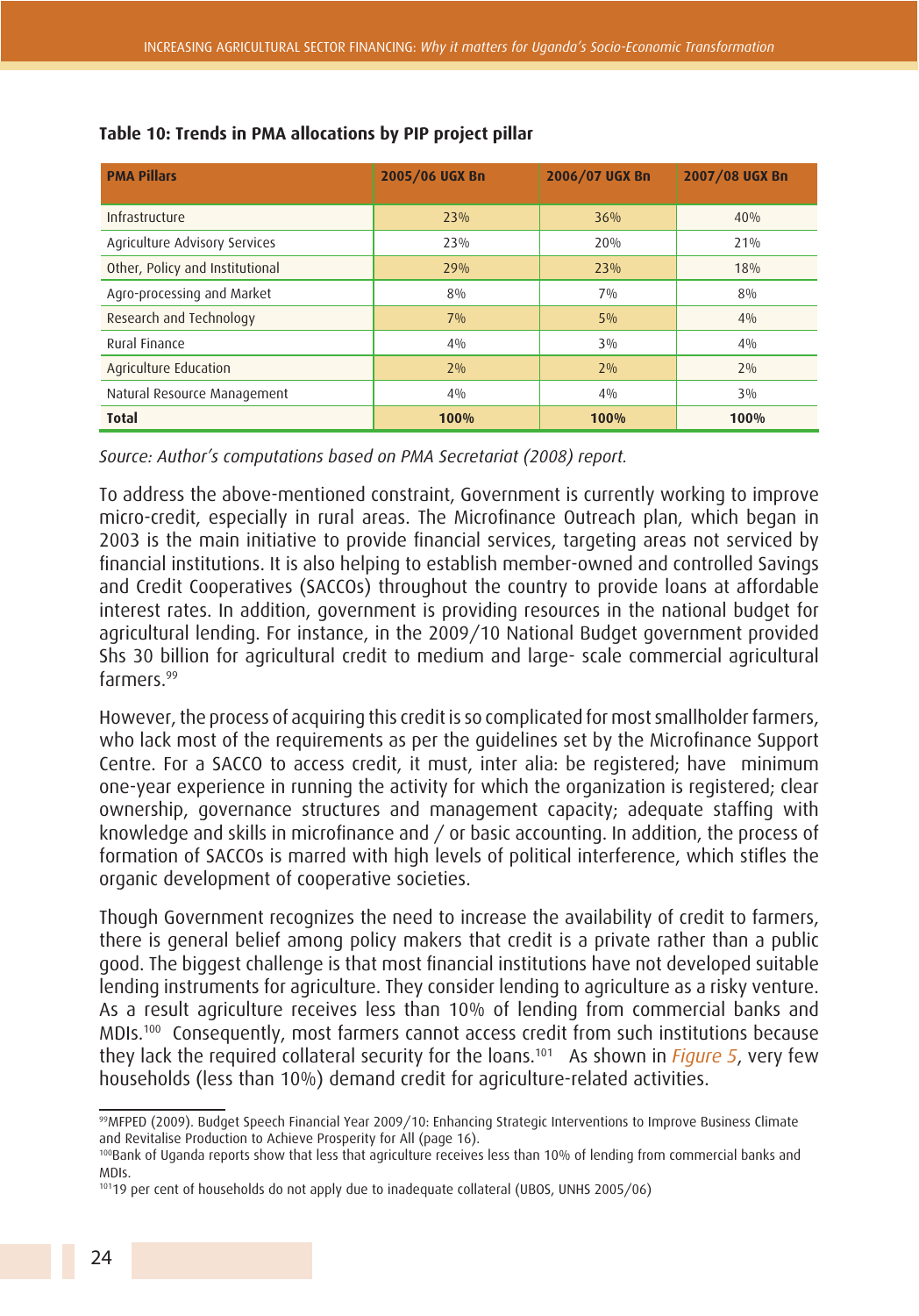There are also differences between sexes; with a higher proportion of men (10.9%) taking more agriculture-related loans than females (8.8%).



**Figure 5: Loan applicants by purpose of loan and sex (%)**

*Source: Author's Calculations based on the UBOS (2006), Uganda National Household Survey 2005/06 data.*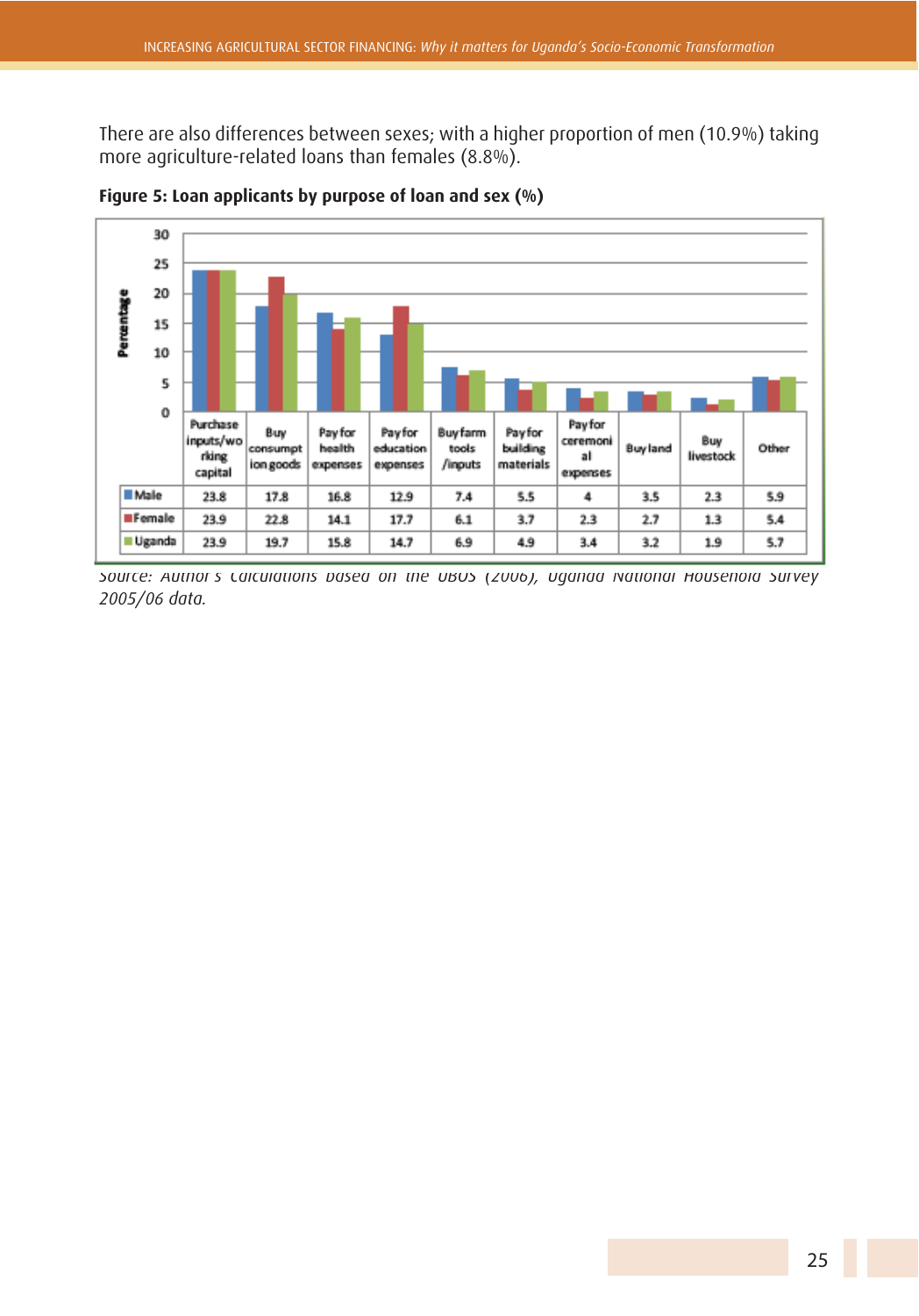## **4**

# **Why the Agricultural Sector Receives Minimal Funding?**

Though the agricultural expenditure may not be properly measured to include spending on roads, water, the environment, and so on, the above analysis shows that it is very low. This section tries to provide an understanding of what kinds of factors may be restricting larger expenditure shares for agriculture, beyond the "urban bias paradox" discussed extensively by Bates (1981)<sup>102</sup>, Krueger, Schiff et al. (1991)<sup>103</sup>, Palaniswamy and Birner (2006)104 , Bezemer and Headey (2008).105

### **4.1 Lack of Strategic Leadership**

Uganda has prominent planning documents and political manifestos that attach a great deal of importance to agricultural development. Agriculture has never been entirely ignored by the leadership, especially in terms of rhetoric. However, there is weak leadership at the operational level in agriculture (manifested by failure to put words into actions), and inconsistent and stop-start leadership of agricultural development.<sup>106</sup>

Implementation or lack of implementation of agricultural policies has been greatly affected by weak national leadership. For instance, the Cabinet and Parliament do not exert enough pressure on the MAAIF and or MFPED, and do not push harder for better agricultural policies and better results. The situation is exacerbated by inconsistency in leadership from the Executive and Cabinet. For example, the President has continued to send mixed messages to the public: on several instances he has suspended NAADS funding without offering credible alternatives.

<sup>102</sup>Bates, R. H., (1981). Markets and States in Tropical Africa: The Political Basis of Agricultural Policies. Berkeley, University of California Press.

<sup>103</sup>Krueger, A. O., M. Schiff, et al., Eds. (1991). Political economy of agricultural pricing policy. Baltimore, John Hopkins University Press.

<sup>104</sup> Palaniswamy, N. and R. Birner (2006). Financing Agricultural Development: The Political Economy of Public Spending on Agriculture in Sub-Saharan Africa. Proceedings of the German Development Economics Conference, Berlin, Verein für Socialpolitik

<sup>105</sup>Bezemer, D., and Headey, D., (2008). Agriculture, development and urban bias. World Development 36(8): 1342-1364. 106Headey, D,D., et al ( 2009). Why African governments under-invest in agriculture: Results from an expert survey. IFPRI, Washington DC.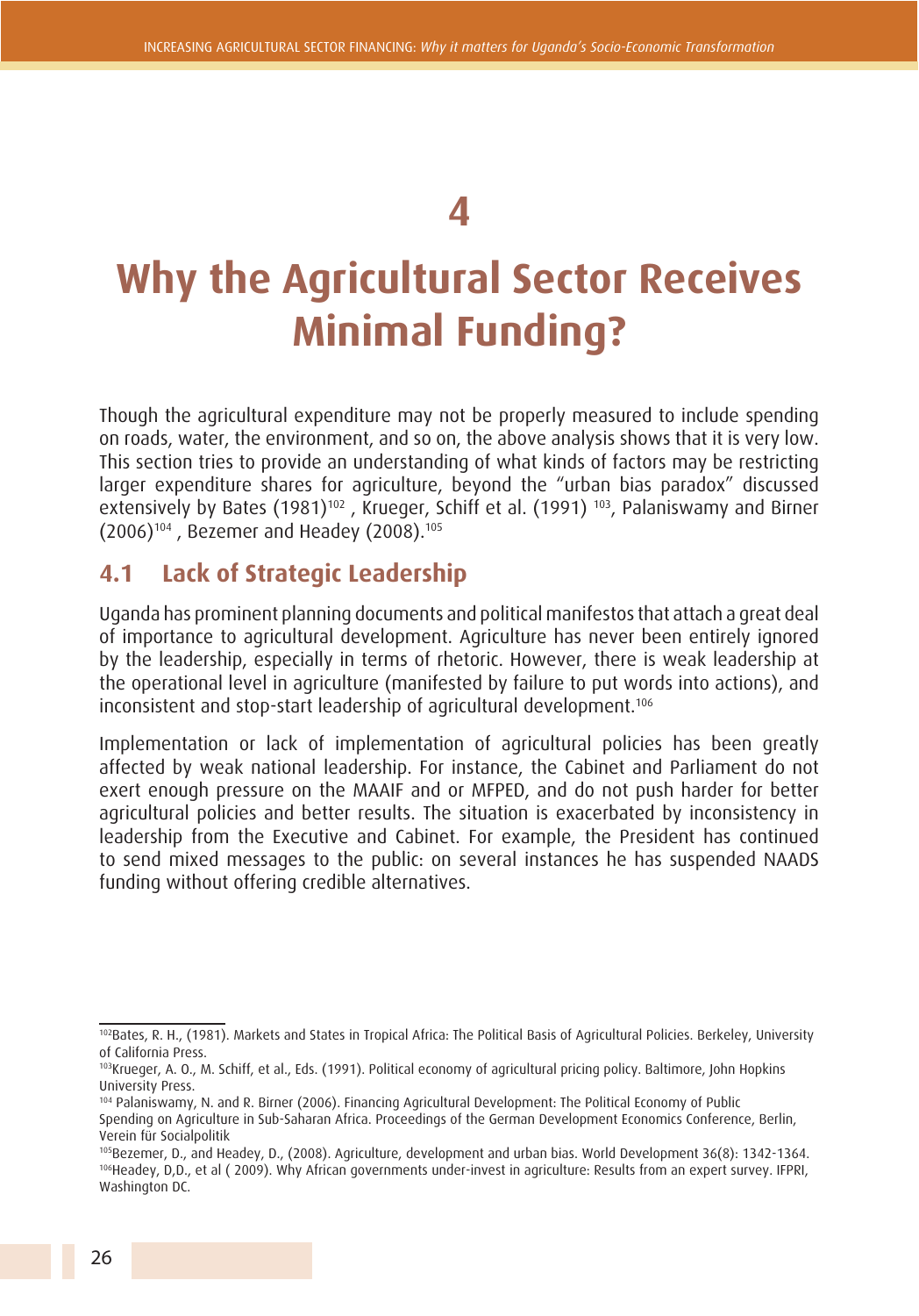#### **4.1.1. Political Leadership**

The amount of resources allocated to agriculture is a political question and is the outcome of political decisions on resource allocation during the budget processes. Decisions about the sectoral allocation of public expenditure are made by the Ministry of Finance, Planning and Economic Development delivered through the Medium Term Expenditure Framework (MTEF), responding to political imperatives of different interest groups.

When the NRM government came into power in 1986, its political intentions to promote agriculture were strong, at least rhetorically, and the policies were very good on paper. The policy design was mostly based on a process of economic policy analysis. A number of programmes and initiatives were taken to increase agricultural production; most of them associated with liberalization included initiatives intended to improve the conditions for agricultural production. However, implementation often failed.

The Presidential Campaign Manifestos have led to various public policies for agricultural development, which is fine, but they have lacked the necessary technical capacity in design and implementation. This has led to political interventions that are not based on well grounded policy research and advice. Consequently, many of the selective interventions over the last decade to promote agriculture seem not to have been successfully implemented. Their failure can be explained, not by a lack of funding, but by a combination of low capacity and clientelist politics.<sup>107</sup>

During the early years of the NRM government, public policy design and implementation was aligned to somehow single party system of government, where consensus politics was the order of the day. But with the return of multiparty political dispensation in 2005, agricultural programmes have been used for patronage purposes to mobilize support in the context of competitive elections.108 This has privileged state employment and welfare provision in rural areas over investment in increasing agricultural productivity.109 The political class has responded not much with policies and institutional frameworks that increase returns to agriculture but with interventions that enable the NRM government to consolidate itself through neo-patrimonism.110 With the need to consolidate its political power, the NRM government is more interested in providing material resources in exchange for political loyalty, thus affecting interventions in agriculture.<sup>111</sup>

#### **4.1.2. Policy Leadership**

Since 2000, several programmes, initiatives and projects aimed at improving the livelihoods of agriculture-dependent households have come out of different centres of government.<sup>112</sup> Among them was the PMA, which was widely praised for both its conceptual rigour and

<sup>107</sup>Joughin, J., and Kjær, A., M., (2009). The politics of agricultural policy reforms: the case of Uganda. First draft. 108 Joughin and Kjær, 2009

<sup>109</sup>Mwenda, A., (2006). Redefining Uganda's Budget Priorities: A critique of the 2006/07 Budget. ACODE Policy Briefing Paper No. 17, 2006

<sup>110</sup>Neo-patrimonialism exists where elites can use clientelistic value systems to sustain their political support, and occurs where dispositions associated with traditional and/or statist institutions survive and co-exist with liberal values (Brett, 2006).

<sup>111</sup>Joughin, J., and Kjær, A., M., (2009). The politics of agricultural policy reforms: the case of Uganda. First draft.

<sup>112</sup>ACODE and UNFFE (2009). Farmers Petition to the President and Members of Parliament of the Republic of Uganda. INFOSHEET No. 7, 2009.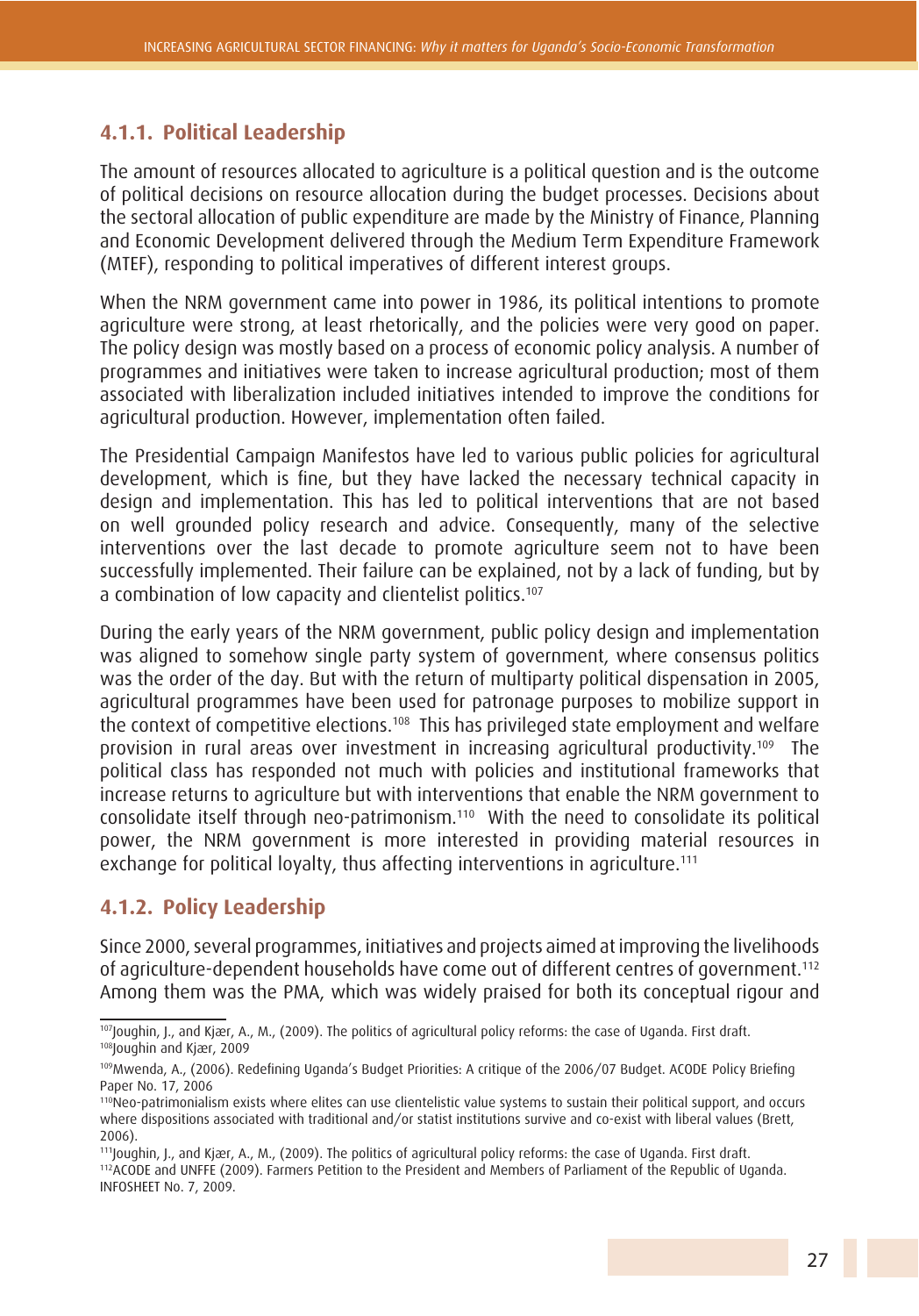its national ownership. However, the implementation of the PMA was hampered by the fact that the plan did not clearly delineate who would be responsible and accountable for its success. Realizing that the PMA was failing to deliver on its intended objectives, in 2001 government initiated a non-public- participatory-designed Rural Development Strategy (RDS) with the overall objective of raising household incomes. Like the PMA, the RDS proposed a more focused approach to supporting farmers through input provision and formation of co-operative societies. The focus of RDS was the sub-county, and this led to the development of the Sub-County Development Model. Except for the sub-county development model, the RDS did not have something substantially different from the PMA expect strong support and buy-in from the political class.

However, when elections drew closer in 2006, political concerns about gaining popularity in the rural areas became more urgent, and the President got more impatient with the fact that the PMA was not showing results on the ground fast enough<sup>113</sup> and the RDS did not go beyond the launch. The 2006 Presidential campaign slogan was "Bona Bagagawale" that later became the 2006 Manifesto. This brought about the need for more direct and visible interventions which led to birth of "Bona Bagagawale" (Prosperity for All, in short PFA). The goal of PFA was to improve lives of all Ugandans in all aspects.<sup>114</sup> A new structure for the PFA programme was established in 2006 under the President's Office running in parallel with the secretariats of NAADS and PMA under MAAIF.

These multiple interventions have not helped the agricultural sector. In fact they have led to uncoordinated multiple initiatives that have created unnecessary bureaucracy, struggle for recognition, uncertainty among farmers and other stakeholders leading to duplication of efforts and wastage of resources.<sup>115</sup> The existence of these parallel structures means that the rules, procedures and ethos of public spirit built up in the civil service over some years are confused and undermined.116

In addition, the MAAIF has a history of lacking strategic direction and poor planning. The absence of a good plan that translates the principles outlined in the policy frameworks such as PMA, RDS, and PFA into real actions and costs, limits the ability of the agricultural sector to attract funding. There is no monetary tracking system with a clear budget or financial incidence analysis, to trace how much money has been allocated, which priorities it is going to address and the nature of impact which is affecting even the relatively well funded programmes such as NAADS. In addition, top senior officials in MAAIF have not pushed hard for reform, have not been vocal when funding was insufficient, and generally displayed apathy or, at worst, incompetence.<sup>117</sup> Consequently, this left the agricultural sector with minimal resources and insufficient space to realign expenditures to highpriority activities.

Furthermore, there is a tendency of policies to be based upon political rather than economic calculations. Policy makers in Uganda do have the capacity to do economic analysis, but

<sup>113</sup>Joughin, J., and Kjær, A., M., (2009). The politics of agricultural policy reforms: the case of Uganda. First draft.

<sup>114</sup>Higher incomes, improved access to services such as health, education, water, and reliable physical infrastructure. 115ACODE and UNFFE (2009). Farmers Petition to the President and Members of Parliament of the Pubic of Uganda.

INFOSHEET No. 7, 2009.

<sup>116</sup>Joughin, J., and Kjær, A., M., (2009). The politics of agricultural policy reforms: the case of Uganda. First draft.  $117$ Ibid.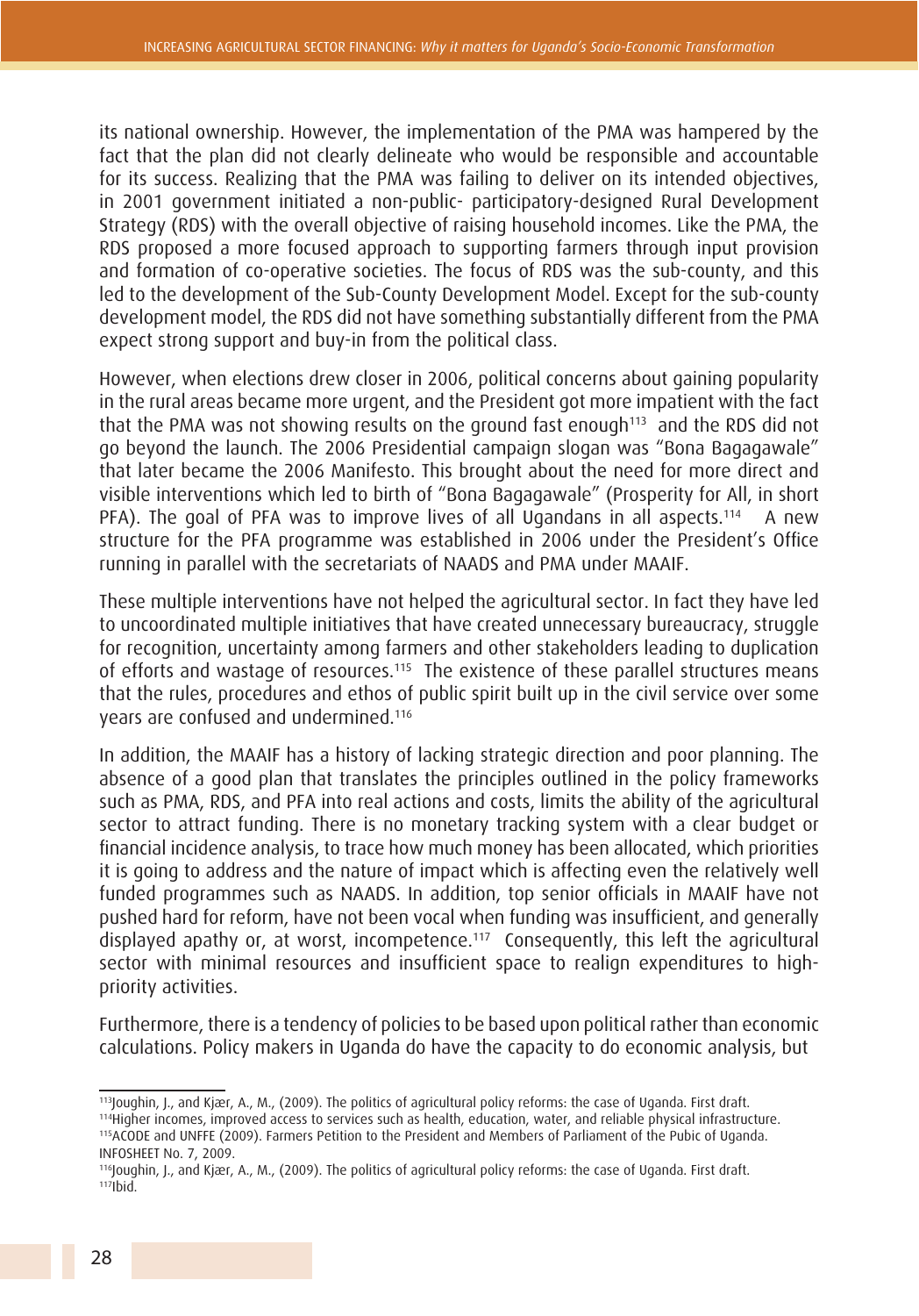this analysis is typically ignored or overruled by political considerations.118 Further, the presence of international aid funds has made policy-makers less cost-conscious. There is often unwillingness on the part of policy makers to use the past as a source of guidance for the future and, therefore, new policies are decided that would have been ruled out if based on an analysis of past lessons and cost efficiency.<sup>119</sup>

## **4.2. Distortions in the Budget Architecture**

#### **4.2.1. Medium Term Expenditure Framework (MTEF)**

Although agriculture is widely regarded as the engine of growth for Uganda, funding for the sector has never been prioritized in the national budget. This is partly due to stringent budgeting framework under the Medium Term Expenditure Framework (MTEF), MFPED's general suspicion of the capacity of the MAAIF to spend additional funds and donor preferences for the social sectors.<sup>120</sup> The national budget has mainly focused on defence, public administration and social sectors (especially primary education, primary health care and water and sanitation).

The MTEF sacrificed meaningful development-oriented planning for the sake of fiscal restraint. The MTEF is "a cost-minimizing rather than a development-optimizing process  $111$ 

It seems not to be built on professional and scientific methodology based on an economywide modelling of how different sectors individually contribute to overall growth of the economy and use this as a guide for public investment. Consequently, there is disparity in funding between the contributors (i.e. agriculture) and enablers (i.e. public administration) of growth, with the latter getting a bigger share than the former.

In addition, the Agricultural sector faces a number of difficulties under the MTEF framework. First, there is a persistence or hysteresis in sectoral allocations of expenditure: a low allocation last year is more likely to give a ministry a low allocation the next year. Though to some extent this persistence is necessary, the process of "just looking at last year's figures" is little more than arbitrary, or convenient. Second, the sector cannot spend all the money allocated for it because the budgetary process runs according to a financial season that does not tie in well with the agricultural season. Thus, money may not be available for distributing inputs – such as seeds - at the right time of the year.<sup>122</sup> Instead of working with sectors to strengthen capacities to absorb and spend, MFPED rather sits back and asks sectors political-like questions such as "Tell us what you used the money on to justify more allocations ."123

 $118$ Ibid.

 $119$ Ibid.

 $120$ Ibid.  $121$ Ibid.

<sup>122</sup>Headey, D,D., et al ( 2009). Why African governments under-invest in agriculture: Results from an expert survey. IFPRI, Washington DC

<sup>123</sup>Keizire, B.B., (2010). Peer review comments on this paper. African Union Commission, Addis Ababa Ethiopia.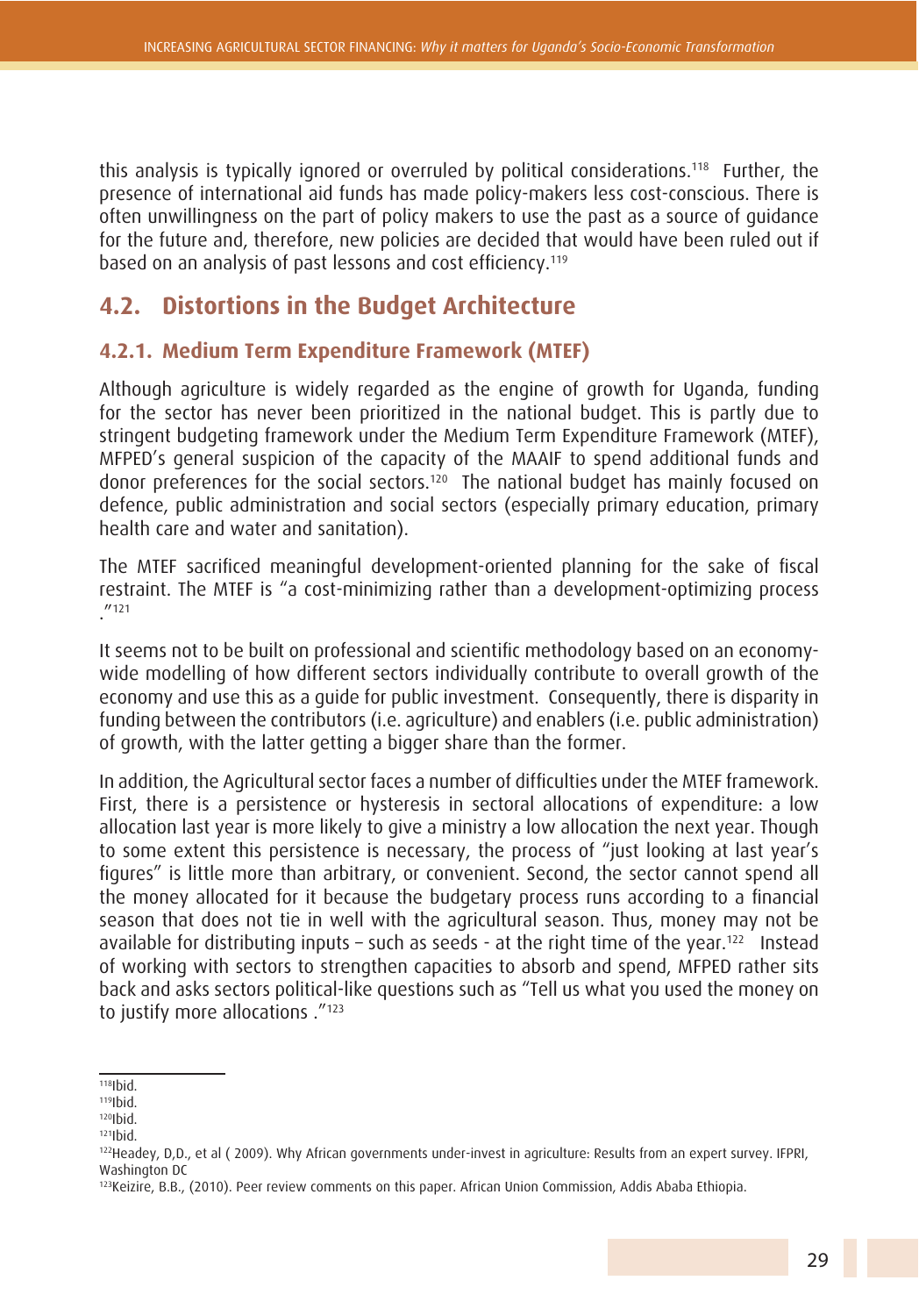### **4.2.2. Ministry of Finance, Planning and Economic Development (MFPED) Perception**

There is general suspicion in the MFPED that MAAIF lacks the capacity to spend additional funds. According to a top official in the MFPED, "The MAAIF cannot even come up with detailed work plans so how can we disburse funds to their sector plan? If the funds were released the Ministry would not be able to spend it" (MK, February 2009124 ). This perception also seems to be widespread in Parliament. The following statement made in a parliamentary debate about budgets to the Ministry is illustrative: "Mr. Speaker, will the people of Kashari County miss anything if the Ministry of Agriculture, Animal Industry and Fisheries is scrapped? They will not, since they have never seen it in Kashari anyway. I am amazed and disappointed that the Committee of Agriculture, Animal Industry and Fisheries, is asking us to approve the Ministry budget" (The Hansard, March 1999).<sup>125</sup>

The MFPED has always challenged line ministries and Agriculture in particular, to produce value-for-money analyses of current expenditures as a basis for considering increased budget allocations.126 However, the MAAIF annual sectors BFPs do not offer sufficient information on expenditures in the previous year and what those expenditures achieved. Thus, with few exceptions, annual budgets and MTEF ceiling present only incremental changes, irrespective of emerging sector priorities.127 Consequently, this leaves the agricultural sector with minimal resources and insufficient space to realign expenditures to high-priority activities.

#### **4.2.3. Donor Preference for Social Sectors**

Donors' preference for social sectors has led to their contribution to the agricultural sector to decline significantly over the years. The share of donor funding (measured by donor projects in the national budget<sup>128</sup>) to MAAIF declined from 11% in 2001/02 to 6% in 2009/10 (Figure 6). This is partly attributable to changes in development policy and approaches; the loss of donor confidence in agriculture as a result of poor performance of agricultural projects, as well as the inherent complexity and risks in these projects; shifting emphasis in development assistance towards social sectors (i.e. health) and infrastructure (i.e. roads and energy); and changes in the aid architecture. The decline has also been associated with a weak demand for assistance in agricultural support due to tight fiscal constraints and inadequate capacities in the ministries of agriculture to bargain for more resources.129

<sup>124</sup>Joughin, J., and Kjær, A., M., (2009). The politics of agricultural policy reforms: the case of Uganda. First draft.  $125$ ibid

<sup>126</sup>World Bank (2009). Uganda Agriculture Public Expenditure Review. Sustainable Development Network, Africa Region, The World Bank. Washington D.C. Draft  $127$ Ibid

<sup>&</sup>lt;sup>128</sup>These are donor committed projects in the MTEF, however, there more resources from donors which are off-budget or implemented by donors individually, which are not captured here.

<sup>&</sup>lt;sup>129</sup>DFID (2004). Official Development Assistance to agriculture. Working Paper by the Renewable Natural Resources and Agriculture Team. London.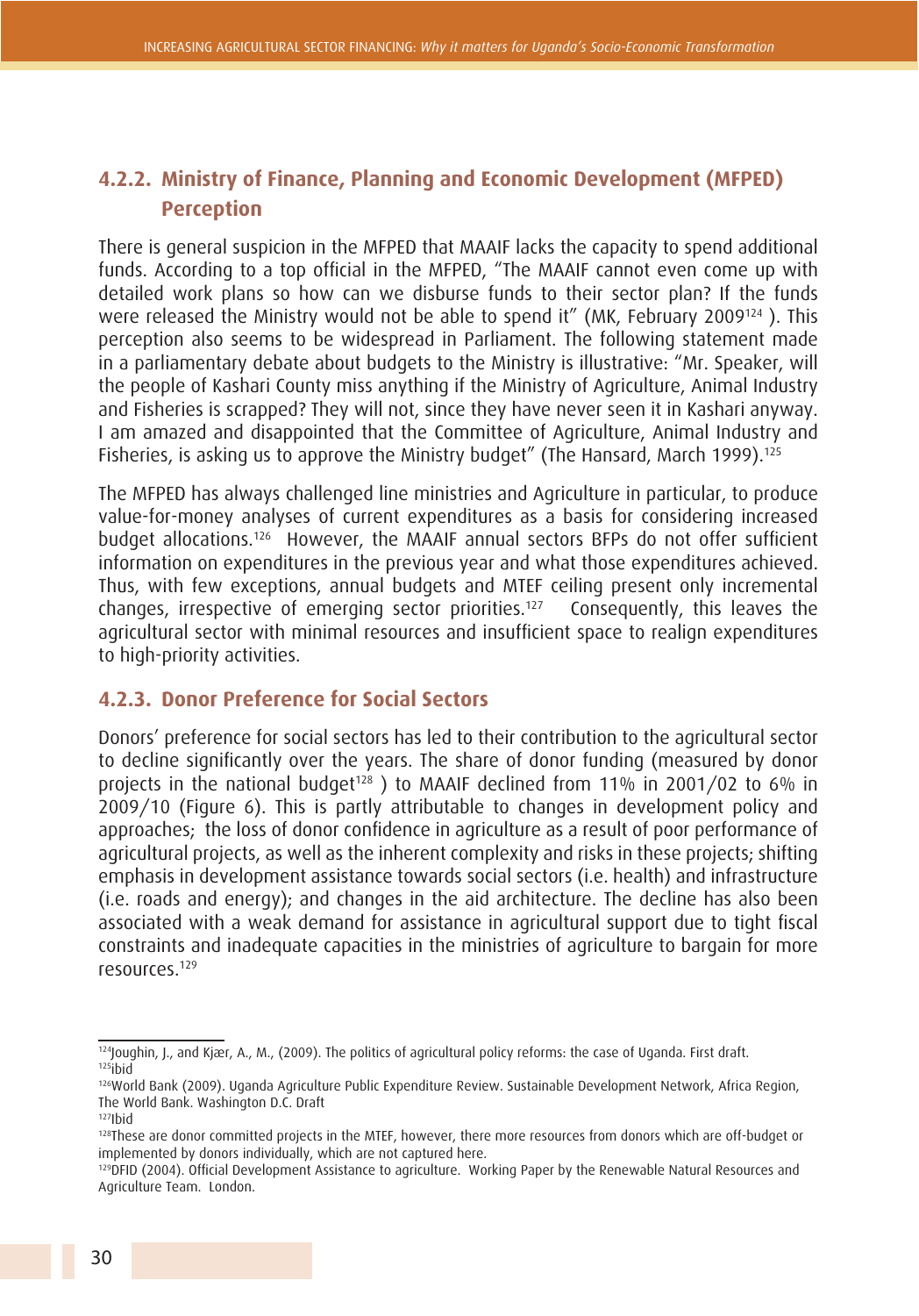

#### **Figure 6: Trends in sector share of donor projects in national budget FYs 2001/02 – 2009/10.**

*Source: Author's Calculations based on the MFPED, Background to the Budget (various years).*

## **4.3. Failure of the Private Sector Model**

The NRM-regime acknowledged the importance of maintaining fiscal discipline and maintaining a stable macro-economic framework through removing government interventions in the market that distort prices. Public agricultural institutions (e.g. marketing boards) were abolished because they were thought to constrain private sector development, were inefficient, and a drain on public resources. As a result, public spending on agriculture declined.<sup>130</sup>

The low allocations to the agricultural sector reflects the dominant MFPED view that agricultural sector growth happens best when left to the market and therefore should not be sponsored by public moneys. Government is expected roll back and only provide incentives, pass and enforce laws, adopt regulations, all of which are key ingredients for private sector operations. Another key role for government is enabling, organizing or participating in multi-stakeholder processes for policy reform. All of these constitute a framework that has had enormous impact on whether and how various agricultural policies are formulated in Uganda.

Although the bulk of the resource investment in agriculture originates from private investors (ordinary farmers), the sector has not been able to attract in a significant way private commercial capital. For instance, in 2008, most of the investments that were recorded by Uganda Investment Authority (UIA) went mainly into Transport, Communication and Storage (27.1% ), Financing, Real Estate and Other business services (24.9% ) and

<sup>130</sup> Headey, D,D., et al (2009). Why African governments under-invest in agriculture: Results from an expert survey. IFPRI, Washington DC.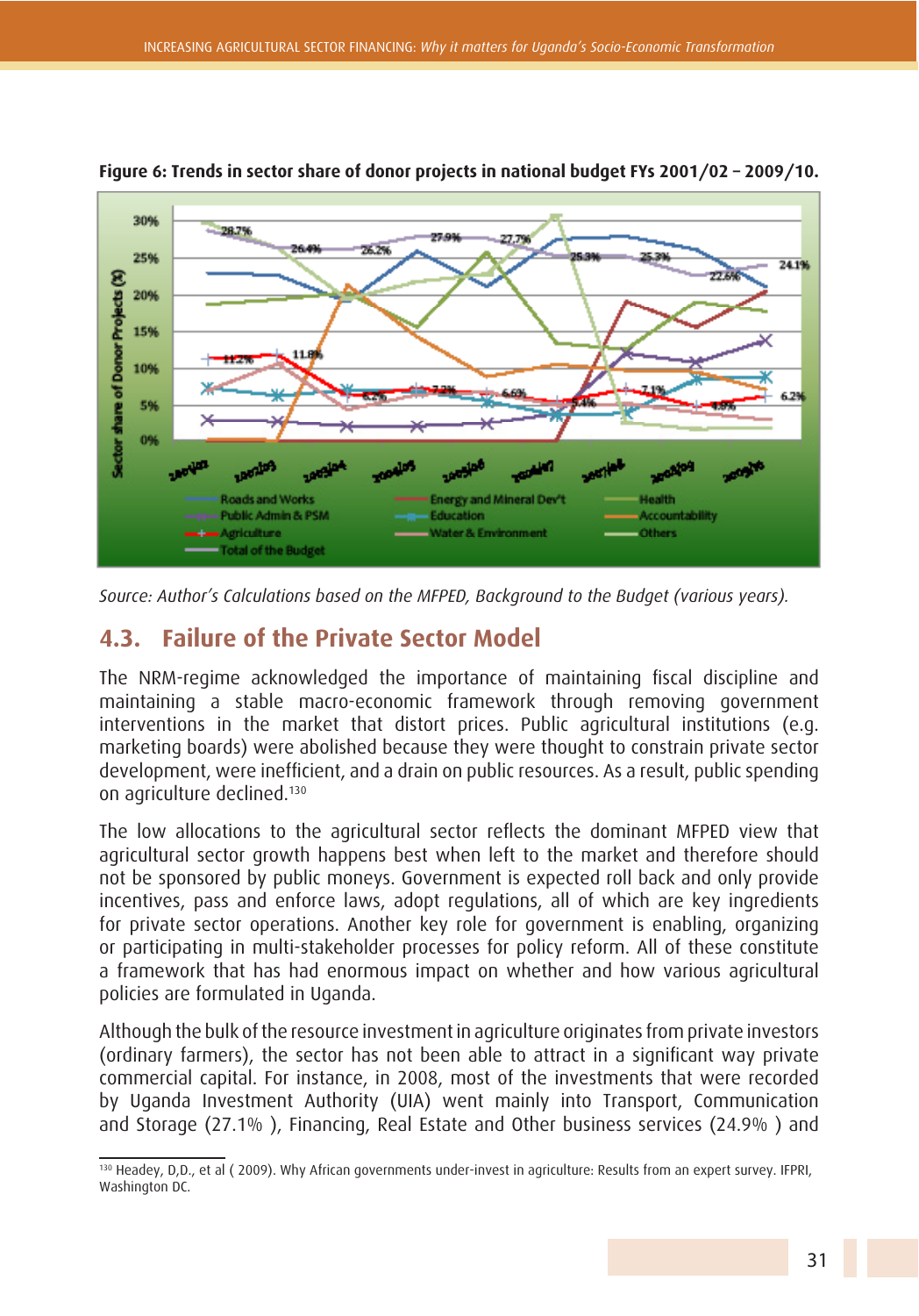Manufacturing (19.4% ), with Agriculture registering only 11.1%131 (*see Table 11*). The low level of investment in the sector is associated with high perceived long-term low yield nature of agricultural projects and perceived high risks.<sup>132</sup>

There are differing views as to the roles and responsibilities of the state in relation to promoting agricultural growth. Though there is still a dominant belief in the market model by most public officials, mainly in MFPED, there is a shift in ideology towards a more prointerventionist approach. Even though at the political level, a move back towards more government intervention can be identified, it seems as if a core group of technocrats is still in favour of the market model, which has affected allocation of funds to agriculture.<sup>133</sup>

| <b>Sector</b>                                                | <b>Planned Investment (US\$)</b> | % Share of Investment |  |
|--------------------------------------------------------------|----------------------------------|-----------------------|--|
|                                                              |                                  |                       |  |
| Agriculture, Forestry and Fishing                            | 218,477,000                      | 11.1%                 |  |
| Manufacturing                                                | 381,292,000                      | 19.4%                 |  |
| Mining and Quarrying                                         | 117,015,000                      | 5.9%                  |  |
| Wholesale and Retail, Catering and Accomo-<br>dation Systems | 36,032,000                       | 1.8%                  |  |
| Community and Social Services                                | 39,844,000                       | 2.03%                 |  |
| Water and Energy                                             | 24,095,000                       | 1.23%                 |  |
| Transport, Communication and Storage                         | 531,317,900                      | 27.1%                 |  |
| Financing, Real Estate and Other Business<br>Services        | 488,372,000                      | 24.9%                 |  |
| Construction                                                 | 123,972,000                      | 6.3%                  |  |
| Others                                                       | 3,000,000                        | 0.15%                 |  |
| <b>Total</b>                                                 | 1,963,417,100                    | 100.0%                |  |

**Table 11: Planned investment levels in 2008/09**

*Source: Author's computations based on the Parliament of Uganda (2009) report.*

It is important to note that no development can occur spontaneously, solely through market forces. Any example of a successful development story demonstrates that state involvement in the process is essential. However, to be successful, state interventions must be done in sympathy, not in opposition, to the market. The market is an essential device in day-to-day decisions and short-term approaches. But the market is myopic. In the long run, collective management by state and public agencies is necessary to avoid false expectations and misunderstandings, as well as to fix standards, control quality and set future priorities.

<sup>&</sup>lt;sup>131</sup>Parliament of Uganda (2009). Report of the Parliamentary Budget Office on the Performance of the Economy for FY 2008/09.

<sup>132</sup>Odhiambo, Walter (2007). Financing African Agricultures: Issues and Challenges, paper presented at the Second African Economic Conference, Addis Ababa, Ethiopia 15-17 November 2007. African Development Bank. 133Ibid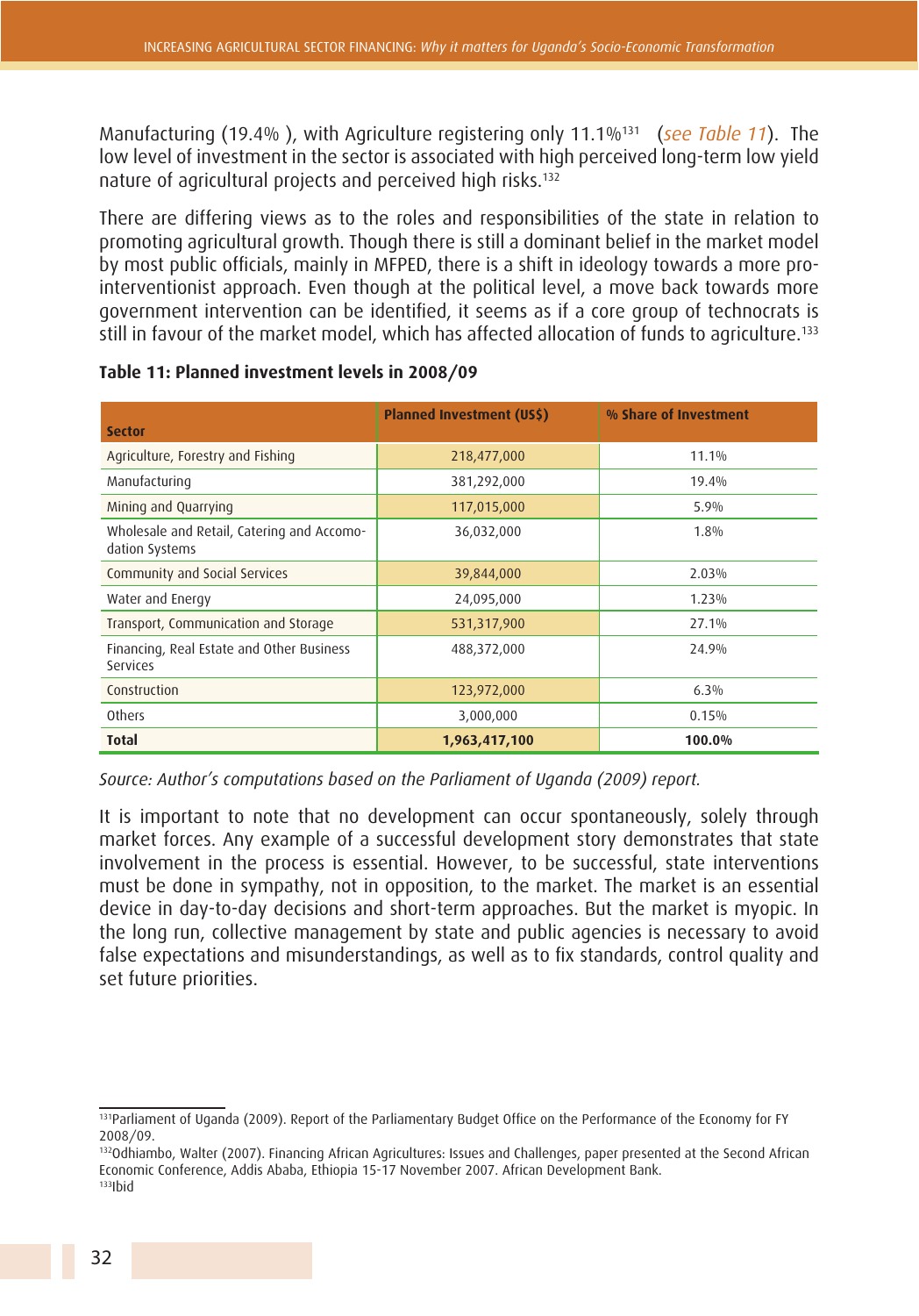## **5**

## **Policy Recommendations**

This paper has analysed public agricultural spending in Uganda. The paper notes that although the role of Agriculture in poverty reduction and overall growth in Uganda is well recognized, investment in the sector remains minimal, which prevents the country from achieving socio-economic transformation. The paper notes that although the Ugandan government committed itself in 2003 to allocate 10% of the budgetary resources to Agriculture under the Maputo Declaration, it is unlikely to meet the target in the near future. Major reasons why Agriculture ranks low in Government of Uganda spending include: lack of strategic leadership, distortions in the budget architecture, and the failure of the market model.

The paper asserts that for Uganda to achieve socio-economic transformation, agricultural growth must be accelerated through increasing public spending even beyond the 10% agreed upon under CAADP. Public expenditure should be concentrated on investment research and development; extension services; provision of credit; and rural infrastructure especially feeder roads and markets.

Against this background, we recommend that the following actions which, as this paper illustrates, are pertinent to enable Uganda attain socio-economic transformation through agricultural development be taken:

## **5.1. Re-orient the National Budget**

Government should tremendously increase budget allocation to the agricultural sector even beyond the Maputo commitment of 10% of the total National Budget. There has always been the debate as to whether Uganda has adequate domestic resources that can be mobilized for agricultural development. A common view has been that Uganda can hardly mobilize adequate resources to meet national and sectoral needs, especially in agriculture which ranks low in the sectoral allocations. There are strong pointers to show that the country has the resources that can be mobilized for agricultural development; what is lacking is strategic orientation of the budget towards agriculture. One practical policy action that government needs to take is to curtail the cost of public administration, in a bid to re-allocate more resources to agricultural development. In addition, government is set to mobilize more resources from oil revenues. Such resources should not be utilized to support the bloated public administration, but should prudently be invested in unlocking the binding constraints to socio-economic transformation though investing in rural development, especially in agriculture.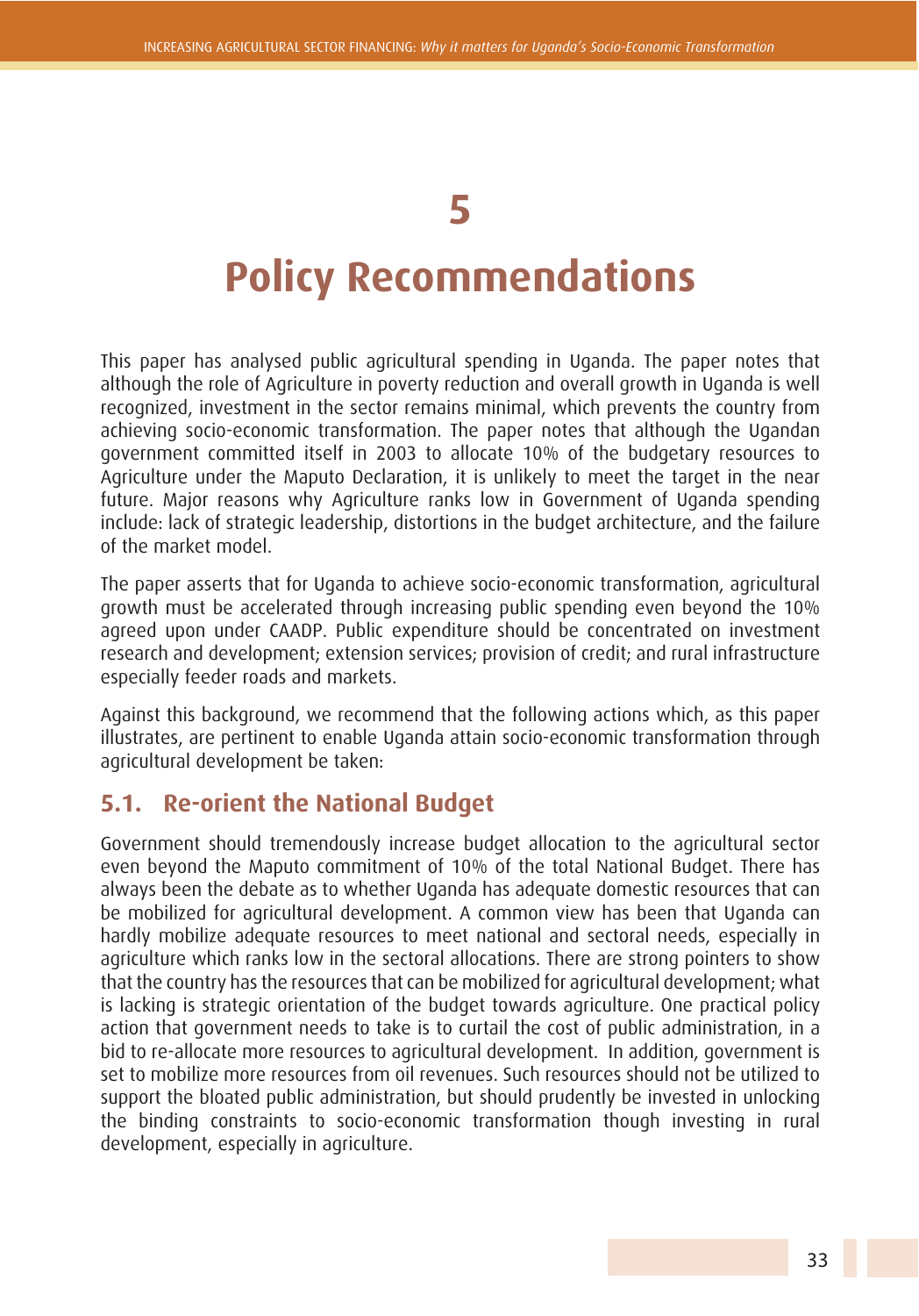## **5.2. Promulgate the National Agriculture Policy**

Government should expedite the process of promulgating the National Agriculture Policy with a clear definition of public and private sector interventions to integrate and harmonize all the sub-sectors and programmes under agriculture with the objective of improving service delivery and support to the poor farmers. The formulation of this policy must from the onset involve the private sector, farmers and civil society.

In addition, government should commit itself to the development of evidence-based agricultural policies, strategies and plans and, more importantly, respect and implement them by allocating and monitoring the resource use and resulting outcomes.

## **5.3. Resource Re-allocation within the Agricultural Sector**

As discussed earlier, development spending seems to command a big share of the Agricultural Sector budget. However, this spending is heavily oriented towards non-wage recurrent expenditures rather than capital expenditures. Given the low levels of capital expenditure, MAAIF as the key architect and implementer of Agricultural Policy needs to strategically shift development resources from non-wage recurrent to capital expenditures. Agricultural spending should focus on areas that contribute to increased productivity, including disease and pest control, irrigation, farm input support, basic storage and postharvest technologies, and the effective use and management of natural resources.

In addition, MAAIF needs to devise ways to re-balance the operational costs structure towards the operational or technical departments whose effectiveness is currently constrained due to lack of funds.

### **5.4. Utilize Budget Resources Prudently**

Notwithstanding the fact that the Agricultural Sector is poorly funded and indeed requires more funds, the sector has exhibited high levels of inefficiency in the utilization of the allocated funds. With the increasing focus by the international community towards supporting the agricultural sector, it is likely that the sector will attract a lot of foreign aid. High levels of investment in Agriculture will amount to very little without reforms to ensure efficiency and prudent use of resources. In the new agricultural governance arrangement with multiple players, the Agricultural Sector has to demonstrate transparency, efficiency and effectiveness in the use of public resources. MAAIF needs to be more effective in the planning and implementation of its activities and to show how agriculture can become a driving force in economic growth and sustainable poverty reduction.

## **5.5. Improve the Sector Absorption Capacity**

It is important that MAAIF updates its Development Strategy and Investment Plan (DSIP) in line with the National Development Plan (NDP) to continue providing a link between policy, planning, budget preparation and negotiations. In addition, the credibility of the DSIP needs to be enhanced by paying greater attention to the criteria used for prioritization; the expected outcomes, detailed explanations of expenditure estimates; and linking investment plans more closely to anticipated MTEF ceilings. The sector should also devise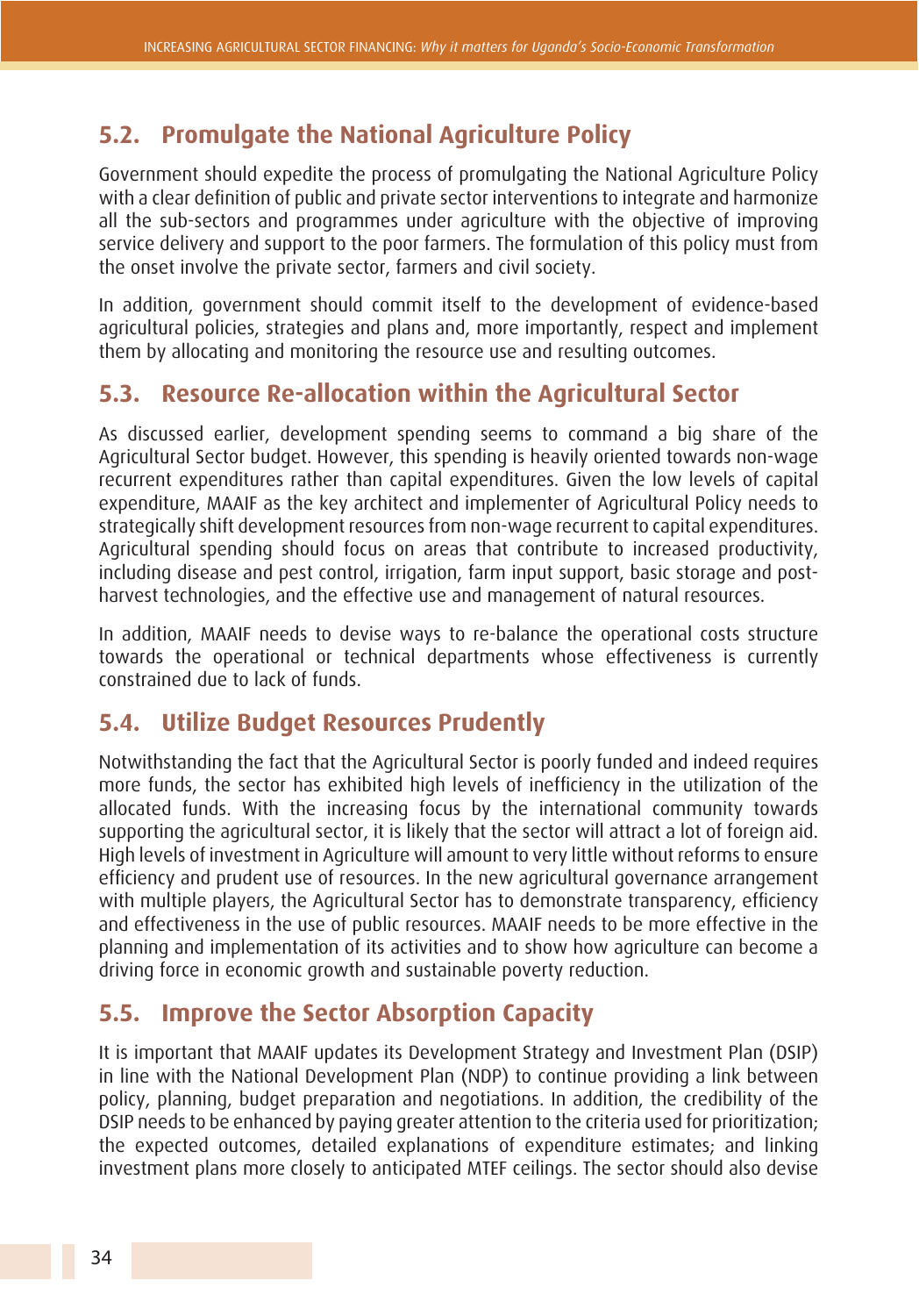means of increasing its absorption capacity.

## **5.6. Agricultural Extension Services**

The current impasse in the NAADS is killing the agricultural extension in Uganda. As I write this paper, agricultural extension in Uganda is at the crossroads. There is no clear policy on how extension services should be implemented in Uganda. It is, therefore important that MAAIF embarks on the review of the regulatory, policy and legal framework within which the agricultural extension service delivery system currently operates, with the aim of guiding implementation of the agricultural extension programmes in Uganda. MAAIF needs to develop a comprehensive agricultural extension policy to guide implementation of agricultural extension programmes at national and local government levels.

### **5.7. Strengthen Research and Extension Service Linkages**

As mentioned in the analysis above, there is weak linkage between research under NARO and extension services under NAADS. This means that most small-scale farmers cannot access appropriate farming technologies, which affects agricultural productivity. Therefore, it important that government ensures that the increase in extension service funding is matched with increase in funding for agricultural research.

### **5.8. Improve MAAIF Collaboration with LGs**

Since more resources will continue to shift from central to local governments, mainly to NAADS, it is vital for MAAIF to improve collaboration with the local governments to ensure effective implementation of agricultural programmes. The production departments at district and sub-county levels should assume an important role in programme monitoring for effective management of NAADS and other agricultural programmes. Small-scale farmers and CSOs should be mobilized to engage in the monitoring of the utilization of resources at these levels and the quality of services delivered.

### **5.9. Improve Access to Credit**

Research on determinants of agricultural commercialization has shown that farmers with better access to finance tend to sell a larger share of their production. Commercial banks are unlikely to increase lending to smallholders of their own accord, so government has to develop innovative. To improve the access to finance, the Government should exploit the possibility of establishing an Agricultural Bank (provided it is efficient and accountable) that will explicitly focus on farmers' credit needs, and hedge against risks like crop failures and volatilities in prices of agro-products.

### **5.10. Improve on Human Resources**

Government through the Ministry of Public Service should expedite the process of restructuring the Ministry of Agriculture, Animal Industry and Fisheries in a bid to fill the vacant positions and harmonise wages within Ministry and its affiliate agencies with a view to improving the effectiveness of service delivery.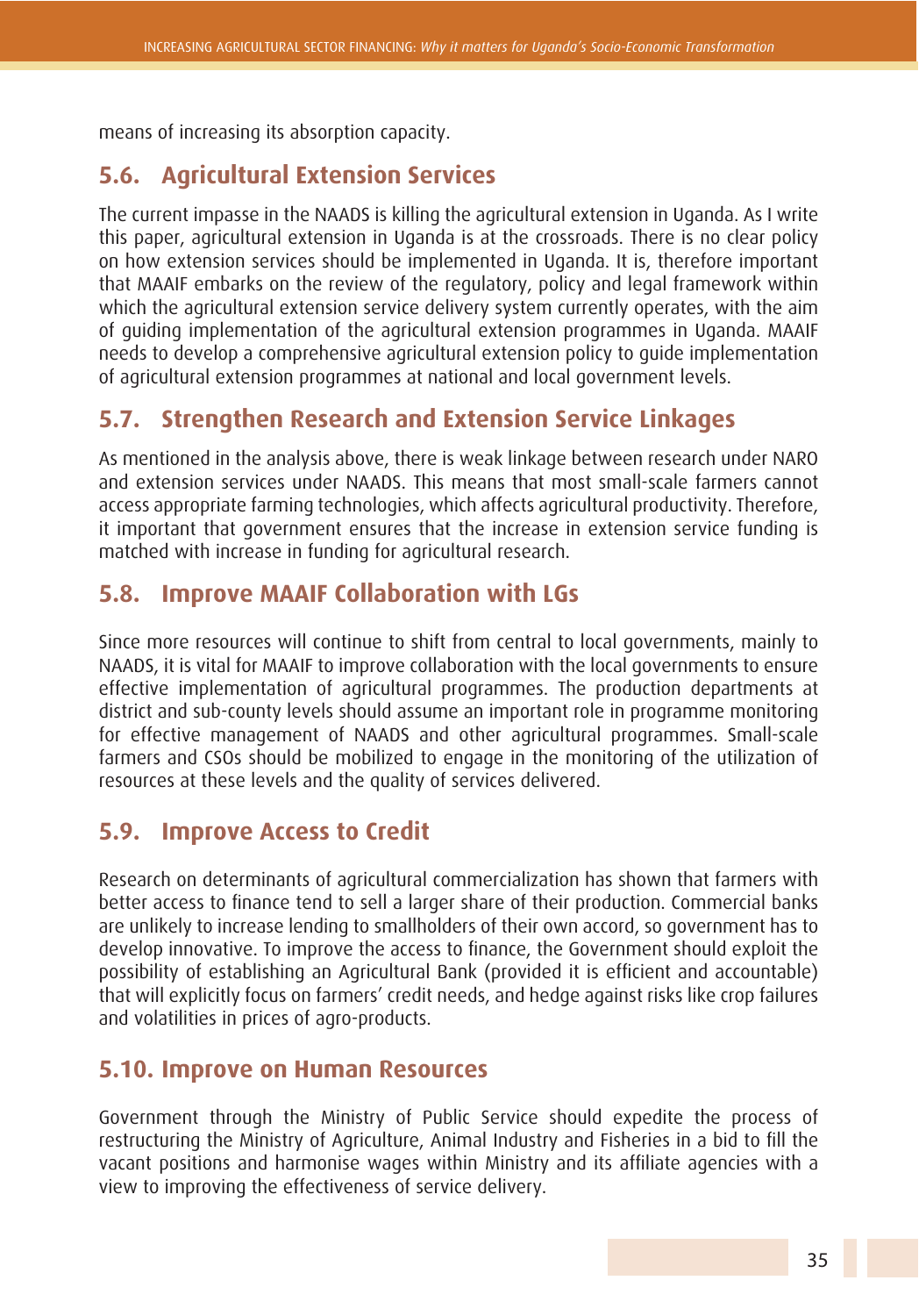## **References**

ACODE and UNFFE (2009). Farmers Petition to the President and Members of Parliament of the Pubic of Uganda. INFOSHEET No. 7, 2009.

Action Aid-Uganda (2010). Invest in Small Holder Farmers: Six Areas for improvement in Agricultural Financing.

African Development Fund (2005). Republic of Uganda: Agriculture and rural sector review. AU, (2003), Assembly of the African Union; Second Ordinary Session 10 - 12 July 200. African Union, Maputo, Mozambique.

Balat, J., Brambilla, I., and Porto, G., (2008). Realizing the Gains from Trade: Export Crops, Marketing Costs, and Poverty. The World Bank Development Research Group, Policy Research Working Paper 4488. Washington D.C.

Bates, R., H., (1981). Markets and States in Tropical Africa: The Political Basis of Agricultural Policies. University of California Press.

Benin, S., Nkonya, E., Okecho, G., Pender, J., Nahdy, S., Mugarura, S., Kato , E., and Kayobyo , G., (2007). Assessing the Impact of the National Agricultural Advisory Services (NAADS) in the Uganda Rural Livelihoods, IFPRI, Discussion Paper 00724.

Benin, S., Thurlow, J., Diao X., Kebba, A., and Ofwono, N., (2007). Agricultural Growth and Investment Options for Poverty Reduction in Uganda. International Food Policy Research Institute (IFPRI), Discussion Paper 00790.

Bezemer, D., and Headey, D.D., (2008). Agriculture, development and urban bias. World Development 36(8): 1342-1364.

Brett, E., A., (2006). State Failure and Success in Uganda and Zimbabwe: The logic of Political Decay and Reconstruction in Africa, Working Paper no. 78. Crisis States Research Centre, LSE.

CPRC (2008). The Chronic Poverty Report 2008-09: Escaping Poverty Traps; Chronic Poverty Research Centre.

CSBAG (2008). Making the Budget Work for the Poor: Civil Society Alternative Proposal to the National Budget Framework Paper FY 2008/09. Civil Society Budget Advocacy Group, Kampala Uganda.

DFID (2004). Official Development Assistance to agriculture. Working Paper by the Renewable Natural Resources and Agriculture Team. London.

EPRC (2009). Agricultural sector Public Expenditure Review, Phase Three: Efficiency and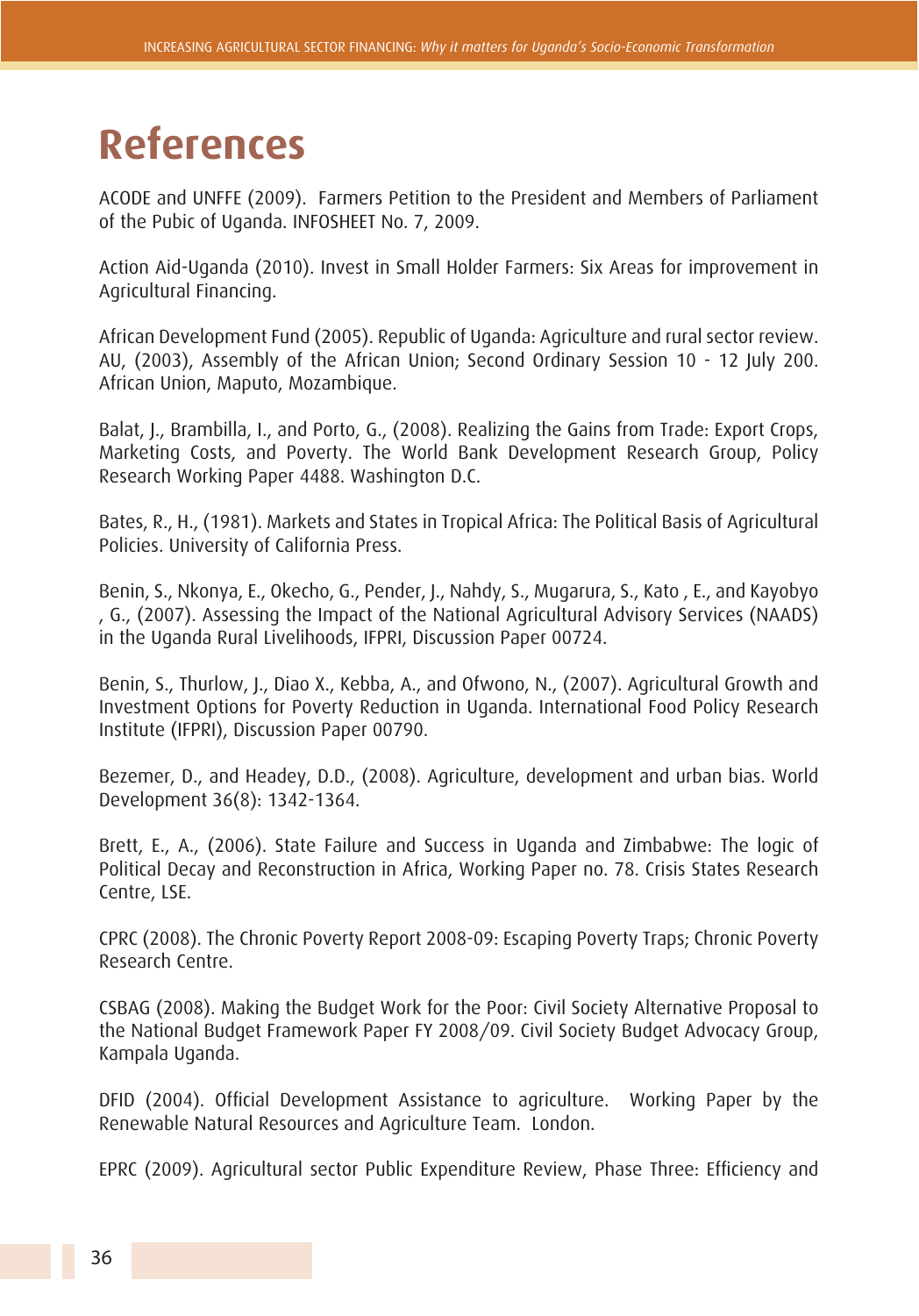Effectiveness of Agricultural Expenditures.

Fan, S., Johnson, M., Saurka, A., and Makombe, T., (2008). Investing in African Agriculture to Halve Poverty by 2015. International Food Policy Research Institute (IFPRI), Discussion Paper 00751. Washington, DC.

Fan, S., Zhang, X., and Rao, N., (2004). Public Expenditure, Growth, and Poverty Reduction in Rural Uganda. International Food Policy Research Institute (IFPRI), DSG Discussion Paper 4. Washington, DC.

Ferroni, M., and Kanbur, F., (1990). Poverty-Conscious Restructuring of Public Expenditure: Social Dimensions of Adjustment in Sub-Saharan Africa. World Bank, Working Paper 9.

Foster, M., Brown, A., Naschol, F., (2001). Sector Programme Approaches: Will they work in Agriculture? Development Policy Review, 2001, 19 (3): 321-338.

FOWODE (2008). Analysis of policy statements for FY 2008/09 and the Medium Term; Viz: Health, Education, Agriculture, Water and Sanitation and Justice, Law and Order Sectors.

Headey, D,D., Benson, T., Kolavalli, S., and Fa, S. ( 2009). Why African governments underinvest in agriculture: Results from an expert survey. IFPRI, Washington DC.

ITAD (2007). Evaluation of National Agricultural Advisory Services (NAADS), report, 2008.

Joughin, J., and Kjær, A.,M., (2009). The politics of agricultural policy reforms: the case of Uganda. First draft.

Kato, J., and Kayango, R., (2007). NAADS: Is local government funding slowing down progress. New Vision Thursday, march 15, 2007.

Keizire, B.B., (2010). Peer review comments on this paper. African Union Commission, Addis Ababa Ethiopia.

Kjaer, A., M., and Muhumuza, F., (2009). The New Poverty Agenda in Uganda, DIIS Working Paper 2009:14.

Krueger, A. O., M. Schiff, et al., Eds. (1991). Political Economy of agricultural pricing policy. Baltimore, John Hopkins University Press.

MAAIF (2009). Development Strategy and Investment Plan, 2009/10-2013/14, Second Draft, July 2009. Republic of Uganda. Kampala.

MAAIF (2009). Long-term Funding for Agricultural Growth, Poverty Reduction, and Food and Nutrition Security. Brochure 5, October, 2009. Republic of Uganda. Kampala.

MAAIF (2009). National Agricultural Policy (draft). Republic of Uganda. Kampala.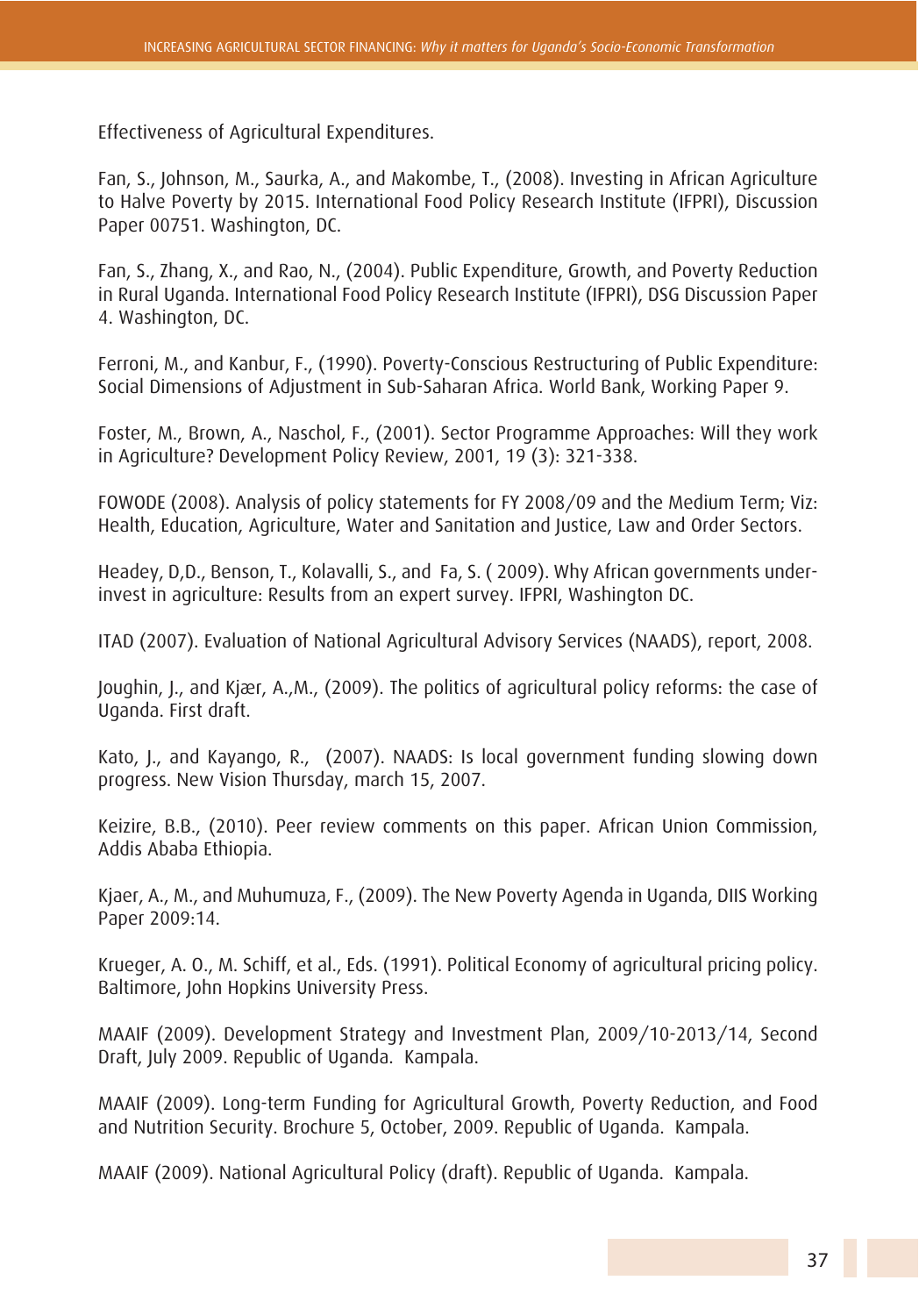MFPED (2007). Public Service Delivery in Uganda: Abetting or Containing Inequality? Discussion Paper 13. Republic of Uganda. Kampala.

MFPED (2008). Budget Speech financial year 2008/09: Strategic Priorities to Accelerate Prosperity for All. Republic of Uganda. Kampala.

MFPED (2009). Approved Estimates of Review and Expenditure FY 2009/10. Republic of Uganda. Kampala.

MFPED (various years). Approved Estimates of Revenue and Expenditure (Recurrent and Development) FYs 2003/04, 2005/06, 2006/07, 2007/08, 2009/10. Republic of Uganda. Kampala.

MFPED (various years). The Background to the Budgets FYs 2003/04, 2005/06, 2006/07, 2007/08, 2009/10. Republic of Uganda. Kampala.

Mkandawire, R., (2009). Investment in Agriculture Africa's Path to Prosperity. The New Vision Thursday, 19 November 2009.

Musiime, E., Keizire, B., and Muwanga, M., (2005). Organic Agriculture in Uganda: The need for a Coherent Policy Framework. ACODE Policy Research Series No. 11, 2005.

Mwenda, A., (2006). Redefining Uganda's Budget Priorities: A critique of the 2006/07 Budget. ACODE Policy Briefing Paper No. 17, 2006.

Nabbumba, R., and Bahiigwa, G., (2003). Agricultural Productivity Constraints in Uganda: Implications for Investment. Food Policy Research Institute, Washington, DC.

Namara, R.B., (2009). Public Policy Management: Uganda's Experience in Agriculture Extension Policies. Paper presented at the Symposium on the 40th UMI anniversary celebrations, October 2009.

NPA (2010). National Development Plan [2010/11-2014/15]. Republic of Uganda. Kampala.

NRM (2006). Prosperity For All, Transformation and Peace. NRM Election Manifesto 2006. National Resistance Movement. Kampala.

Odhiambo, W., (2007). Financing African Agricultures: Issues and Challenges, paper presented at the Second African Economic Conference, Addis Ababa, Ethiopia 15-17 November, 2007. African Development Bank.

Office of the Auditor General (2010). Annual report of the Auditor General for the year ended 30th June, 2009; Volume 2, Central Government.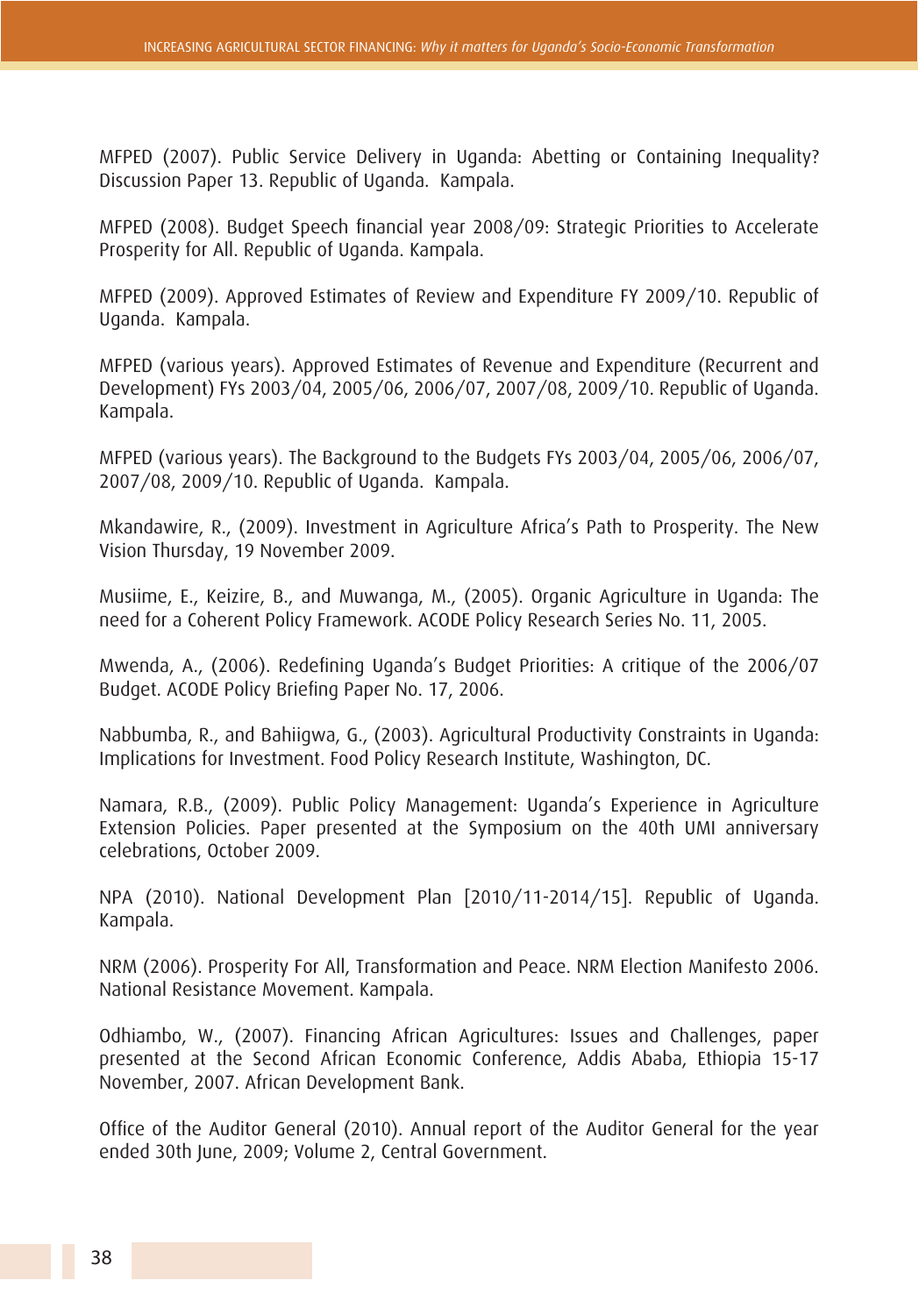OPM (2009). Government Annual Performance Report, Financial Year 2008/09. Republic of Uganda. Kampala.

Oxford Policy Management (2005). Evaluation report: The Plan for the Modernization of Agriculture.

Oxford Policy Management (2007). Review of Public Spending to Agriculture: A joint DFID/ World Bank Study, Uganda Case Study. Oxford Policy Management, UK.

Oxford Policy Management (2008). Independent Evaluation of Uganda's Poverty Eradication Action Plan (PEAP). Oxford Policy Management, UK.

Palaniswamy, N., and Birner, R., (2006). Financing Agricultural Development: The Political Economy of Public Spending on Agriculture in Sub-Saharan Africa. IFPRI, Washington, DC

Parliament of Uganda (2009). Report of the Parliamentary Budget Office on the Performance of the Economy for Fiscal Year, 2008/09. Republic of Uganda. Kampala.

PMA Secretariat (2007). Quarterly Bulletin', Vol. 5 No., 2. Republic of Uganda. Kampala.

PMA Secretariat (2008). Government of Uganda Funding of Agriculture related activities during the Financial Year 2007-2008. Republic of Uganda. Kampala.

Population Secretariat (2009). Key facts on Uganda's Population. Republic of Uganda. Kampala. Accessed at http://www.popsec.org/key\_facts.php#population\_size [accessed on 30th Nov, 2009].

The CSO Working Group on PMA (2004). Contribution to the increased effectiveness of the PMA: A civil society submission for the PMA Joint Review Workshop, 25 October 2004 at Imperial Resort Beach Hotel, Entebbe.

The Independent (2009). Government stuck over big salary gaps, Issue 086, 13- 19 November, 2009. The New Vision (2010). Museveni suspends NAADS. Wednesday, 7 July 2010.

Tumushabe, G., W., (2009). Trends in Public Administration Expenditure in Uganda: The cost of the Executive and its Implications on Poverty Eradication and Governance. ACODE Policy Research Series, No. 27.

Tumushabe, G., W., Nuwagaba, A., and Bantebya, G., (2007). Transforming Commonwealth Societies to achieve Political, Economic and Human Development: Technical Background Paper Prepared for Kampala CHOGM 2007.

UBOS (2006), Uganda National Household Survey 2005/06: Report on Socio-economic module. Republic of Uganda. Kampala.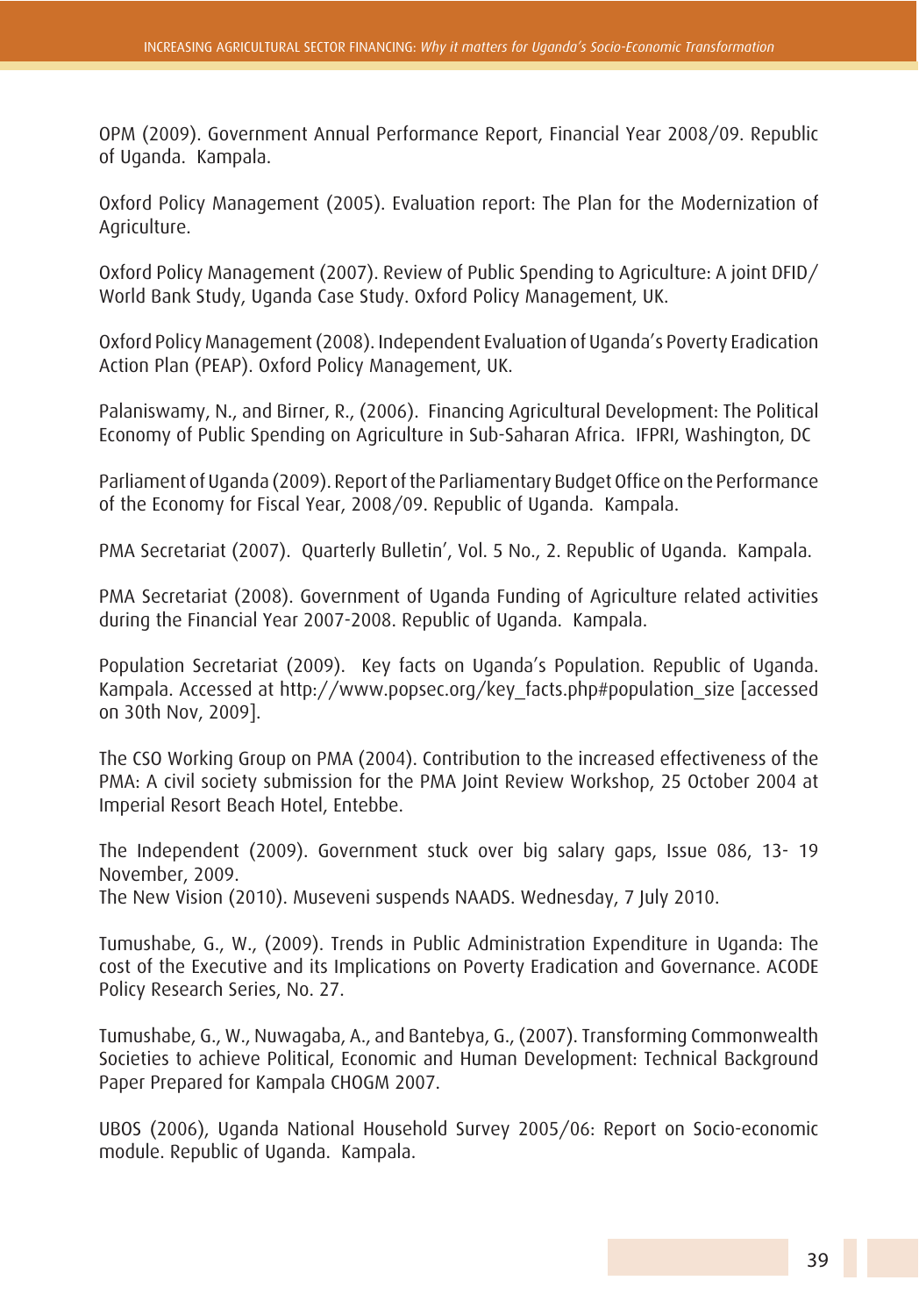UBOS (2008). Statistical Abstract 2008. Republic of Uganda. Kampala.

UBOS (2009), Statistical Abstract 2009. Republic of Uganda. Kampala.

UDN (2006). The 2006/07 National Budget: Shortfalls in Pro-poor Spending, Budget Policy Brief No.1.

Uganda National NGO Forum (2009). Unlocking Uganda's Development Potential: 8 Fundamentals for the Success of the National Development Plan, A civil Society Perspective Paper, July 2009.

World Bank (2007). World Bank Assistance to Agriculture in Sub-Saharan Africa: An IEG Review. The World Bank, Washington DC.

World Bank (2008). World Development Report 2008: Agriculture for Development, World Bank, Washington D.C.

World Bank (2009). Uganda Agriculture Public Expenditure Review. Sustainable Development Network, Africa Region, The World Bank. Washington D.C.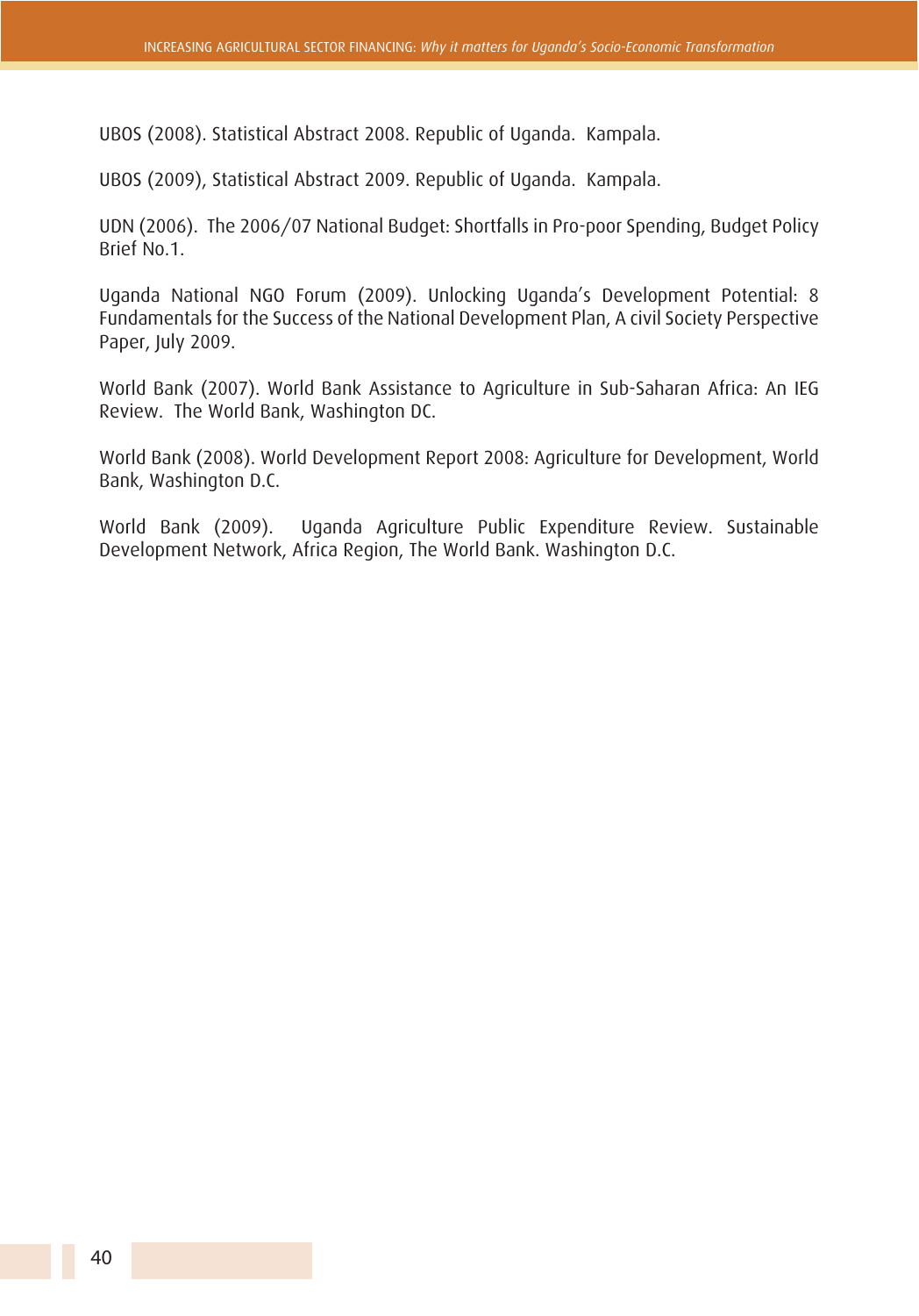## **Publications in this Series**

Tumushabe, G.W., Bainomugisha, A., and Muhwezi, W., (2000). Towards Strategic Engagement: Government NGO Relations and the Quest for NGO Law Reform in Uganda. ACODE Policy Research Series, No. 1, 2000. Kampala.

Kameri-Mbote, P., (2000). The Operation Environment and Constraints for NGOs in Kenya: Strategies for Good Policy and Practice. ACODE Policy Research Series, No. 2, 2000. Kampala.

Tumushabe, G. W., (2001). The Precautionary Principle, Biotechnology and Environmental Litigation: Complexities in Litigating New and Emerging Environmental problems. ACODE Policy Research Series, No.3, 2001. Kampala.

Tumushabe, G. W., Mwebaza, R., and Naluwairo, R., (2001). Sustainably Utilizing our National Heritage: Legal Implications of the proposed Degazzettement of Butamira Forest Reserve. ACODE Policy Research Series, No.4, 2001. Kampala.

Tumushabe, G. W., and Bainomugisha, A., et al: (2003). Sustainable Development Beyond Rio + 10- Consolidating Environmental Democracy in Uganda Through Access to Justice, Information and Participation. ACODE Policy Research Series, No. 5, 2003. Kampala.

Mugyenyi, O., and Naluwairo, R., (2003). Uganda's Access to the European Union Agricultural Market: Challenges and Opportunities. ACODE Policy Research Series, No. 6, 2003. Kampala.

Mugyenyi, O., and Nuwamanya, D., (2003). Democratizing EPA Negotiations: Challenges for Enhancing the Role of Non State Actors. ACODE Policy Research Series, No.7, 2003. Kampala.

Kameri-Mbote, P., (2004). Towards a Liability and Redress System under the Cartagena Protocol on Biosafety: A Review of the Kenya National Legal System. ACODE Policy Research Series, No. 8, 2004. Kampala.

Kabudi, P.J., (2004). Liability and Redress for Damage Caused by the Transboundary Movement of Living Modified Organisms (LMOs) under the Cartagena Protocol on Biosafety: A Review of Tanzania Legal System. ACODE Policy Research Series, No. 9, 2004. Kampala.

Tumushabe, G. W., and Bainomugisha, A., (2004). Constitutional Reforms and Environmental Legislative Representation in Uganda: A Case Study of Butamira Forest Reserves in Uganda. ACODE Policy Research Series, No. 10, 2004. Kampala.

Musiime, E., Kaizire, B., and Muwanga, M., (2005). Organic Agriculture in Uganda: The Need for A Coherent Policy Framework. ACODE Policy Research Series, No.11, 2005. Kampala.

Tumushabe, G.W., (2005). The Theoretical and Legal Foundations of Community- Based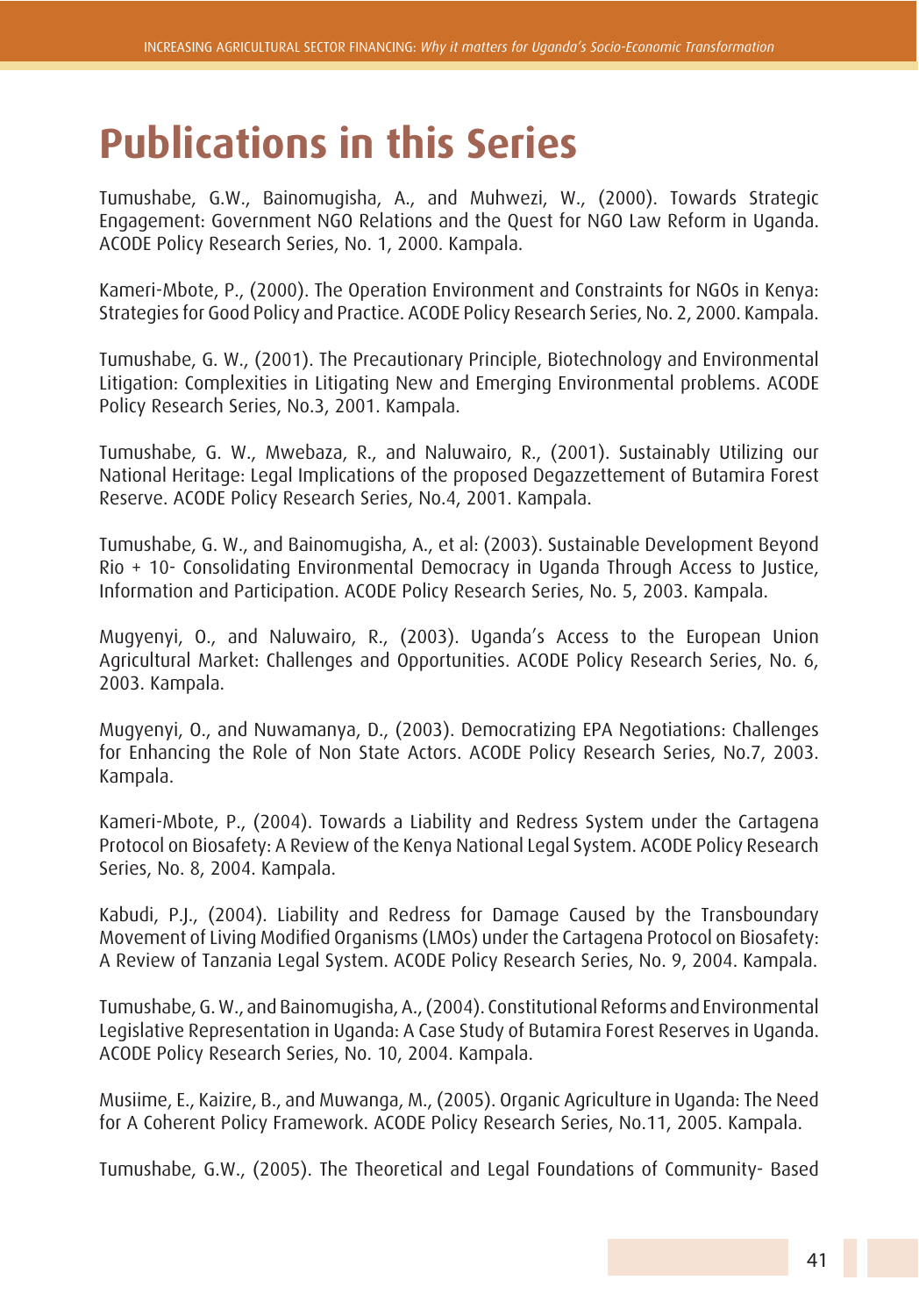Property Rights in East Africa. ACODE Policy Research Series, No. 12, 2005. Kampala.

Bainomugisha, A., and Mushemeza, D., (2006). Deepening Democracy and Enhancing Sustainable Livelihoods in Uganda: An Independent Review of the Performance of Special Interest Groups in Parliament. ACODE Policy Research Series, No. 13, 2006. Kampala.

Mugyenyi, O., and Zeija, F., (2006). The East African Customs Union Protocol: An Audit of the Stakeholders' Participation in the Negotiation Process. ACODE Policy Research Series, No.14, 2006. Kampala.

Naluwairo, R., (2006). From Concept to Action: The Protection and Promotion of Farmers' Rights in East Africa. ACODE Policy Research Series, No.15, 2006. Kampala.

Banomugisha, A., (2006). Political Parties, Political Change and Environmental Governance in Uganda: A Review of Political Parties Manifestos. ACODE Policy Research Series, No.16, 2006.

Tumushabe, G. W., and Musiime, E., (2006). Living on the Margins of Life: The Plight of the Batwa Communities of South Western Uganda. ACODE Policy Research Series, No.17, 2006. Kampala.

Naluwairo, R., and Tabaro, E., (2006). Promoting Food Security and Sustainable Agriculture through Facilitated Access to Plant Genetic Resources for Food and Agriculture: Understanding the Multilateral System of Access and Benefit Sharing. ACODE Policy Research Series, No.18, 2006. Kampala.

Bainomugisha, A., and Mushemeza, E. D., (2006). Monitoring Legislative Representation: Environmental Issues in the 7th Parliament of Uganda. ACODE Policy Research Series, No. 19, 2006. Kampala.

Bainomugisha, A., Kivengyere, H., and Tusasirwe, B., (2006). Escaping the Oil Curse and Making Poverty History: A Review of the Oil and Gas Policy and Legal Framework for Uganda. ACODE Policy Research Series, No. 20, 2006. Kampala.

Keizire, B. B., and Mugyenyi, O., (2006). Mainstreaming Environment and Natural Resources Issues in selected Government Sectors: Status, Considerations and Recommendations. ACODE Policy Research Series, No. 21, 2006. Kampala.

Keizire, B. B., and Muhwezi, W. W., (2006). The Paradox of Poverty amidst Plenty in the Fish Product Chain in Uganda: The Case of Lake George. ACODE Policy Resrarch Series, No. 22, 2006. Kampala.

Bainomugisha, A., Okello, J., and Ngoya, J., B., (2007). The Tragedy of Natural Resources Dependent Pastoral Communities: A Case of Teso-Karamoja Border Land Conflict between Katakwi and Moroto Districts. ACODE Policy Research Series, No. 23, 2007. Kampala.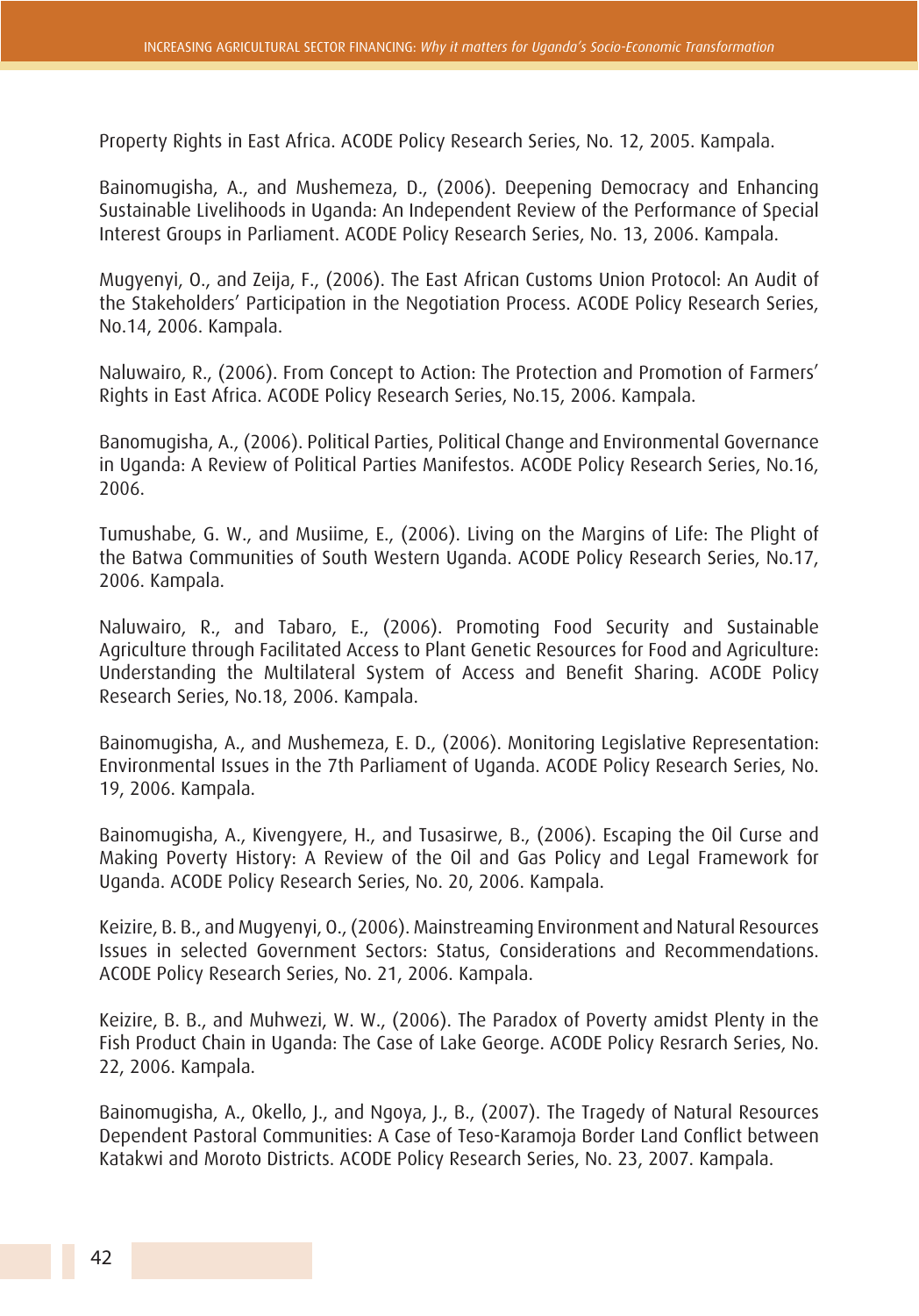Nkabahona, A., Kandole, A., and Banura, C., (2007). Land Scarcity, Ethnic Marginalisation and Conflict in Uganda: The Case of Kasese District. ACODE Policy Research Series, No. 24, 2007. Kampala.

Kivengere, H., Kandole, A., (2007). Land, Ethnicity and Politics in Kibaale District. ACODE Policy Research Series, No. 25, 2007. Kampala.

Muhumuza, F., Kutegeka, S., and Wolimbwa, A., (2007). Wealth Distribution, Poverty and Timber Governance in Uganda: A Case Study of Budongo Forest Reserve. ACODE Policy Research Series, No. 26, 2007. Kampala.

Tumushabe, G. W., (2009). The Anatomy of Public Administration Expenditure in Uganda: The Cost of the Executive and its Implications for Poverty Eradication and Governance. ACODE Policy Research Series, No. 27, 2009. Kampala

Tumushabe, G., W., and Gariyo, Z., (2009). Ugandan Taxpayers' Burden: The Financial and Governance Costs of a Bloated Legislature. ACODE Policy Research Series, No. 28, 2009. Kampala.

Tumushabe, G., Bainomugisha, A., and Mugyenyi, O., (2009). Land Tenure, Biodiversity and Post Conflict Transformation in Acholi Sub-Region: Resolving the Property Rights Dilemma. ACODE Policy Research Series No. 29, 2009. Kampala

Muhwezi, W., W., Bainomugisha, A., et.al., (2009). Oil Revenue Sharing Mechanisms: The Case of Uganda. ACODE Policy Research Series No. 30, 2009. Kampala

Tumushabe, G., et.al. (2010). Monitoring and Assessing the Performance of Local Government Councils in Uganda: Background, Methodology and Score Card. ACODE Policy Research Series, No. 31, 2010. Kampala.

Tumushabe, G., et.al. (2010). Uganda Local Government Councils Score Card Report 2008/09: A Comparative Analysis of Findings and Recommendations for Action. ACODE Policy Research Series, No. 32, 2010. Kampala.

Tucungwirwe, F., et.al. (2010). Local Government Councils Performance and the Quality of Service Delivery in Uganda: Kamuli District Council Score Card 2008/09. ACODE Policy Research Series, No. 33, 2010. Kampala.

Tucungwirwe, F., et.al. (2010). Local Government Councils Performance and the Quality of Service Delivery in Uganda: Mbale District Council Score Card 2008/09. ACODE Policy Research Series, No. 34, 2010. Kampala.

Ssemakula, E., G., et.al. (2010). Local Government Councils Performance and the Quality of Service Delivery in Uganda: Amuria District Council Score Card 2008/09. ACODE Policy Research Series, No. 35, 2010. Kampala.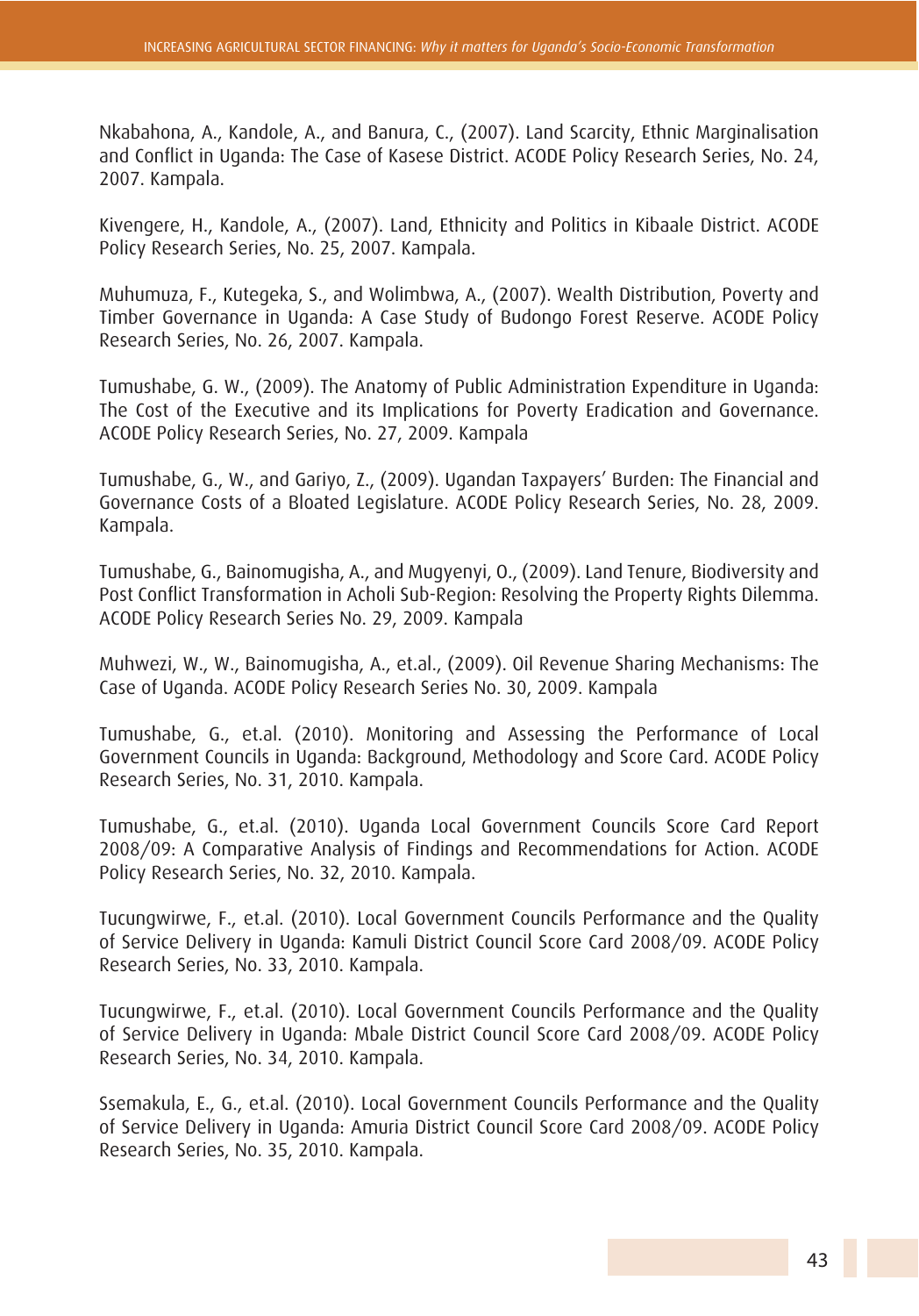Muyomba, L., T., et.al. (2010). Local Government Councils Performance and the Quality of Service Delivery in Uganda: Nebbi District Council Score Card 2008/09. ACODE Policy Research Series, No. 36, 2010. Kampala.

Muyomba, L., T., et.al. (2010). Local Government Councils Performance and the Quality of Service Delivery in Uganda: Amuru District Council Score Card 2008/09. ACODE Policy Research Series, No. 37, 2010. Kampala

Muyomba, L., T., et.al. (2010). Local Government Councils Performance and the Quality of Service Delivery in Uganda: Luwero District Council Score Card 2008/09. ACODE Policy Research Series, No. 38, 2010. Kampala

Natamba, F., E., et.al. (2010). Local Government Councils Performance and the Quality of Service Delivery in Uganda: Ntungamo District Council Score Card 2008/09. ACODE Policy Research Series, No. 39, 2010. Kampala